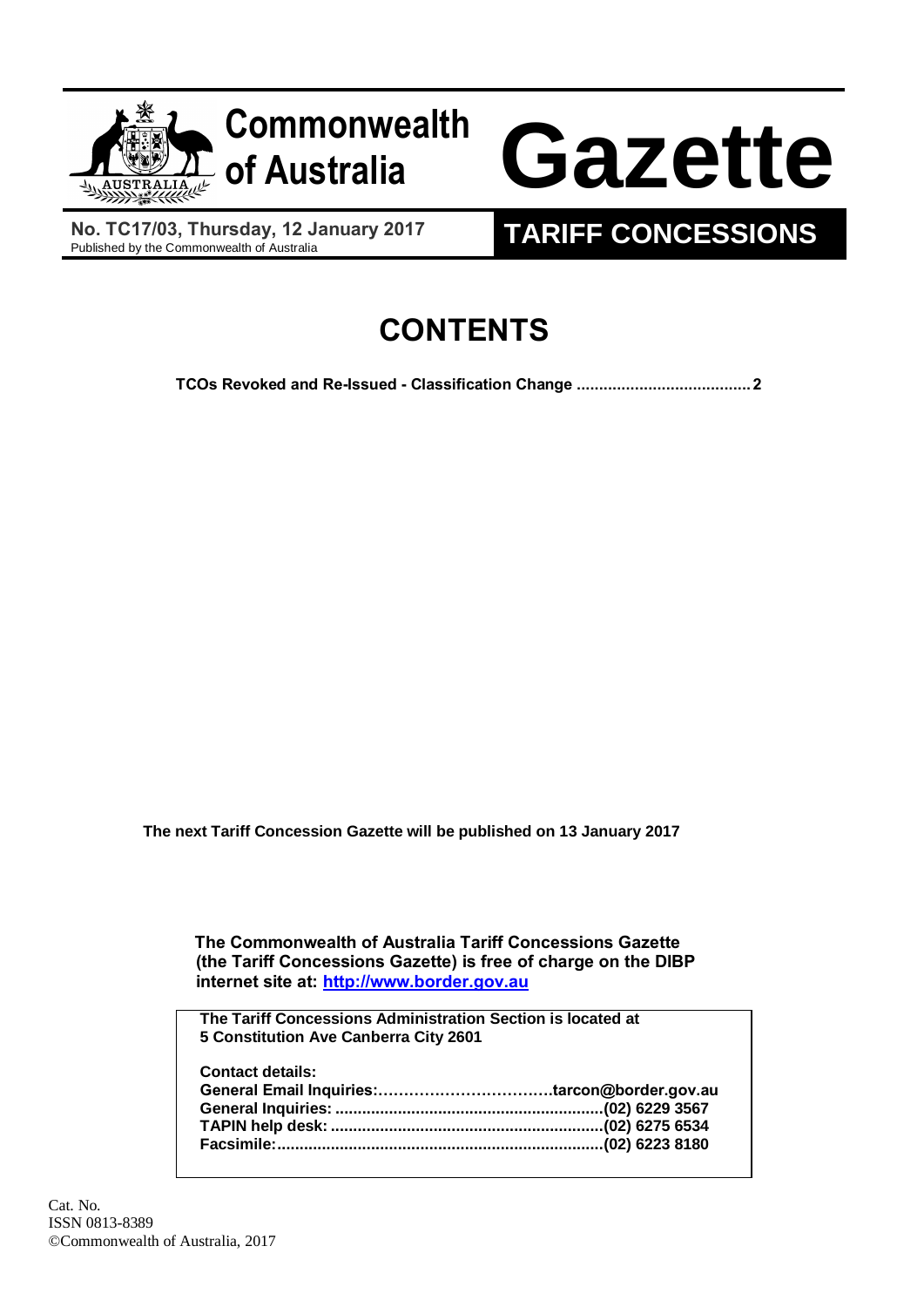## **CUSTOMS ACT 1901 - NOTICE PURSUANT TO SECTION 269SE(2)**

## <span id="page-1-0"></span>**TARIFF CONCESSION ORDERS REVOKED AND RE-ISSUED IN ACCORDANCE WITH 269SD(2) OF THE CUSTOMS ACT 1901.**

Tariff Concession Orders for the goods described in the following TABLE have been revoked and re-issued in respect of the goods described below.

The operative date (Op.), decision date (Dec. date) and TC reference number follow the description of goods.

THE TABLE

|              | Description of Goods including the<br>Customs Tariff Classification                                                                                                                                                                                                   |                    | Schedule 4 Item Number<br>Last Date of Effect |                |
|--------------|-----------------------------------------------------------------------------------------------------------------------------------------------------------------------------------------------------------------------------------------------------------------------|--------------------|-----------------------------------------------|----------------|
| TCO REVOKED  |                                                                                                                                                                                                                                                                       |                    |                                               |                |
| 3506.91      | ADHESIVES, formulated for bonding elastomers to metal during<br>vulcanisation                                                                                                                                                                                         |                    |                                               | 50<br>31.12.16 |
|              | Op. 02.12.87                                                                                                                                                                                                                                                          | Dec. date 09.06.88 | $-$ TC 8735704                                |                |
|              | EITA 2016 Order Revoked See TC1678230-Keyed to 3506.91.90                                                                                                                                                                                                             |                    |                                               |                |
| TCO REISSUED |                                                                                                                                                                                                                                                                       |                    |                                               |                |
| 3506.91.90   | ADHESIVES, formulated for bonding elastomers to metal during<br>vulcanisation                                                                                                                                                                                         |                    |                                               | 50             |
|              | Op. 01.01.17                                                                                                                                                                                                                                                          | Dec. date 16.12.16 | $-$ TC 1678230                                |                |
| TCO REVOKED  |                                                                                                                                                                                                                                                                       |                    |                                               |                |
| 3506.91      | DOUBLE SIDED REINFORCED TRANSFER ADHESIVE, consisting of a clear<br>rubber/resin pressure sensitive adhesive coated on a very open<br>non woven polyester scrim interleaved with a double sided<br>silicone release paper                                             |                    |                                               | 50<br>31.12.16 |
|              | Op. 26.03.92                                                                                                                                                                                                                                                          | Dec. date 04.02.93 | $-$ TC 9203512                                |                |
|              | EITA 2016 Order Revoked See TC1678238-Keyed to 3506.91.90                                                                                                                                                                                                             |                    |                                               |                |
| TCO REISSUED |                                                                                                                                                                                                                                                                       |                    |                                               |                |
| 3506.91.90   | DOUBLE SIDED REINFORCED TRANSFER ADHESIVE, consisting of a clear<br>rubber/resin pressure sensitive adhesive coated on a very open<br>non woven polyester scrim interleaved with a double sided<br>silicone release paper                                             |                    |                                               | 50             |
|              | Op. 01.01.17                                                                                                                                                                                                                                                          | Dec. date 22.12.16 | $-$ TC 1678238                                |                |
| TCO REVOKED  |                                                                                                                                                                                                                                                                       |                    |                                               |                |
| 3506.91.00   | ADHESIVE, hot melt, ethylene-vinyl acetate based<br>Op. 24.05.05                                                                                                                                                                                                      | Dec. date 07.10.05 | $-$ TC 0506243                                | 50<br>31.12.16 |
|              | EITA 2016 Order Revoked See TC1678217-Keyed to 3506.91.90                                                                                                                                                                                                             |                    |                                               |                |
| TCO REISSUED |                                                                                                                                                                                                                                                                       |                    |                                               |                |
| 3506.91.90   | ADHESIVE, hot melt, ethylene-vinyl acetate based<br>Op. 01.01.17                                                                                                                                                                                                      | Dec. date 16.12.16 | - TC 1678217                                  | 50             |
| TCO REVOKED  |                                                                                                                                                                                                                                                                       |                    |                                               |                |
| 3506.91.00   | ADHESIVES, polyethylene resin, in pellets, having BOTH of the<br>following:<br>(a) melt index at 190 degrees Centigrade NOT less than 1.4<br>and NOT greater than 1.8 degrees per minute;<br>(b) tensile strength at break NOT less than 150 kg/sq cm<br>Op. 03.04.07 | Dec. date 22.06.07 | $-$ TC 0705519                                | 50<br>31.12.16 |
|              | EITA 2016 Order Revoked See TC1678220-Keyed to 3506.91.90                                                                                                                                                                                                             |                    |                                               |                |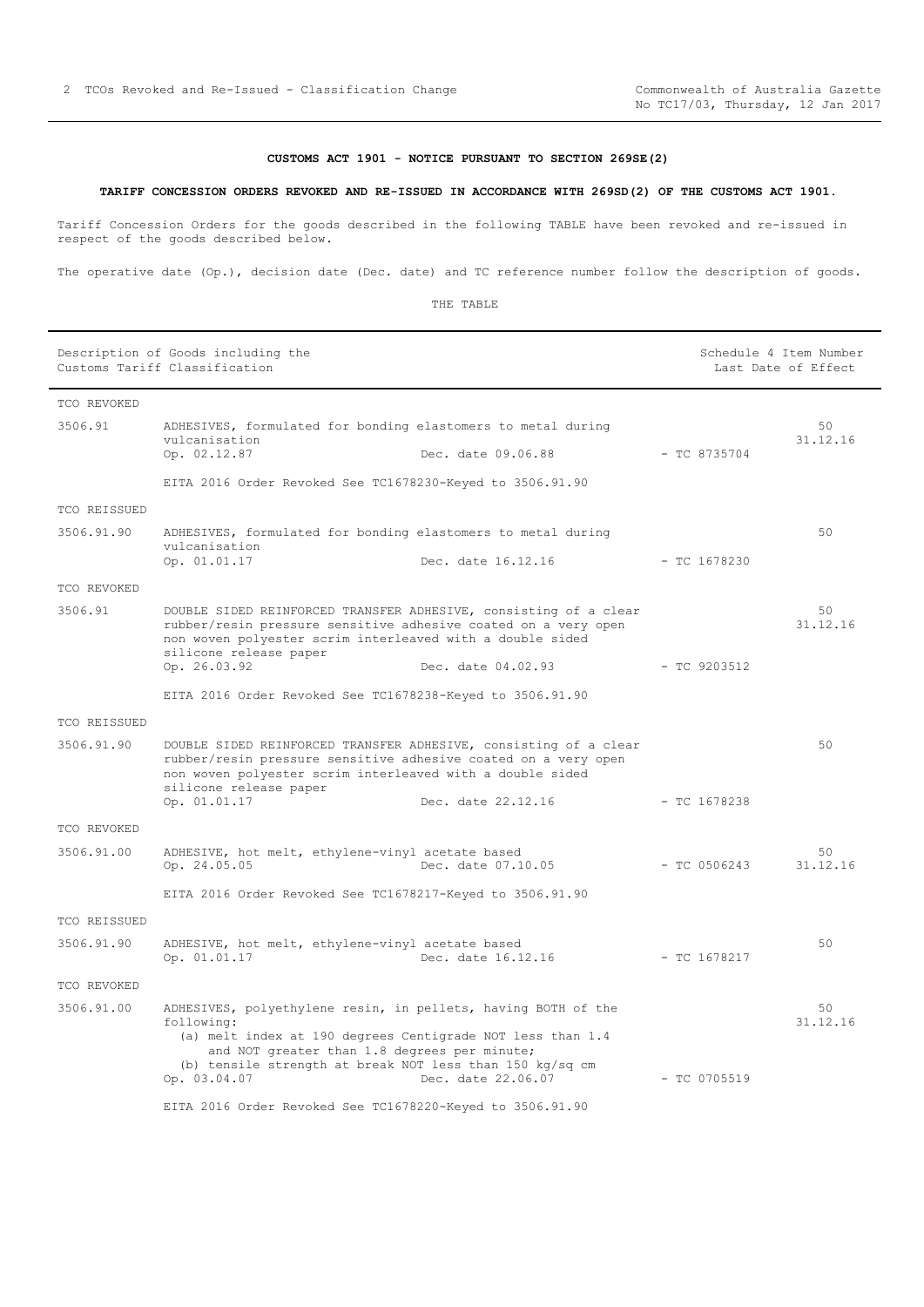Commonwealth of Australia Gazette<br>No TC17/03, Thursday, 12 Jan 2017

|  |  | Schedule 4 Item Number |  |
|--|--|------------------------|--|
|  |  | Last Date of Effect    |  |

| TCO REISSUED |                                                                                                                                                                                                                                                                                             |                |                |
|--------------|---------------------------------------------------------------------------------------------------------------------------------------------------------------------------------------------------------------------------------------------------------------------------------------------|----------------|----------------|
| 3506.91.90   | ADHESIVES, polyethylene resin, in pellets, having BOTH of the<br>following:<br>(a) melt index at 190 degrees Centigrade NOT less than 1.4<br>and NOT greater than 1.8 degrees per minute;<br>(b) tensile strength at break NOT less than 150 kg/sq cm<br>Dec. date 16.12.16<br>Op. 01.01.17 | $-$ TC 1678220 | 50             |
| TCO REVOKED  |                                                                                                                                                                                                                                                                                             |                |                |
| 3506.91.00   | ADHESIVES, pressure sensitive, hot melt<br>Dec. date 11.07.11<br>Op. 21.04.11                                                                                                                                                                                                               | $-$ TC 1113307 | 50<br>31.12.16 |
|              | EITA 2016 Order Revoked See TC1678222-Keyed to 3506.91.90                                                                                                                                                                                                                                   |                |                |
| TCO REISSUED |                                                                                                                                                                                                                                                                                             |                |                |
| 3506.91.90   | ADHESIVES, pressure sensitive, hot melt<br>Op. 01.01.17<br>Dec. date 16.12.16                                                                                                                                                                                                               | $-$ TC 1678222 | 50             |
| TCO REVOKED  |                                                                                                                                                                                                                                                                                             |                |                |
| 3506.91.00   | ADHESIVES, having a basis of synthetic rubber dispersed in water<br>Op. 28.07.15<br>Dec. date 19.10.15                                                                                                                                                                                      | $-$ TC 1529369 | 50<br>31.12.16 |
|              | EITA 2016 Order Revoked See TC1678226-Keyed to 3506.91.90                                                                                                                                                                                                                                   |                |                |
| TCO REISSUED |                                                                                                                                                                                                                                                                                             |                |                |
| 3506.91.90   | ADHESIVES, having a basis of synthetic rubber dispersed in water<br>Op. 01.01.17<br>Dec. date 16.12.16                                                                                                                                                                                      | $-$ TC 1678226 | 50             |
| TCO REVOKED  |                                                                                                                                                                                                                                                                                             |                |                |
| 3506.91.00   | DISPERSION GLUE, being EITHER of the following:<br>(a) polyvinyl alcohol; OR<br>(b) polyvinyl acetate base<br>Op. 01.05.98<br>Dec. date 17.07.98                                                                                                                                            | $-$ TC 9803668 | 50<br>31.12.16 |
|              | EITA 2016 Order Revoked See TC1678243-Keyed to 3506.91.90                                                                                                                                                                                                                                   |                |                |
| TCO REISSUED |                                                                                                                                                                                                                                                                                             |                |                |
| 3506.91.90   | DISPERSION GLUE, being EITHER of the following:<br>(a) polyvinyl alcohol; OR<br>(b) polyvinyl acetate base<br>Op. 01.01.17<br>Dec. date 16.12.16                                                                                                                                            | $-$ TC 1678243 | 50             |
| TCO REVOKED  |                                                                                                                                                                                                                                                                                             |                |                |
| 3506.91.00   | TRANSPARENT TRANSFER ADHESIVE, polyacrylate based, elastic, PH<br>neutral, interleaved with disposable release medium<br>Op. 18.06.98<br>Dec. date 28.08.98                                                                                                                                 | $-$ TC 9805292 | 50<br>31.12.16 |
|              | EITA 2016 Order Revoked See TC1678248-Keyed to 3506.91.90                                                                                                                                                                                                                                   |                |                |
| TCO REISSUED |                                                                                                                                                                                                                                                                                             |                |                |
| 3506.91.90   | TRANSPARENT TRANSFER ADHESIVE, polyacrylate based, elastic, PH<br>neutral, interleaved with disposable release medium<br>Dec. date 22.12.16<br>Op. 01.01.17                                                                                                                                 | $-$ TC 1678248 | 50             |
| TCO REVOKED  |                                                                                                                                                                                                                                                                                             |                |                |
| 3506.91.00   | ADHESIVES, LAMINATING, two component polyurethane, solvent free<br>Op. 19.08.98<br>Dec. date 12.01.99                                                                                                                                                                                       | $-$ TC 9807374 | 50<br>31.12.16 |
|              | EITA 2016 Order Revoked See TC1678251-Keyed to 3506.91.90                                                                                                                                                                                                                                   |                |                |
| TCO REISSUED |                                                                                                                                                                                                                                                                                             |                |                |
| 3506.91.90   | ADHESIVES, LAMINATING, two component polyurethane, solvent free<br>Dec. date 16.12.16<br>Op. 01.01.17                                                                                                                                                                                       | $- TC 1678251$ | 50             |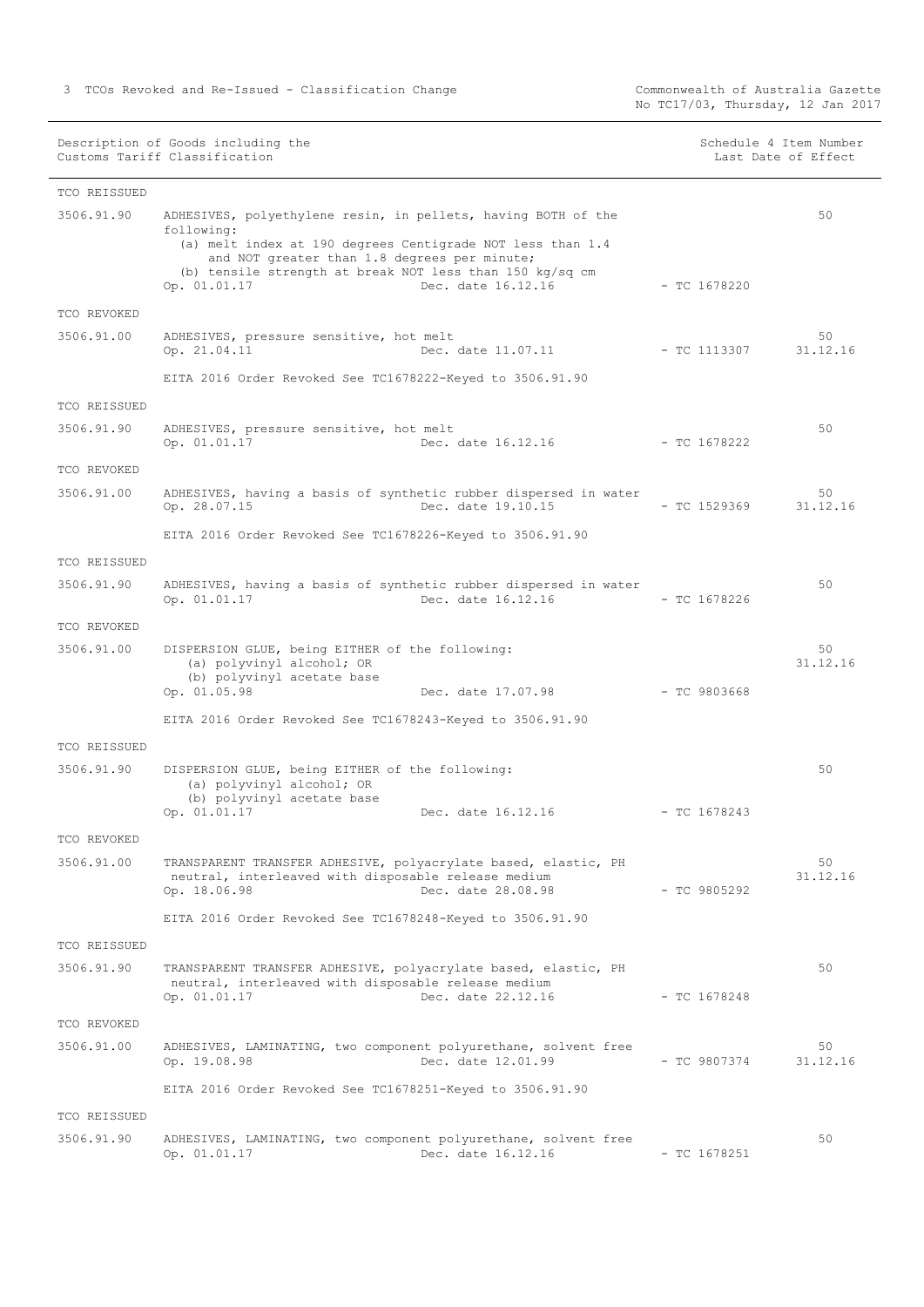Commonwealth of Australia Gazette<br>No TC17/03, Thursday, 12 Jan 2017

| TCO REVOKED<br>3506.91.00<br>ADHESIVE, UV-CURABLE, PRESSURE SENSITIVE, HOT MELT<br>50<br>Dec. date 19.11.99<br>Op. 30.08.99<br>- TC 9906625<br>31.12.16<br>EITA 2016 Order Revoked See TC1678253-Keyed to 3506.91.90<br>TCO REISSUED<br>50<br>3506.91.90<br>ADHESIVE, UV-CURABLE, PRESSURE SENSITIVE, HOT MELT<br>Op. 01.01.17<br>Dec. date 16.12.16<br>- TC 1678253<br>TCO REVOKED<br>3506.91.00<br>50<br>ADHESIVES, ANAEROBIC, METHACRYLATE<br>Op. 14.12.99<br>Dec. date 03.03.00<br>- TC 9910031<br>31.12.16<br>EITA 2016 Order Revoked See TC1678255-Keyed to 3506.91.90<br>TCO REISSUED<br>50<br>3506.91.90<br>ADHESIVES, ANAEROBIC, METHACRYLATE<br>$-$ TC 1678255<br>Op. 01.01.17<br>Dec. date 16.12.16<br>TCO REVOKED<br>3506.91.00<br>50<br>SEALANT, ANAEROBIC, METHACRYLATE<br>31.12.16<br>Op. 14.12.99<br>Dec. date 03.03.00<br>- TC 9910033<br>EITA 2016 Order Revoked See TC1678257-Keyed to 3506.91.90<br>TCO REISSUED<br>3506.91.90<br>50<br>SEALANT, ANAEROBIC, METHACRYLATE<br>Dec. date 16.12.16<br>Op. 01.01.17<br>- TC 1678257<br>TCO REVOKED<br>3506.91.00<br>ADHESIVE WEB, polyamide, in rolls, whether OR not paper-backed<br>50<br>Dec. date 14.03.03<br>Op. 23.12.02<br>$-$ TC 0212076<br>31.12.16<br>EITA 2016 Order Revoked See TC1678205-Keyed to 3506.91.90<br>TCO REISSUED<br>3506.91.90<br>ADHESIVE WEB, polyamide, in rolls, whether OR not paper-backed<br>50<br>Dec. date 16.12.16<br>$-$ TC 1678205<br>Op. 01.01.17<br>TCO REVOKED<br>50<br>3919.90<br>POLYVINYL CHLORIDE FOAM, closed cell, in rolls having a width of<br>1 143 mm or greater, being ANY of the following:<br>31.12.16<br>(a) coated with a pressure sensitive acrylic adhesive on both<br>sides;<br>(b) coated with a pressure sensitive acrylic adhesive on one<br>side and having a density of 250 kg/cu m or greater;<br>(c) having a polyester film bonded to one side and a pressure<br>sensitive acrylic adhesive coating on the other side<br>Dec. date 06.06.84<br>$-$ TC 8331882<br>Op. 06.06.84<br>EITA 2016 Order Revoked - See TC1678408 Keyed to 3919.90.90<br>TCO REISSUED<br>3919.90.90<br>POLYVINYL CHLORIDE FOAM, closed cell, in rolls having a width of<br>50<br>1 143 mm or greater, being ANY of the following:<br>(a) coated with a pressure sensitive acrylic adhesive on both<br>sides;<br>(b) coated with a pressure sensitive acrylic adhesive on one<br>side and having a density of 250 kg/cu m or greater; | Description of Goods including the<br>Customs Tariff Classification |  | Schedule 4 Item Number<br>Last Date of Effect |
|----------------------------------------------------------------------------------------------------------------------------------------------------------------------------------------------------------------------------------------------------------------------------------------------------------------------------------------------------------------------------------------------------------------------------------------------------------------------------------------------------------------------------------------------------------------------------------------------------------------------------------------------------------------------------------------------------------------------------------------------------------------------------------------------------------------------------------------------------------------------------------------------------------------------------------------------------------------------------------------------------------------------------------------------------------------------------------------------------------------------------------------------------------------------------------------------------------------------------------------------------------------------------------------------------------------------------------------------------------------------------------------------------------------------------------------------------------------------------------------------------------------------------------------------------------------------------------------------------------------------------------------------------------------------------------------------------------------------------------------------------------------------------------------------------------------------------------------------------------------------------------------------------------------------------------------------------------------------------------------------------------------------------------------------------------------------------------------------------------------------------------------------------------------------------------------------------------------------------------------------------------------------------------------------------------------------------------------------------------------------------------------------------------------------------------------------|---------------------------------------------------------------------|--|-----------------------------------------------|
|                                                                                                                                                                                                                                                                                                                                                                                                                                                                                                                                                                                                                                                                                                                                                                                                                                                                                                                                                                                                                                                                                                                                                                                                                                                                                                                                                                                                                                                                                                                                                                                                                                                                                                                                                                                                                                                                                                                                                                                                                                                                                                                                                                                                                                                                                                                                                                                                                                              |                                                                     |  |                                               |
|                                                                                                                                                                                                                                                                                                                                                                                                                                                                                                                                                                                                                                                                                                                                                                                                                                                                                                                                                                                                                                                                                                                                                                                                                                                                                                                                                                                                                                                                                                                                                                                                                                                                                                                                                                                                                                                                                                                                                                                                                                                                                                                                                                                                                                                                                                                                                                                                                                              |                                                                     |  |                                               |
|                                                                                                                                                                                                                                                                                                                                                                                                                                                                                                                                                                                                                                                                                                                                                                                                                                                                                                                                                                                                                                                                                                                                                                                                                                                                                                                                                                                                                                                                                                                                                                                                                                                                                                                                                                                                                                                                                                                                                                                                                                                                                                                                                                                                                                                                                                                                                                                                                                              |                                                                     |  |                                               |
|                                                                                                                                                                                                                                                                                                                                                                                                                                                                                                                                                                                                                                                                                                                                                                                                                                                                                                                                                                                                                                                                                                                                                                                                                                                                                                                                                                                                                                                                                                                                                                                                                                                                                                                                                                                                                                                                                                                                                                                                                                                                                                                                                                                                                                                                                                                                                                                                                                              |                                                                     |  |                                               |
|                                                                                                                                                                                                                                                                                                                                                                                                                                                                                                                                                                                                                                                                                                                                                                                                                                                                                                                                                                                                                                                                                                                                                                                                                                                                                                                                                                                                                                                                                                                                                                                                                                                                                                                                                                                                                                                                                                                                                                                                                                                                                                                                                                                                                                                                                                                                                                                                                                              |                                                                     |  |                                               |
|                                                                                                                                                                                                                                                                                                                                                                                                                                                                                                                                                                                                                                                                                                                                                                                                                                                                                                                                                                                                                                                                                                                                                                                                                                                                                                                                                                                                                                                                                                                                                                                                                                                                                                                                                                                                                                                                                                                                                                                                                                                                                                                                                                                                                                                                                                                                                                                                                                              |                                                                     |  |                                               |
|                                                                                                                                                                                                                                                                                                                                                                                                                                                                                                                                                                                                                                                                                                                                                                                                                                                                                                                                                                                                                                                                                                                                                                                                                                                                                                                                                                                                                                                                                                                                                                                                                                                                                                                                                                                                                                                                                                                                                                                                                                                                                                                                                                                                                                                                                                                                                                                                                                              |                                                                     |  |                                               |
|                                                                                                                                                                                                                                                                                                                                                                                                                                                                                                                                                                                                                                                                                                                                                                                                                                                                                                                                                                                                                                                                                                                                                                                                                                                                                                                                                                                                                                                                                                                                                                                                                                                                                                                                                                                                                                                                                                                                                                                                                                                                                                                                                                                                                                                                                                                                                                                                                                              |                                                                     |  |                                               |
|                                                                                                                                                                                                                                                                                                                                                                                                                                                                                                                                                                                                                                                                                                                                                                                                                                                                                                                                                                                                                                                                                                                                                                                                                                                                                                                                                                                                                                                                                                                                                                                                                                                                                                                                                                                                                                                                                                                                                                                                                                                                                                                                                                                                                                                                                                                                                                                                                                              |                                                                     |  |                                               |
|                                                                                                                                                                                                                                                                                                                                                                                                                                                                                                                                                                                                                                                                                                                                                                                                                                                                                                                                                                                                                                                                                                                                                                                                                                                                                                                                                                                                                                                                                                                                                                                                                                                                                                                                                                                                                                                                                                                                                                                                                                                                                                                                                                                                                                                                                                                                                                                                                                              |                                                                     |  |                                               |
|                                                                                                                                                                                                                                                                                                                                                                                                                                                                                                                                                                                                                                                                                                                                                                                                                                                                                                                                                                                                                                                                                                                                                                                                                                                                                                                                                                                                                                                                                                                                                                                                                                                                                                                                                                                                                                                                                                                                                                                                                                                                                                                                                                                                                                                                                                                                                                                                                                              |                                                                     |  |                                               |
|                                                                                                                                                                                                                                                                                                                                                                                                                                                                                                                                                                                                                                                                                                                                                                                                                                                                                                                                                                                                                                                                                                                                                                                                                                                                                                                                                                                                                                                                                                                                                                                                                                                                                                                                                                                                                                                                                                                                                                                                                                                                                                                                                                                                                                                                                                                                                                                                                                              |                                                                     |  |                                               |
|                                                                                                                                                                                                                                                                                                                                                                                                                                                                                                                                                                                                                                                                                                                                                                                                                                                                                                                                                                                                                                                                                                                                                                                                                                                                                                                                                                                                                                                                                                                                                                                                                                                                                                                                                                                                                                                                                                                                                                                                                                                                                                                                                                                                                                                                                                                                                                                                                                              |                                                                     |  |                                               |
|                                                                                                                                                                                                                                                                                                                                                                                                                                                                                                                                                                                                                                                                                                                                                                                                                                                                                                                                                                                                                                                                                                                                                                                                                                                                                                                                                                                                                                                                                                                                                                                                                                                                                                                                                                                                                                                                                                                                                                                                                                                                                                                                                                                                                                                                                                                                                                                                                                              |                                                                     |  |                                               |
|                                                                                                                                                                                                                                                                                                                                                                                                                                                                                                                                                                                                                                                                                                                                                                                                                                                                                                                                                                                                                                                                                                                                                                                                                                                                                                                                                                                                                                                                                                                                                                                                                                                                                                                                                                                                                                                                                                                                                                                                                                                                                                                                                                                                                                                                                                                                                                                                                                              |                                                                     |  |                                               |
|                                                                                                                                                                                                                                                                                                                                                                                                                                                                                                                                                                                                                                                                                                                                                                                                                                                                                                                                                                                                                                                                                                                                                                                                                                                                                                                                                                                                                                                                                                                                                                                                                                                                                                                                                                                                                                                                                                                                                                                                                                                                                                                                                                                                                                                                                                                                                                                                                                              |                                                                     |  |                                               |
|                                                                                                                                                                                                                                                                                                                                                                                                                                                                                                                                                                                                                                                                                                                                                                                                                                                                                                                                                                                                                                                                                                                                                                                                                                                                                                                                                                                                                                                                                                                                                                                                                                                                                                                                                                                                                                                                                                                                                                                                                                                                                                                                                                                                                                                                                                                                                                                                                                              |                                                                     |  |                                               |
|                                                                                                                                                                                                                                                                                                                                                                                                                                                                                                                                                                                                                                                                                                                                                                                                                                                                                                                                                                                                                                                                                                                                                                                                                                                                                                                                                                                                                                                                                                                                                                                                                                                                                                                                                                                                                                                                                                                                                                                                                                                                                                                                                                                                                                                                                                                                                                                                                                              |                                                                     |  |                                               |
|                                                                                                                                                                                                                                                                                                                                                                                                                                                                                                                                                                                                                                                                                                                                                                                                                                                                                                                                                                                                                                                                                                                                                                                                                                                                                                                                                                                                                                                                                                                                                                                                                                                                                                                                                                                                                                                                                                                                                                                                                                                                                                                                                                                                                                                                                                                                                                                                                                              |                                                                     |  |                                               |
|                                                                                                                                                                                                                                                                                                                                                                                                                                                                                                                                                                                                                                                                                                                                                                                                                                                                                                                                                                                                                                                                                                                                                                                                                                                                                                                                                                                                                                                                                                                                                                                                                                                                                                                                                                                                                                                                                                                                                                                                                                                                                                                                                                                                                                                                                                                                                                                                                                              |                                                                     |  |                                               |
|                                                                                                                                                                                                                                                                                                                                                                                                                                                                                                                                                                                                                                                                                                                                                                                                                                                                                                                                                                                                                                                                                                                                                                                                                                                                                                                                                                                                                                                                                                                                                                                                                                                                                                                                                                                                                                                                                                                                                                                                                                                                                                                                                                                                                                                                                                                                                                                                                                              |                                                                     |  |                                               |
|                                                                                                                                                                                                                                                                                                                                                                                                                                                                                                                                                                                                                                                                                                                                                                                                                                                                                                                                                                                                                                                                                                                                                                                                                                                                                                                                                                                                                                                                                                                                                                                                                                                                                                                                                                                                                                                                                                                                                                                                                                                                                                                                                                                                                                                                                                                                                                                                                                              |                                                                     |  |                                               |
|                                                                                                                                                                                                                                                                                                                                                                                                                                                                                                                                                                                                                                                                                                                                                                                                                                                                                                                                                                                                                                                                                                                                                                                                                                                                                                                                                                                                                                                                                                                                                                                                                                                                                                                                                                                                                                                                                                                                                                                                                                                                                                                                                                                                                                                                                                                                                                                                                                              |                                                                     |  |                                               |
|                                                                                                                                                                                                                                                                                                                                                                                                                                                                                                                                                                                                                                                                                                                                                                                                                                                                                                                                                                                                                                                                                                                                                                                                                                                                                                                                                                                                                                                                                                                                                                                                                                                                                                                                                                                                                                                                                                                                                                                                                                                                                                                                                                                                                                                                                                                                                                                                                                              |                                                                     |  |                                               |
|                                                                                                                                                                                                                                                                                                                                                                                                                                                                                                                                                                                                                                                                                                                                                                                                                                                                                                                                                                                                                                                                                                                                                                                                                                                                                                                                                                                                                                                                                                                                                                                                                                                                                                                                                                                                                                                                                                                                                                                                                                                                                                                                                                                                                                                                                                                                                                                                                                              |                                                                     |  |                                               |
|                                                                                                                                                                                                                                                                                                                                                                                                                                                                                                                                                                                                                                                                                                                                                                                                                                                                                                                                                                                                                                                                                                                                                                                                                                                                                                                                                                                                                                                                                                                                                                                                                                                                                                                                                                                                                                                                                                                                                                                                                                                                                                                                                                                                                                                                                                                                                                                                                                              |                                                                     |  |                                               |
|                                                                                                                                                                                                                                                                                                                                                                                                                                                                                                                                                                                                                                                                                                                                                                                                                                                                                                                                                                                                                                                                                                                                                                                                                                                                                                                                                                                                                                                                                                                                                                                                                                                                                                                                                                                                                                                                                                                                                                                                                                                                                                                                                                                                                                                                                                                                                                                                                                              | (c) having a polyester film bonded to one side and a pressure       |  |                                               |

Op. 01.01.17 Dec. date 17.12.16 - TC 1678408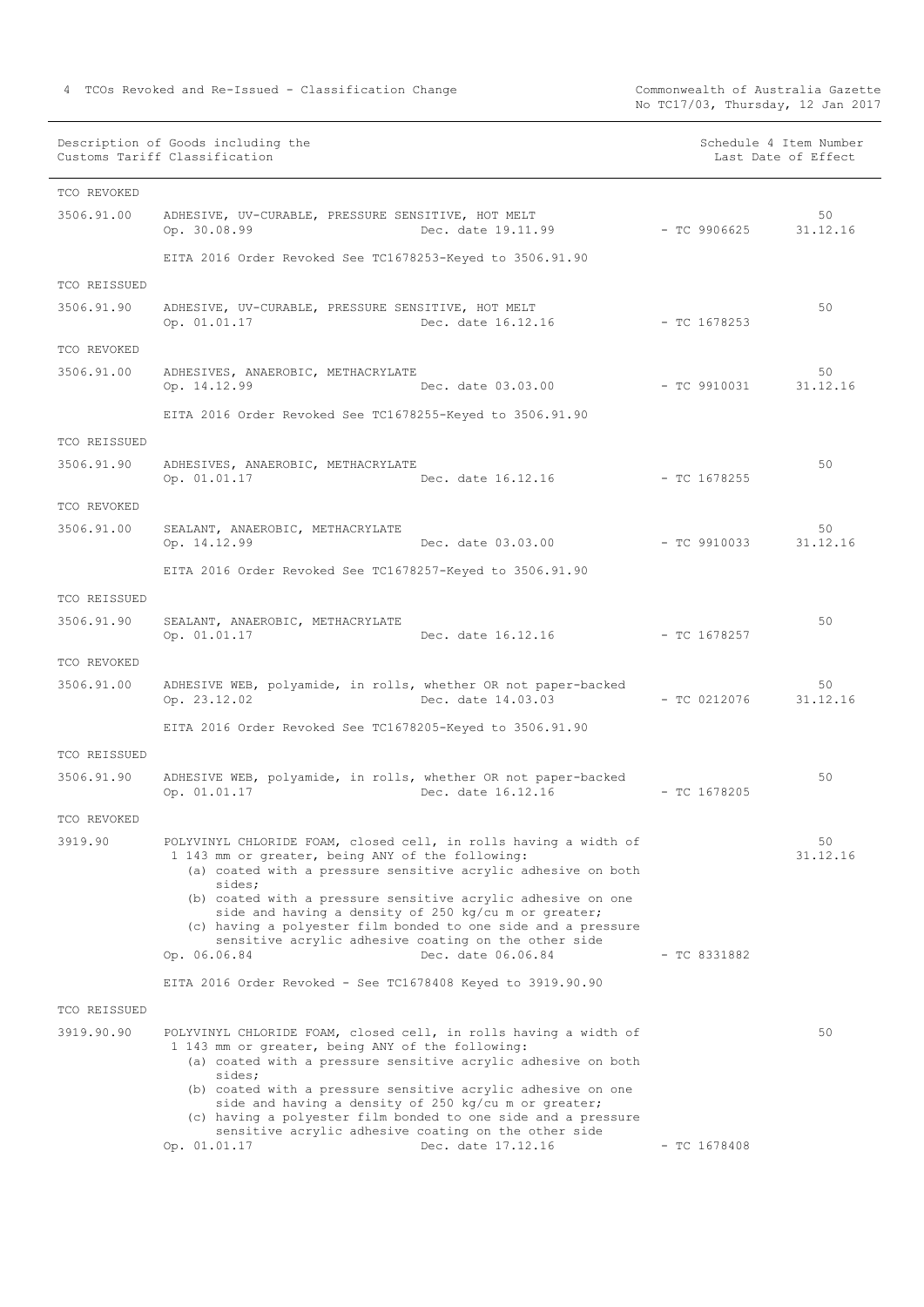|              | Description of Goods including the<br>Customs Tariff Classification                                                                                                                                                                                                       |                | Schedule 4 Item Number<br>Last Date of Effect |
|--------------|---------------------------------------------------------------------------------------------------------------------------------------------------------------------------------------------------------------------------------------------------------------------------|----------------|-----------------------------------------------|
| TCO REVOKED  |                                                                                                                                                                                                                                                                           |                |                                               |
| 3919.90      | POLYVINYL CHLORIDE MASKING FOIL, lithographic, self-adhesive,<br>opaque to actinic light, backed with grid paper<br>Op. 14.07.83<br>Dec. date 09.10.84                                                                                                                    | $-$ TC 8333523 | 50<br>31.12.16                                |
|              | EITA 2016 Order Revoked - See TC1678409 Keyed to 3919.90.90                                                                                                                                                                                                               |                |                                               |
| TCO REISSUED |                                                                                                                                                                                                                                                                           |                |                                               |
| 3919.90.90   | POLYVINYL CHLORIDE MASKING FOIL, lithographic, self-adhesive,<br>opaque to actinic light, backed with grid paper<br>Dec. date 17.12.16<br>Op. 01.01.17                                                                                                                    | $-$ TC 1678409 | 50                                            |
| TCO REVOKED  |                                                                                                                                                                                                                                                                           |                |                                               |
| 3919.90      | SHEETING, reflective, incorporating or coated with glass beads,<br>supported on a curl free release liner<br>Op. 21.05.85<br>Dec. date 21.05.85                                                                                                                           | $-TC8532046$   | 50<br>31.12.16                                |
|              | EITA 2016 Order Revoked - See TC1678415 Keyed to 3919.90.90                                                                                                                                                                                                               |                |                                               |
| TCO REISSUED |                                                                                                                                                                                                                                                                           |                |                                               |
| 3919.90.90   | SHEETING, reflective, incorporating or coated with glass beads,<br>supported on a curl free release liner<br>Op. 01.01.17<br>Dec. date 17.12.16                                                                                                                           | - TC 1678415   | 50                                            |
| TCO REVOKED  |                                                                                                                                                                                                                                                                           |                |                                               |
| 3919.90      | PLANAR FORMS, composed of polyurethane, coated on both sides with                                                                                                                                                                                                         |                | 50                                            |
|              | pressure sensitive adhesive, having a thickness of 0.762 mm to<br>6.350 mm (both inclusive)<br>Op. 01.01.88<br>Dec. date 01.01.88                                                                                                                                         | $-$ TC 8533933 | 31.12.16                                      |
|              |                                                                                                                                                                                                                                                                           |                |                                               |
|              | EITA 2016 Order Revoked - See TC1678478 Keyed to 3919.90.90                                                                                                                                                                                                               |                |                                               |
| TCO REISSUED |                                                                                                                                                                                                                                                                           |                |                                               |
| 3919.90.90   | PLANAR FORMS, composed of polyurethane, coated on both sides with<br>pressure sensitive adhesive, having a thickness of 0.762 mm to<br>6.350 mm (both inclusive)                                                                                                          |                | 50                                            |
|              | Op. 01.01.17<br>Dec. date 17.12.16                                                                                                                                                                                                                                        | $-$ TC 1678478 |                                               |
| TCO REVOKED  |                                                                                                                                                                                                                                                                           |                |                                               |
| 3919.90      | POLYVINYL CHLORIDE FILM, diffraction, embossed<br>Op. 09.12.85<br>Dec. date 13.02.86                                                                                                                                                                                      | $- TC 8534144$ | 50<br>31.12.16                                |
|              | EITA 2016 Order Revoked - See TC1678480 Keyed to 3919.90.90                                                                                                                                                                                                               |                |                                               |
| TCO REISSUED |                                                                                                                                                                                                                                                                           |                |                                               |
| 3919.90.90   | POLYVINYL CHLORIDE FILM, diffraction, embossed<br>Op. 01.01.17<br>Dec. date 17.12.16                                                                                                                                                                                      | $-$ TC 1678480 | 50                                            |
| TCO REVOKED  |                                                                                                                                                                                                                                                                           |                |                                               |
| 3919.90      | POLYPROPYLENE PLANAR FORMS, in rolls, reinforced with glass<br>filaments, pressure sensitive adhesive coated, having ALL of the<br>following:<br>(a) a breaking strength NOT exceeding 1 200 N/25 mm;<br>(b) a width exceeding 500 mm;<br>(c) a length NOT less than 45 m |                | 50<br>31.12.16                                |
|              | Op. 14.02.85<br>Dec. date 14.02.85                                                                                                                                                                                                                                        | - TC 8633621   |                                               |
|              | EITA 2016 Order Revoked - See TC1678481 Keyed to 3919.90.90                                                                                                                                                                                                               |                |                                               |
| TCO REISSUED |                                                                                                                                                                                                                                                                           |                |                                               |
| 3919.90.90   | POLYPROPYLENE PLANAR FORMS, in rolls, reinforced with glass<br>filaments, pressure sensitive adhesive coated, having ALL of the                                                                                                                                           |                | 50                                            |
|              | following:<br>(a) a breaking strength NOT exceeding 1 200 N/25 mm;<br>(b) a width exceeding 500 mm;                                                                                                                                                                       |                |                                               |
|              | (c) a length NOT less than 45 m<br>Op. 01.01.17<br>Dec. date 17.12.16                                                                                                                                                                                                     | $-$ TC 1678481 |                                               |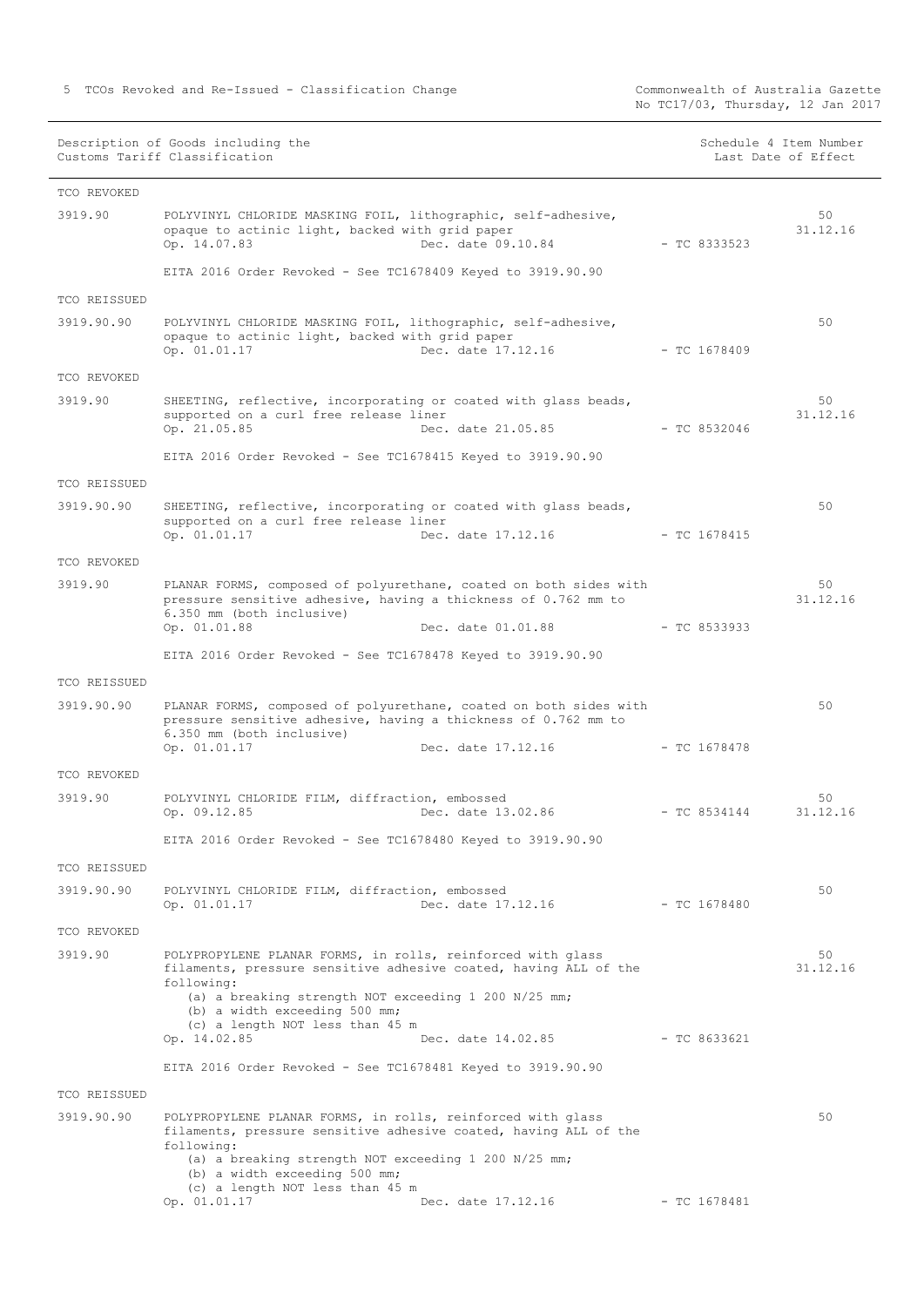|              | Description of Goods including the<br>Customs Tariff Classification                                                                                                                                                                                                                                                                                                                                                |                | Schedule 4 Item Number<br>Last Date of Effect |
|--------------|--------------------------------------------------------------------------------------------------------------------------------------------------------------------------------------------------------------------------------------------------------------------------------------------------------------------------------------------------------------------------------------------------------------------|----------------|-----------------------------------------------|
| TCO REVOKED  |                                                                                                                                                                                                                                                                                                                                                                                                                    |                |                                               |
| 3919.90      | POLYESTER FILM (OTHER THAN metallised polyester film), coloured<br>or textured, pressure sensitive adhesive backed, having EITHER<br>of the following characteristics:<br>(a) when applied to glass or plastic surfaces creates the<br>appearance of stained glass or leadlight panes;<br>(b) when applied to smooth plastic transparencies creates<br>transparent colouring<br>Op. 11.08.86<br>Dec. date 28.10.86 | $-TC8634569$   | 50<br>31.12.16                                |
|              | EITA 2016 Order Revoked - See TC1678485 Keyed to 3919.90.90                                                                                                                                                                                                                                                                                                                                                        |                |                                               |
| TCO REISSUED |                                                                                                                                                                                                                                                                                                                                                                                                                    |                |                                               |
| 3919.90.90   | POLYESTER FILM (OTHER THAN metallised polyester film), coloured<br>or textured, pressure sensitive adhesive backed, having EITHER<br>of the following characteristics:<br>(a) when applied to glass or plastic surfaces creates the<br>appearance of stained glass or leadlight panes;<br>(b) when applied to smooth plastic transparencies creates<br>transparent colouring<br>Op. 01.01.17<br>Dec. date 17.12.16 | $-$ TC 1678485 | 50                                            |
| TCO REVOKED  |                                                                                                                                                                                                                                                                                                                                                                                                                    |                |                                               |
| 3919.90      | POLYESTER FILM, having ALL of the following:<br>(a) adhesive coated:<br>(b) backed with a silicon release paper;<br>(c) thickness NOT exceeding 0.4 mm,<br>being packing supports for printing rollers<br>Op. 05.05.87<br>Dec. date 01.05.89<br>EITA 2016 Order Revoked - See TC1678608 Keyed to 3919.90.90                                                                                                        | $-$ TC 8733474 | 50<br>31.12.16                                |
| TCO REISSUED |                                                                                                                                                                                                                                                                                                                                                                                                                    |                |                                               |
| 3919.90.90   | POLYESTER FILM, having ALL of the following:<br>(a) adhesive coated;<br>(b) backed with a silicon release paper;<br>(c) thickness NOT exceeding 0.4 mm,<br>being packing supports for printing rollers<br>Op. 01.01.17<br>Dec. date 17.12.16                                                                                                                                                                       | $-$ TC 1678608 | 50                                            |
| TCO REVOKED  |                                                                                                                                                                                                                                                                                                                                                                                                                    |                |                                               |
| 3919.90      | FILM, polyvinyl chloride, fluorescent, self-adhesive<br>Op. 23.09.87 Dec. date 11.11.88<br>EITA 2016 Order Revoked - See TC1678609 Keyed to 3919.90.90                                                                                                                                                                                                                                                             | $-$ TC 8734756 | 50<br>31.12.16                                |
| TCO REISSUED |                                                                                                                                                                                                                                                                                                                                                                                                                    |                |                                               |
| 3919.90.90   | FILM, polyvinyl chloride, fluorescent, self-adhesive<br>Dec. date 17.12.16<br>Op. 01.01.17                                                                                                                                                                                                                                                                                                                         | $-$ TC 1678609 | 50                                            |
| TCO REVOKED  |                                                                                                                                                                                                                                                                                                                                                                                                                    |                |                                               |
| 3919.90      | PLANAR FORMS, composed of polyethylene foam, coated on both sides<br>with a pressure sensitive adhesive, thickness 0.8 mm or greater<br>but NOT exceeding 1.5 mm<br>Op. 01.01.88<br>Dec. date 01.01.88<br>EITA 2016 Order Revoked - See TC1678611 Keyed to 3919.90.90                                                                                                                                              | $-$ TC 8802481 | 50<br>31.12.16                                |
| TCO REISSUED |                                                                                                                                                                                                                                                                                                                                                                                                                    |                |                                               |
| 3919.90.90   | PLANAR FORMS, composed of polyethylene foam, coated on both sides<br>with a pressure sensitive adhesive, thickness 0.8 mm or greater<br>but NOT exceeding 1.5 mm<br>Op. 01.01.17<br>Dec. date 17.12.16                                                                                                                                                                                                             | $-$ TC 1678611 | 50                                            |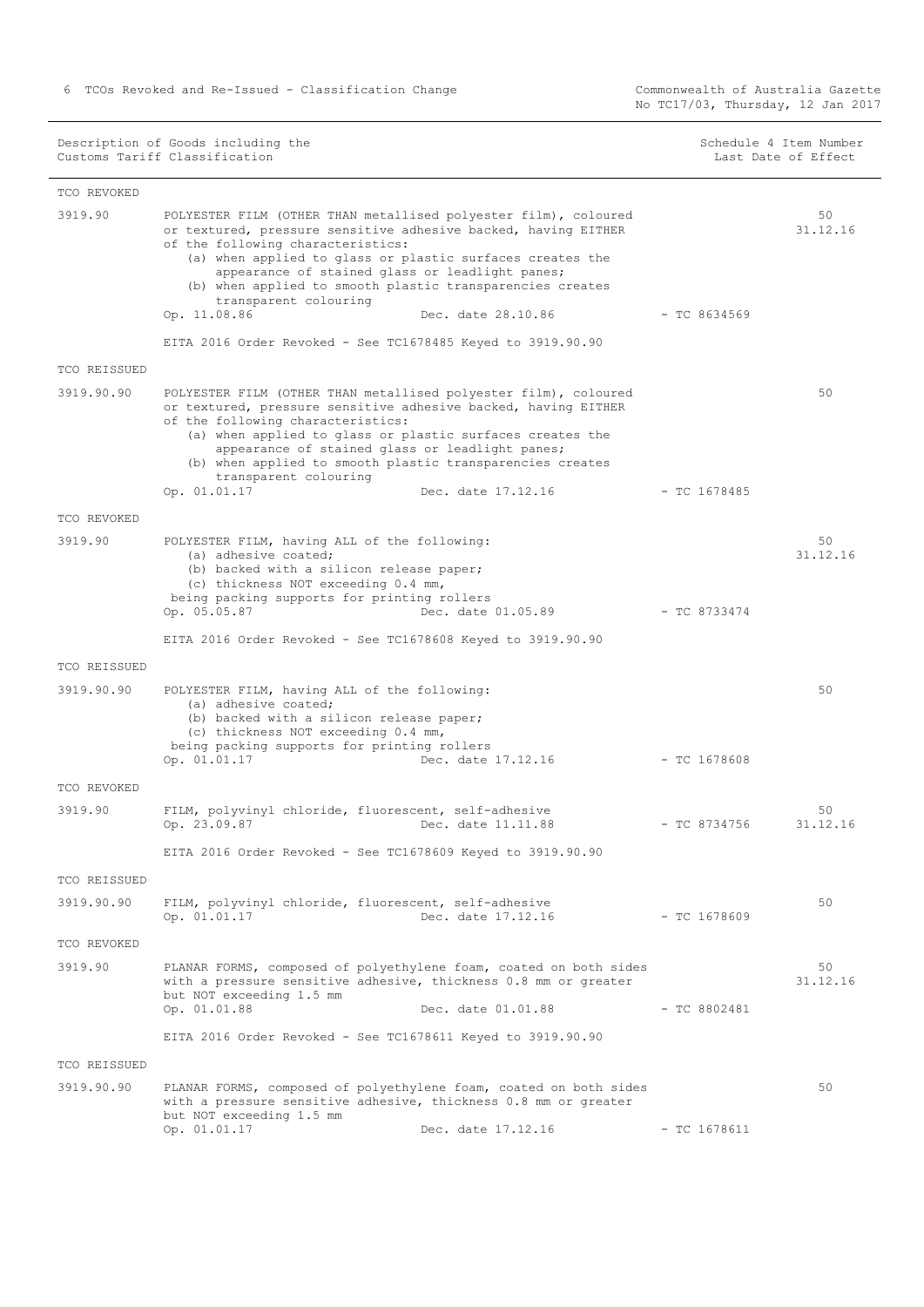|              | Description of Goods including the<br>Customs Tariff Classification                                                                                                                                                 |                | Schedule 4 Item Number<br>Last Date of Effect |
|--------------|---------------------------------------------------------------------------------------------------------------------------------------------------------------------------------------------------------------------|----------------|-----------------------------------------------|
| TCO REVOKED  |                                                                                                                                                                                                                     |                |                                               |
| 3919.90      | POLYTETRAFLUOROETHYLENE PLANAR FORMS, adhesive backed<br>Op. 01.01.88<br>Dec. date 01.01.88                                                                                                                         | $-$ TC 8802826 | 50<br>31.12.16                                |
|              | EITA 2016 Order Revoked - See TC1678612 Keyed to 3919.90.90                                                                                                                                                         |                |                                               |
| TCO REISSUED |                                                                                                                                                                                                                     |                |                                               |
| 3919.90.90   | POLYTETRAFLUOROETHYLENE PLANAR FORMS, adhesive backed<br>Op. 01.01.17<br>Dec. date 17.12.16                                                                                                                         | $-$ TC 1678612 | 50                                            |
| TCO REVOKED  |                                                                                                                                                                                                                     |                |                                               |
| 3919.90      | MASKING TAPE OR PLANAR FORMS, polyvinyl chloride or polyvinyl<br>chloride/acetate copolymer, unplasticised, lithographic, opaque<br>to actinic light, transparent to optical light, thickness<br>50 microns or less |                | 50<br>31.12.16                                |
|              | Op. 01.01.88<br>Dec. date 01.01.88                                                                                                                                                                                  | $-$ TC 8804691 |                                               |
|              | EITA 2016 Order Revoked - See TC1678615 Keyed to 3919.90.90                                                                                                                                                         |                |                                               |
| TCO REISSUED |                                                                                                                                                                                                                     |                |                                               |
| 3919.90.90   | MASKING TAPE OR PLANAR FORMS, polyvinyl chloride or polyvinyl<br>chloride/acetate copolymer, unplasticised, lithographic, opaque<br>to actinic light, transparent to optical light, thickness<br>50 microns or less |                | 50                                            |
|              | Op. 01.01.17<br>Dec. date 17.12.16                                                                                                                                                                                  | $-$ TC 1678615 |                                               |
| TCO REVOKED  |                                                                                                                                                                                                                     |                |                                               |
| 3919.90      | RETROREFLECTIVE MATERIAL, having CIL values for the relevant<br>chromaticity co-ordinates NOT less than those specified in<br>AS1906, AS2142 or AS2259<br>Op. 28.07.87<br>Dec. date 12.08.88                        | $-$ TC 8805714 | 50<br>31.12.16                                |
|              |                                                                                                                                                                                                                     |                |                                               |
|              | EITA 2016 Order Revoked - See TC1678618 Keyed to 3919.90.90                                                                                                                                                         |                |                                               |
| TCO REISSUED |                                                                                                                                                                                                                     |                | 50                                            |
| 3919.90.90   | RETROREFLECTIVE MATERIAL, having CIL values for the relevant<br>chromaticity co-ordinates NOT less than those specified in<br>AS1906, AS2142 or AS2259                                                              |                |                                               |
|              | Dec. date 17.12.16<br>Op. 01.01.17                                                                                                                                                                                  | $-$ TC 1678618 |                                               |
| TCO REVOKED  |                                                                                                                                                                                                                     |                |                                               |
| 3919.90      | TAPE, transfer type adhesive, acrylic, laminating, in rolls<br>having BOTH of the following:<br>(a) width NOT less than 300 mm;<br>(b) length NOT less than 100 m                                                   |                | 50<br>31.12.16                                |
|              | Op. 06.07.88<br>Dec. date 24.11.88                                                                                                                                                                                  | - TC 8806278   |                                               |
|              | EITA 2016 Order Revoked - See TC1678621 Keyed to 3919.90.90                                                                                                                                                         |                |                                               |
| TCO REISSUED |                                                                                                                                                                                                                     |                |                                               |
| 3919.90.90   | TAPE, transfer type adhesive, acrylic, laminating, in rolls<br>having BOTH of the following:<br>(a) width NOT less than 300 mm;<br>(b) length NOT less than 100 m                                                   |                | 50                                            |
|              | Op. 01.01.17<br>Dec. date 17.12.16                                                                                                                                                                                  | $-$ TC 1678621 |                                               |
| TCO REVOKED  |                                                                                                                                                                                                                     |                |                                               |
| 3919.90      | DISCS OR RECTANGULAR SHAPES, ostomy, self-adhesive<br>Op. 01.01.88<br>Dec. date 05.01.89                                                                                                                            | $-$ TC 8808902 | 50<br>31.12.16                                |
|              | EITA 2016 Order Revoked - See TC1678622 Keyed to 3919.90.90                                                                                                                                                         |                |                                               |
| TCO REISSUED |                                                                                                                                                                                                                     |                |                                               |
| 3919.90.90   | DISCS OR RECTANGULAR SHAPES, ostomy, self-adhesive<br>Dec. date 17.12.16<br>Op. 01.01.17                                                                                                                            | $-$ TC 1678622 | 50                                            |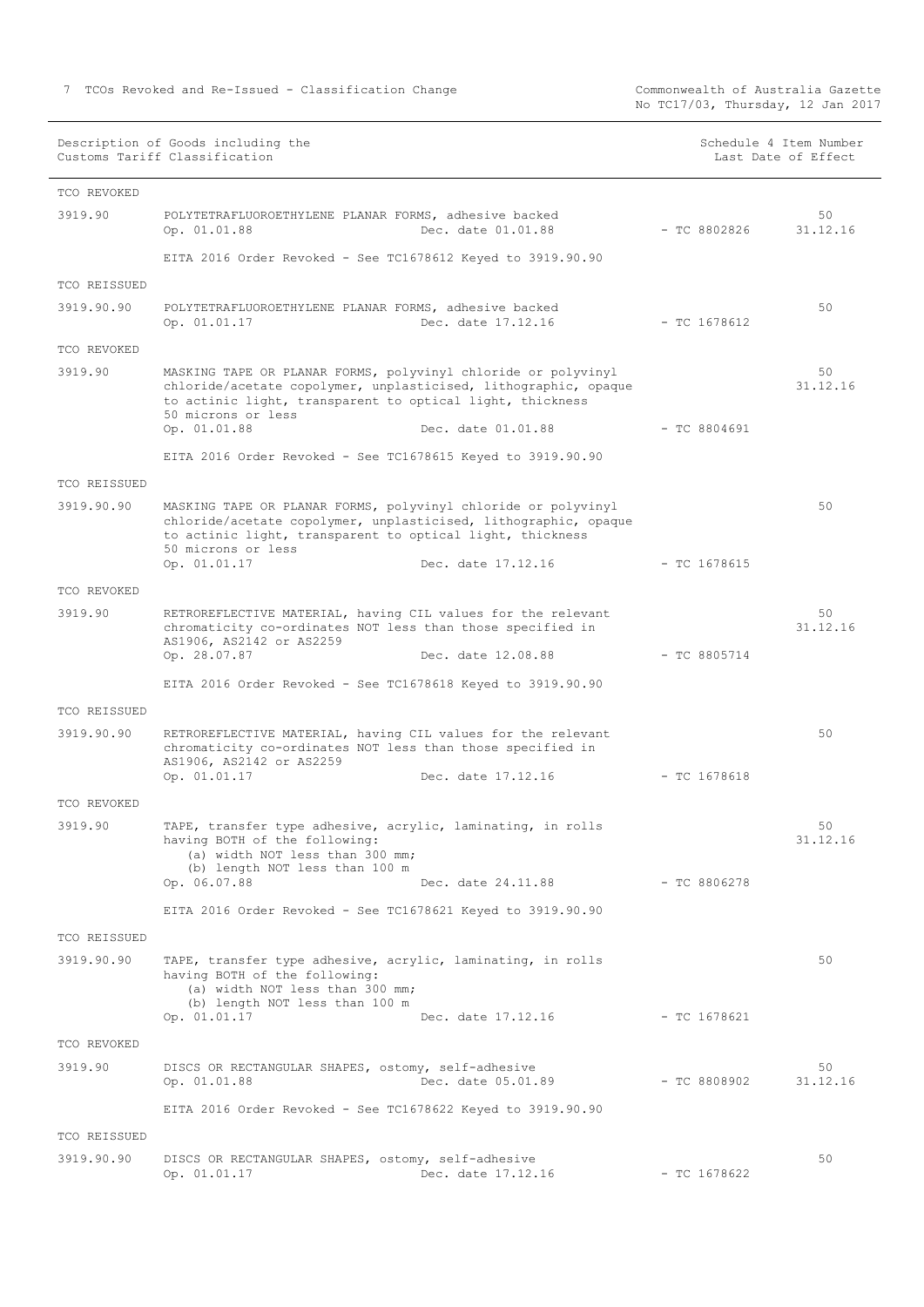| Description of Goods including the<br>Customs Tariff Classification |                                                                                                                                                                                                                                                                                                                                                        | Schedule 4 Item Number<br>Last Date of Effect |                |                |
|---------------------------------------------------------------------|--------------------------------------------------------------------------------------------------------------------------------------------------------------------------------------------------------------------------------------------------------------------------------------------------------------------------------------------------------|-----------------------------------------------|----------------|----------------|
| TCO REVOKED                                                         |                                                                                                                                                                                                                                                                                                                                                        |                                               |                |                |
| 3919.90                                                             | POLYURETHANE ROLLSTOCK, closed cell construction, unplasticised,<br>coated on one side with a pressure-sensitive adhesive and<br>having a protective removable paper liner<br>Dec. date 05.07.89<br>Op. 17.12.87                                                                                                                                       |                                               | - TC 8809143   | 50<br>31.12.16 |
|                                                                     | EITA 2016 Order Revoked - See TC1678624 Keyed to 3919.90.90                                                                                                                                                                                                                                                                                            |                                               |                |                |
| TCO REISSUED                                                        |                                                                                                                                                                                                                                                                                                                                                        |                                               |                |                |
| 3919.90.90                                                          | POLYURETHANE ROLLSTOCK, closed cell construction, unplasticised,<br>coated on one side with a pressure-sensitive adhesive and<br>having a protective removable paper liner<br>Op. 01.01.17<br>Dec. date 17.12.16                                                                                                                                       |                                               | - TC 1678624   | 50             |
| TCO REVOKED                                                         |                                                                                                                                                                                                                                                                                                                                                        |                                               |                |                |
| 3919.90                                                             | POLYURETHANE COMPRESSIBLE FLEXOGRAPHIC PLATE BACKING MATERIAL,<br>open cell, micro-cellular, polyester supported, coated on one or<br>both sides with pressure sensitive adhesive, having a thickness<br>less than 6 mm<br>Dec. date 07.06.90<br>Op. 02.10.89                                                                                          |                                               | $-$ TC 8907814 | 50<br>31.12.16 |
|                                                                     | EITA 2016 Order Revoked - See TC1678625 Keyed to 3919.90.90                                                                                                                                                                                                                                                                                            |                                               |                |                |
| TCO REISSUED                                                        |                                                                                                                                                                                                                                                                                                                                                        |                                               |                |                |
| 3919.90.90                                                          | POLYURETHANE COMPRESSIBLE FLEXOGRAPHIC PLATE BACKING MATERIAL,<br>open cell, micro-cellular, polyester supported, coated on one or<br>both sides with pressure sensitive adhesive, having a thickness<br>less than 6 mm<br>Dec. date 17.12.16<br>Op. 01.01.17                                                                                          |                                               | $-$ TC 1678625 | 50             |
|                                                                     |                                                                                                                                                                                                                                                                                                                                                        |                                               |                |                |
| TCO REVOKED                                                         |                                                                                                                                                                                                                                                                                                                                                        |                                               |                |                |
| 3919.90                                                             | POLYPROPYLENE OR POLYETHYLENE FRONTAL TAPE, disposable nappy,<br>coated on one side with a physiologically inert adhesive<br>Dec. date 17.10.90<br>Op. 02.08.90                                                                                                                                                                                        |                                               | $-$ TC 9006995 | 50<br>31.12.16 |
|                                                                     | EITA 2016 Order Revoked - See TC1678627 Keyed to 3919.90.90                                                                                                                                                                                                                                                                                            |                                               |                |                |
| TCO REISSUED                                                        |                                                                                                                                                                                                                                                                                                                                                        |                                               |                |                |
| 3919.90.90                                                          | POLYPROPYLENE OR POLYETHYLENE FRONTAL TAPE, disposable nappy,<br>coated on one side with a physiologically inert adhesive<br>Dec. date 17.12.16<br>Op. 01.01.17                                                                                                                                                                                        |                                               | $-$ TC 1678627 | 50             |
| TCO REVOKED                                                         |                                                                                                                                                                                                                                                                                                                                                        |                                               |                |                |
| 3919.90                                                             |                                                                                                                                                                                                                                                                                                                                                        |                                               |                | 50             |
|                                                                     | FILM, POLYESTER, reflective, having ALL of the following:<br>(a) a silver metallized reflective coating, one side protected<br>by a removable premask film;<br>(b) coated one side with pressure sensitive adhesive;<br>(c) in rolls NOT less than 1 200 mm wide;<br>(d) reflectivity of NOT less than 92% when tested in<br>accordance with ASTM E430 |                                               |                | 31.12.16       |
|                                                                     | Op. 05.10.90<br>Dec. date 13.02.91                                                                                                                                                                                                                                                                                                                     |                                               | $-$ TC 9008885 |                |
|                                                                     | EITA 2016 Order Revoked - See TC1678628 Keyed to 3919.90.90                                                                                                                                                                                                                                                                                            |                                               |                |                |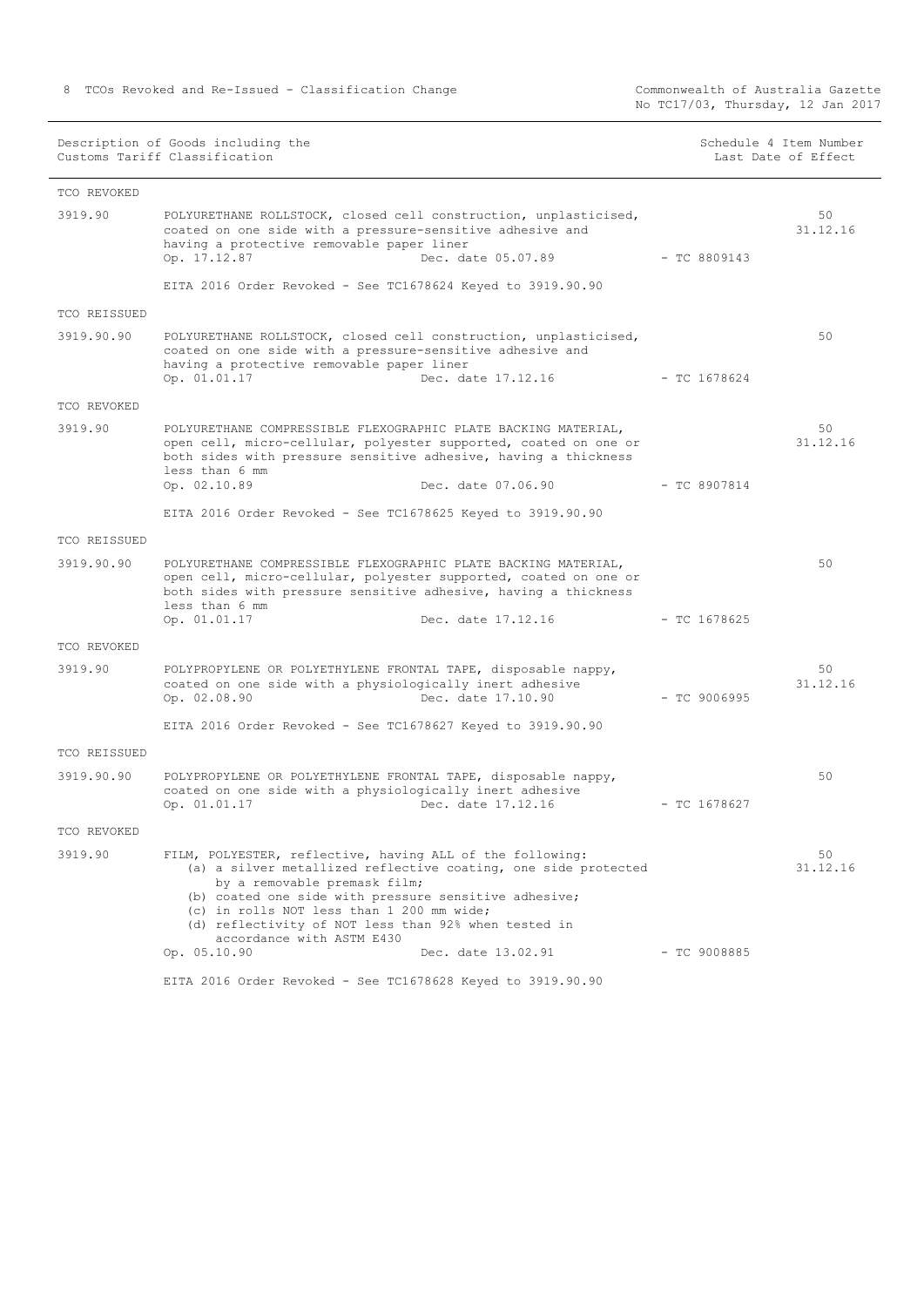No TC17/03, Thursday, 12 Jan 2017

Description of Goods including the Schedule 4 Item Number (Schedule 4 Item Number Customs Tariff Classification and the control of the control of the control of Effect Date of Effect

 $\mathbb{R}$ 

| TCO REISSUED |                                                                                                                                                                                                                                                                                                                                                                                                                                                                      |                |                |
|--------------|----------------------------------------------------------------------------------------------------------------------------------------------------------------------------------------------------------------------------------------------------------------------------------------------------------------------------------------------------------------------------------------------------------------------------------------------------------------------|----------------|----------------|
| 3919.90.90   | FILM, POLYESTER, reflective, having ALL of the following:<br>(a) a silver metallized reflective coating, one side protected<br>by a removable premask film;<br>(b) coated one side with pressure sensitive adhesive;<br>(c) in rolls NOT less than 1 200 mm wide;<br>(d) reflectivity of NOT less than 92% when tested in<br>accordance with ASTM E430<br>Op. 01.01.17<br>Dec. date 17.12.16                                                                         | - TC 1678628   | 50             |
| TCO REVOKED  |                                                                                                                                                                                                                                                                                                                                                                                                                                                                      |                |                |
| 3919.90      | COMPRESSABLE FLEXOGRAPHIC PLATE MOUNTING MATERIAL, having ALL of<br>the following:<br>(a) polyethylene closed cell construction;<br>(b) coated on both sides with a pressure sensitive acrylic<br>adhesive;<br>(c) adhesion factors 9.0 N/25 mm to steel (open side), 6.5<br>N/25 mm to polyester (closed side);<br>(d) thickness LESS than 2.5 mm<br>Op. 11.01.91<br>Dec. date 24.07.91 - TC 9101415<br>EITA 2016 Order Revoked - See TC1678640 Keyed to 3919.90.90 |                | 50<br>31.12.16 |
| TCO REISSUED |                                                                                                                                                                                                                                                                                                                                                                                                                                                                      |                |                |
| 3919.90.90   | COMPRESSABLE FLEXOGRAPHIC PLATE MOUNTING MATERIAL, having ALL of<br>the following:<br>(a) polyethylene closed cell construction;<br>(b) coated on both sides with a pressure sensitive acrylic<br>adhesive:<br>(c) adhesion factors 9.0 N/25 mm to steel (open side), 6.5<br>N/25 mm to polyester (closed side);<br>(d) thickness LESS than 2.5 mm<br>Op. 01.01.17<br>Dec. date 17.12.16                                                                             | - TC 1678640   | 50             |
| TCO REVOKED  |                                                                                                                                                                                                                                                                                                                                                                                                                                                                      |                |                |
| 3919.90      | ACRYLIC FOAM PLANAR FORMS, closed cell construction, thickness<br>0.2 mm or greater, but NOT exceeding 3.0 mm, coated on both sides<br>with an acrylic pressure sensitive adhesive<br>Op. 11.01.91<br>Dec. date 08.04.91<br>EITA 2016 Order Revoked - See TC1678642 Keyed to 3919.90.90                                                                                                                                                                              | $-$ TC 9101552 | 50<br>31.12.16 |
| TCO REISSUED |                                                                                                                                                                                                                                                                                                                                                                                                                                                                      |                |                |
| 3919.90.90   | ACRYLIC FOAM PLANAR FORMS, closed cell construction, thickness<br>0.2 mm or greater, but NOT exceeding 3.0 mm, coated on both sides<br>with an acrylic pressure sensitive adhesive<br>Op. 01.01.17 Dec. date 17.12.16                                                                                                                                                                                                                                                | $-$ TC 1678642 | 50             |
| TCO REVOKED  |                                                                                                                                                                                                                                                                                                                                                                                                                                                                      |                |                |
| 3919.90      | TAPE, plate mounting, polyvinyl chloride, having ALL of the<br>following:<br>(a) width of 300 mm or greater;<br>(b) thickness 0.12 mm or greater, but NOT exceeding 0.55 mm;<br>(c) coated on both sides with a pressure sensitive rubber<br>adhesive<br>Dec. date 24.10.91<br>Op. 09.08.91                                                                                                                                                                          | $-$ TC 9107245 | 50<br>31.12.16 |
|              | EITA 2016 Order Revoked - See TC1678644 Keyed to 3919.90.90                                                                                                                                                                                                                                                                                                                                                                                                          |                |                |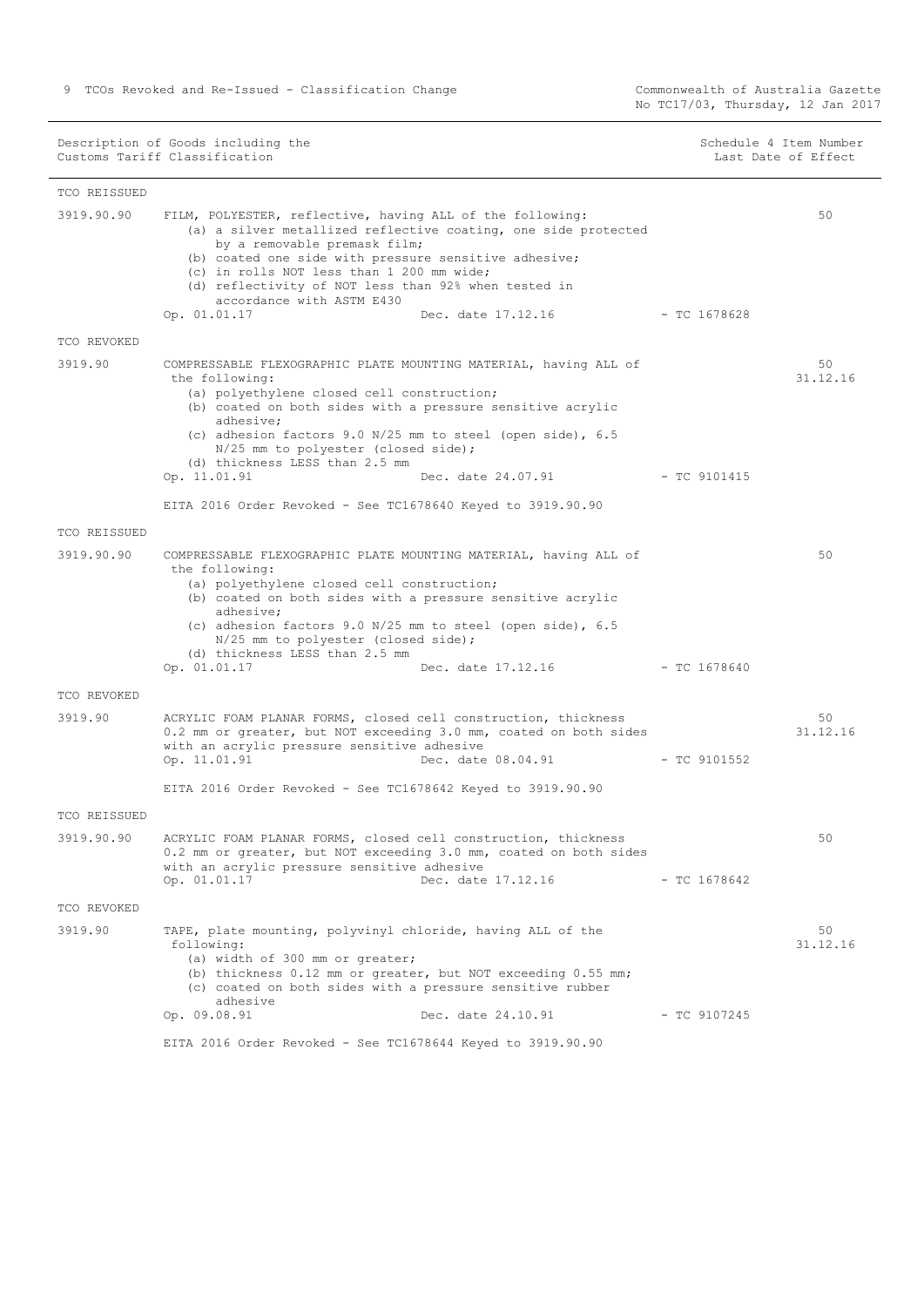No TC17/03, Thursday, 12 Jan 2017

| TCO REISSUED               |                                                                                                                                                                                                                                                                                                                                                                          |                    |                |                |
|----------------------------|--------------------------------------------------------------------------------------------------------------------------------------------------------------------------------------------------------------------------------------------------------------------------------------------------------------------------------------------------------------------------|--------------------|----------------|----------------|
| 3919.90.90                 | TAPE, plate mounting, polyvinyl chloride, having ALL of the<br>following:<br>(a) width of 300 mm or greater;<br>(b) thickness 0.12 mm or greater, but NOT exceeding 0.55 mm;<br>(c) coated on both sides with a pressure sensitive rubber<br>adhesive                                                                                                                    |                    |                | 50             |
|                            | Op. 01.01.17                                                                                                                                                                                                                                                                                                                                                             | Dec. date 17.12.16 | $-$ TC 1678644 |                |
| TCO REVOKED                |                                                                                                                                                                                                                                                                                                                                                                          |                    |                |                |
| 3919.90                    | TAPE, printing plate mounting, polyvinyl chloride having ALL the<br>following:<br>(a) width 150 mm or greater;<br>(b) thickness of 0.10 mm or greater but NOT exceeding 0.30 mm;<br>(c) coated on both sides with pressure sensitive rubber<br>adhesive<br>Op. 18.10.91                                                                                                  | Dec. date 19.02.92 | $-$ TC 9109216 | 50<br>31.12.16 |
|                            | EITA 2016 Order Revoked - See TC1678647 Keyed to 3919.90.90                                                                                                                                                                                                                                                                                                              |                    |                |                |
|                            |                                                                                                                                                                                                                                                                                                                                                                          |                    |                |                |
| TCO REISSUED<br>3919.90.90 | TAPE, printing plate mounting, polyvinyl chloride having ALL the<br>following:<br>(a) width 150 mm or greater;<br>(b) thickness of 0.10 mm or greater but NOT exceeding 0.30 mm;<br>(c) coated on both sides with pressure sensitive rubber<br>adhesive<br>Op. 01.01.17                                                                                                  | Dec. date 17.12.16 | $-$ TC 1678647 | 50             |
| TCO REVOKED                |                                                                                                                                                                                                                                                                                                                                                                          |                    |                |                |
| 3919.90                    | POLYESTER PLANAR FORMS, glass filament reinforced, having ALL of<br>the following:<br>(a) coated with an oil resistant pressure sensitive<br>thermosetting electrical grade adhesive;<br>(b) capable of withstanding temperatures of 130 degrees C or<br>higher;<br>(c) in rolls having a width NOT less than 960 mm and a length<br>NOT less than 660 m<br>Op. 21.01.92 | Dec. date 20.08.92 | $-$ TC 9201415 | 50<br>31.12.16 |
|                            | EITA 2016 Order Revoked - See TC1678648 Keyed to 3919.90.90                                                                                                                                                                                                                                                                                                              |                    |                |                |
| TCO REISSUED               |                                                                                                                                                                                                                                                                                                                                                                          |                    |                |                |
| 3919.90.90                 | POLYESTER PLANAR FORMS, glass filament reinforced, having ALL of<br>the following:<br>(a) coated with an oil resistant pressure sensitive<br>thermosetting electrical grade adhesive;<br>(b) capable of withstanding temperatures of 130 degrees C or<br>higher;<br>(c) in rolls having a width NOT less than 960 mm and a length<br>NOT less than 660 m<br>Op. 01.01.17 | Dec. date 17.12.16 | $-$ TC 1678648 | 50             |
| TCO REVOKED                |                                                                                                                                                                                                                                                                                                                                                                          |                    |                |                |
| 3919.90                    | POLYIMIDE PLANAR FORMS, coated with a silicone pressure sensitive<br>adhesive, in rolls having a width NOT less than 280 mm and a<br>length NOT less than 32 m<br>Op. 10.02.92                                                                                                                                                                                           | Dec. date 23.09.92 | $-$ TC 9201975 | 50<br>31.12.16 |
|                            | EITA 2016 Order Revoked - See TC1678650 Keyed to 3919.90.90                                                                                                                                                                                                                                                                                                              |                    |                |                |
| TCO REISSUED               |                                                                                                                                                                                                                                                                                                                                                                          |                    |                |                |
| 3919.90.90                 | POLYIMIDE PLANAR FORMS, coated with a silicone pressure sensitive<br>adhesive, in rolls having a width NOT less than 280 mm and a<br>length NOT less than 32 m<br>Op. 01.01.17                                                                                                                                                                                           | Dec. date 17.12.16 | $-$ TC 1678650 | 50             |
|                            |                                                                                                                                                                                                                                                                                                                                                                          |                    |                |                |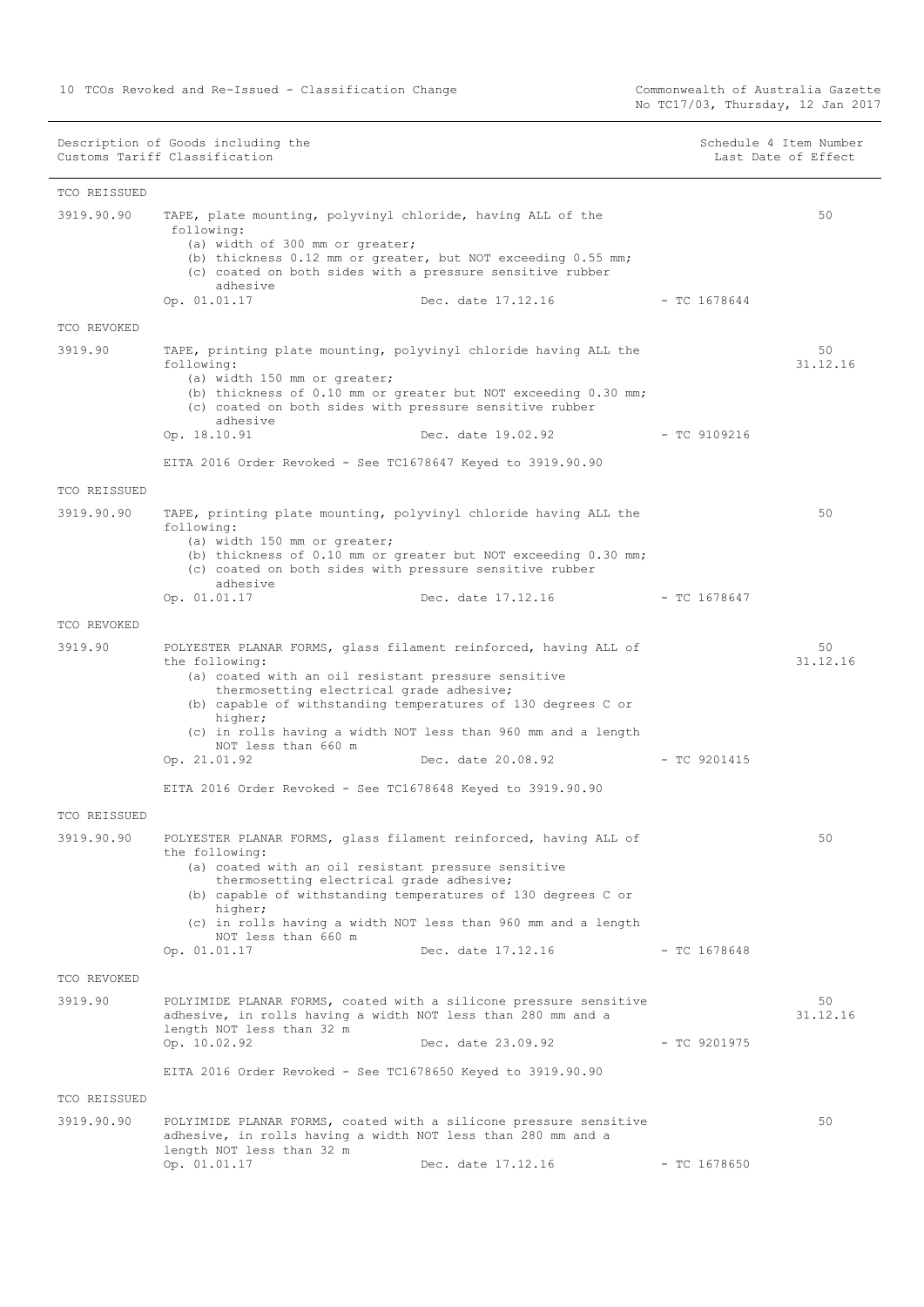|              | Description of Goods including the<br>Customs Tariff Classification                                                                                                                                                              |                | Schedule 4 Item Number<br>Last Date of Effect |
|--------------|----------------------------------------------------------------------------------------------------------------------------------------------------------------------------------------------------------------------------------|----------------|-----------------------------------------------|
| TCO REVOKED  |                                                                                                                                                                                                                                  |                |                                               |
| 3919.90      | TAPE, ELECTRICAL, insulating, consisting of polyester film,<br>coated with a thermosetting acrylic adhesive, rated for<br>continuous use at 130 degrees C or higher, conforming to AS 1621<br>Dec. date 11.06.92<br>Op. 18.03.92 | $-$ TC 9203275 | 50<br>31.12.16                                |
|              | EITA 2016 Order Revoked - See TC1678653 Keyed to 3919.90.90                                                                                                                                                                      |                |                                               |
| TCO REISSUED |                                                                                                                                                                                                                                  |                |                                               |
| 3919.90.90   | TAPE, ELECTRICAL, insulating, consisting of polyester film,<br>coated with a thermosetting acrylic adhesive, rated for<br>continuous use at 130 degrees C or higher, conforming to AS 1621<br>Op. 01.01.17<br>Dec. date 17.12.16 | $-$ TC 1678653 | 50                                            |
| TCO REVOKED  |                                                                                                                                                                                                                                  |                |                                               |
| 3919.90.00   | SHEET, POLYVINYL CHLORIDE, having BOTH of the following:<br>(a) release liner;<br>(b) glass fabric reinforcing layer<br>Op. 01.08.05<br>Dec. date 04.11.05                                                                       | $-$ TC 0510005 | 50<br>31.12.16                                |
|              | EITA 2016 Order Revoked See TC1678258-Keyed to 3919.90.90                                                                                                                                                                        |                |                                               |
| TCO REISSUED |                                                                                                                                                                                                                                  |                |                                               |
| 3919.90.90   | SHEET, POLYVINYL CHLORIDE, having BOTH of the following:<br>(a) release liner;<br>(b) glass fabric reinforcing layer<br>Op. 01.01.17<br>Dec. date 16.12.16                                                                       | $-$ TC 1678258 | 50                                            |
| TCO REVOKED  |                                                                                                                                                                                                                                  |                |                                               |
| 3919.90.00   | TAPE, EXPANDING, self adhesive, polyurethane, in rolls<br>Dec. date 16.01.06<br>Op. 28.10.05                                                                                                                                     | $-$ TC 0515066 | 50<br>31.12.16                                |
|              | EITA 2016 Order Revoked See TC1678259-Keyed to 3919.90.90                                                                                                                                                                        |                |                                               |
| TCO REISSUED |                                                                                                                                                                                                                                  |                |                                               |
| 3919.90.90   | TAPE, EXPANDING, self adhesive, polyurethane, in rolls<br>Op. 01.01.17<br>Dec. date 16.12.16                                                                                                                                     | $-$ TC 1678259 | 50                                            |
| TCO REVOKED  |                                                                                                                                                                                                                                  |                |                                               |
| 3919.90.00   | FOAM SHEETS, polyethylene, self adhesive, pre-cut in zig zag form<br>Op. 20.12.05<br>Dec. date 10.03.06                                                                                                                          | $-$ TC 0516814 | 50<br>31.12.16                                |
|              | EITA 2016 Order Revoked See TC1681056-Keyed to 3919.90.90                                                                                                                                                                        |                |                                               |
| TCO REISSUED |                                                                                                                                                                                                                                  |                |                                               |
| 3919.90.90   | FOAM SHEETS, polyethylene, self adhesive, pre-cut in zig zag form<br>Dec. date 22.12.16<br>Op. 01.01.17                                                                                                                          | $-$ TC 1681056 | 50                                            |
| TCO REVOKED  |                                                                                                                                                                                                                                  |                |                                               |
| 3919.90.00   | SHEETING, VINYL, in rolls, clear AND/OR coloured, having ALL of<br>the following:<br>(a) adhesive backing;<br>(b) release liner;<br>(c) width NOT less than 1 000 mm                                                             |                | 50<br>31.12.16                                |
|              | Op. 31.08.06<br>Dec. date 17.11.06                                                                                                                                                                                               | $-$ TC 0616376 |                                               |
|              | EITA 2016 Order Revoked See TC1678268-Keyed to 3919.90.90                                                                                                                                                                        |                |                                               |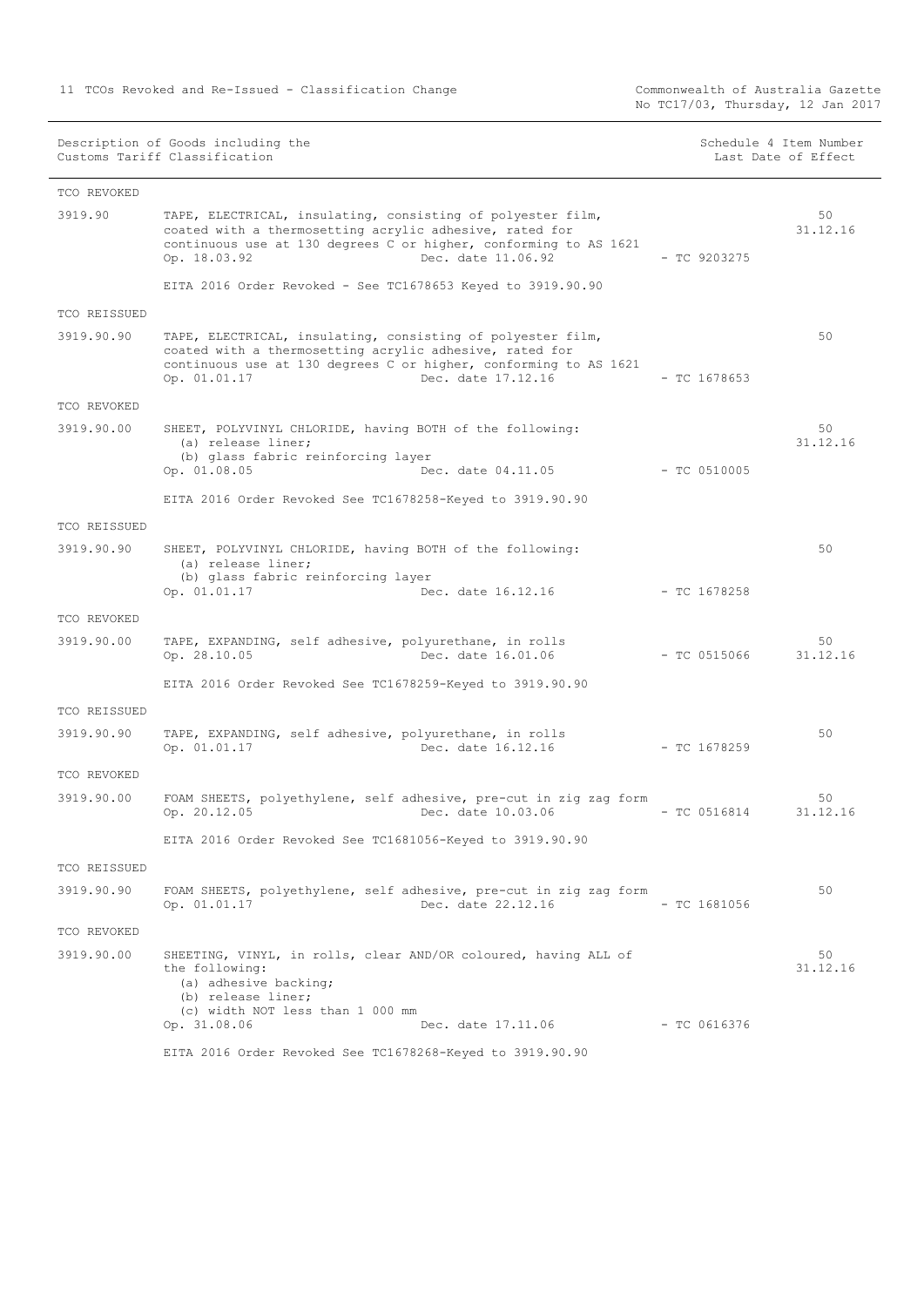| Description of Goods including the | Schedule 4 Item Number |
|------------------------------------|------------------------|
| Customs Tariff Classification      | Last Date of Effect    |

| TCO REISSUED |                                                                                                                                                                      |                |                |
|--------------|----------------------------------------------------------------------------------------------------------------------------------------------------------------------|----------------|----------------|
| 3919.90.90   | SHEETING, VINYL, in rolls, clear AND/OR coloured, having ALL of<br>the following:<br>(a) adhesive backing;<br>(b) release liner;<br>(c) width NOT less than 1 000 mm |                | 50             |
|              | Op. 01.01.17<br>Dec. date 16.12.16                                                                                                                                   | - TC 1678268   |                |
| TCO REVOKED  |                                                                                                                                                                      |                |                |
| 3919.90.00   | FILM, POLYVINYLCHLORIDE (PVC), in sheets OR rolls, having BOTH<br>of the following:<br>(a) adhesive backing;<br>(b) release liner                                    |                | 50<br>31.12.16 |
|              | Op. 16.07.08<br>Dec. date 10.10.08 - TC 0818944                                                                                                                      |                |                |
|              | EITA 2016 Order Revoked See TC1678276-Keyed to 3919.90.90                                                                                                            |                |                |
| TCO REISSUED |                                                                                                                                                                      |                |                |
| 3919.90.90   | FILM, POLYVINYLCHLORIDE (PVC), in sheets OR rolls, having BOTH<br>of the following:<br>(a) adhesive backing;<br>(b) release liner                                    |                | 50             |
|              | Op. 01.01.17<br>Dec. date 16.12.16                                                                                                                                   | - TC 1678276   |                |
| TCO REVOKED  |                                                                                                                                                                      |                |                |
| 3919.90.00   | FILM, POLYPROPYLENE, adhesive coated, having a width NOT less                                                                                                        |                | 50             |
|              | than 225 mm<br>Op. 24.09.08<br>Dec. date 12.12.08 - TC 0832611                                                                                                       |                | 31.12.16       |
|              |                                                                                                                                                                      |                |                |
|              | EITA 2016 Order Revoked See TC1678280-Keyed to 3919.90.90                                                                                                            |                |                |
| TCO REISSUED |                                                                                                                                                                      |                |                |
| 3919.90.90   | FILM, POLYPROPYLENE, adhesive coated, having a width NOT less<br>than 225 mm<br>Op. 01.01.17<br>Dec. date 16.12.16                                                   | - TC 1678280   | 50             |
| TCO REVOKED  |                                                                                                                                                                      |                |                |
| 3919.90.00   | STICKERS, in flat shapes, with or without printed text<br>Op. 30.10.08<br>Dec. date 16.01.09                                                                         | - TC 0837721   | 50<br>31.12.16 |
|              | EITA 2016 Order Revoked See TC1678283-Keyed to 3919.90.90                                                                                                            |                |                |
| TCO REISSUED |                                                                                                                                                                      |                |                |
| 3919.90.90   | STICKERS, in flat shapes, with or without printed text<br>Op. 01.01.17<br>Dec. date 16.12.16                                                                         | $-$ TC 1678283 | 50             |
| TCO REVOKED  |                                                                                                                                                                      |                |                |
| 3919.90.00   | SHEETS, POLYISOBUTYLENE, self-adhesive backed, having aluminium<br>mesh inserts<br>Op. 23.03.09<br>Dec. date 05.06.09                                                | - TC 0909765   | 50<br>31.12.16 |
|              |                                                                                                                                                                      |                |                |
|              | EITA 2016 Order Revoked See TC1678285-Keyed to 3919.90.90                                                                                                            |                |                |
| TCO REISSUED |                                                                                                                                                                      |                |                |
| 3919.90.90   | SHEETS, POLYISOBUTYLENE, self-adhesive backed, having aluminium<br>mesh inserts<br>Dec. date 19.12.16<br>Op. 01.01.17                                                | $-$ TC 1678285 | 50             |
| TCO REVOKED  |                                                                                                                                                                      |                |                |
| 3919.90.00   | FILM, polyolefin, in sheets OR rolls, having BOTH of the<br>following:<br>(a) adhesive backing;                                                                      |                | 50<br>31.12.16 |
|              | (b) release liner<br>Op. 26.08.09<br>Dec. date 13.11.09                                                                                                              | - TC 0931491   |                |
|              | Tapin Notes:<br>EITA 2016 Order Revoked See TC1678289-Keyed to 3919.90.90                                                                                            |                |                |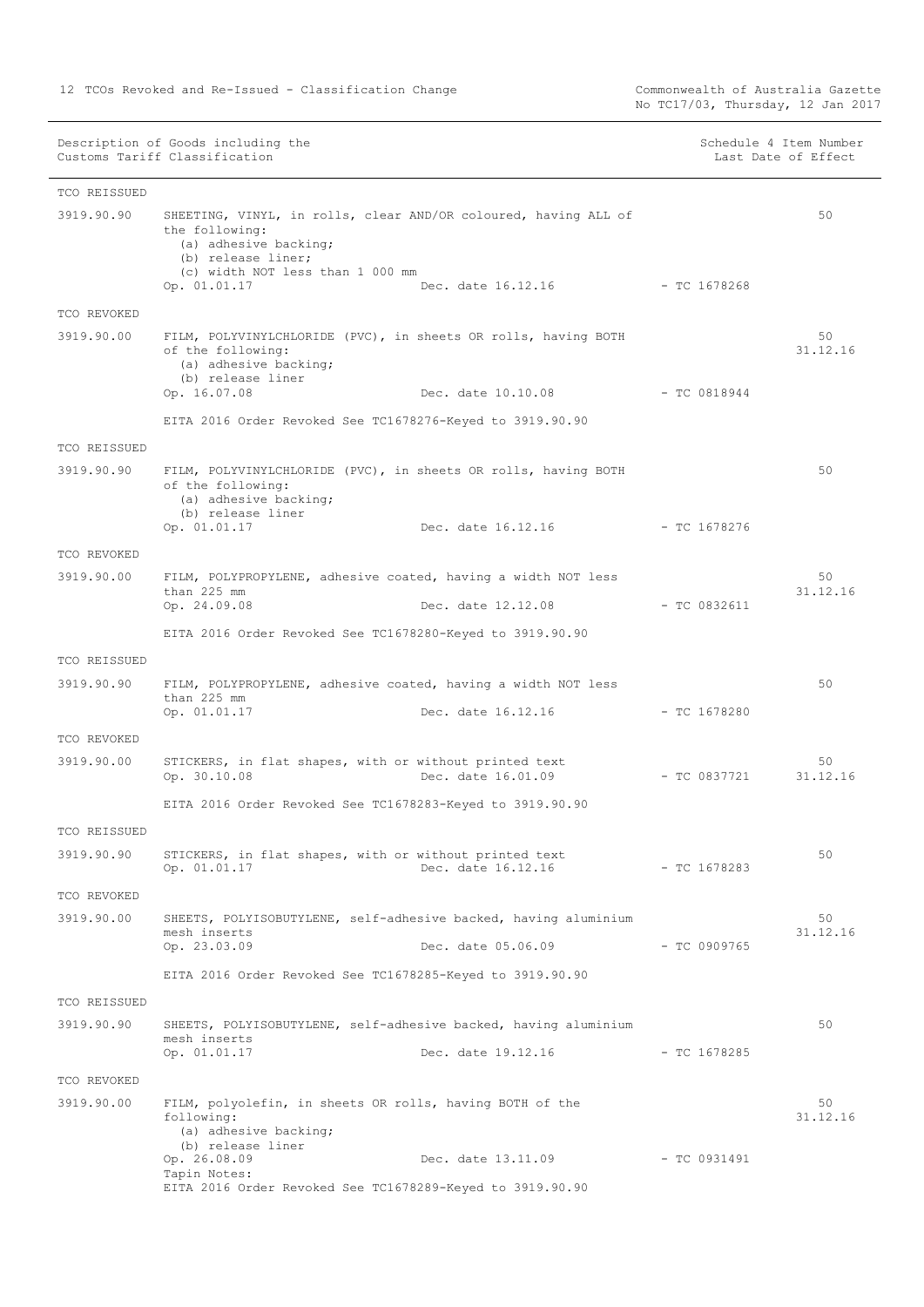No TC17/03, Thursday, 12 Jan 2017

Description of Goods including the Schedule 4 Item Number (Schedule 4 Item Number Customs Tariff Classification and the control of the control of the control of Effect Date of Effect

| TCO REISSUED |                                                                                                                                                                                                                                                                                                                                                 |                                 |                |                |
|--------------|-------------------------------------------------------------------------------------------------------------------------------------------------------------------------------------------------------------------------------------------------------------------------------------------------------------------------------------------------|---------------------------------|----------------|----------------|
| 3919.90.90   | FILM, polyolefin, in sheets OR rolls, having BOTH of the<br>following:<br>(a) adhesive backing;<br>(b) release liner<br>Op. 01.01.17                                                                                                                                                                                                            | Dec. date 19.12.16              | $-$ TC 1678289 | 50             |
| TCO REVOKED  |                                                                                                                                                                                                                                                                                                                                                 |                                 |                |                |
| 3919.90.00   | POLYSTYRENE FOAM BOARD, having BOTH of the following:<br>(a) coated on one side with adhesive AND the other side<br>with acid free paper;<br>(b) thickness NOT less than 3 mm<br>Op. 26.02.09                                                                                                                                                   | Dec. date 16.11.09              | $-$ TC 0942502 | 50<br>31.12.16 |
|              | EITA 2016 Order Revoked See TC1678291 keyed to 3919.90.00                                                                                                                                                                                                                                                                                       |                                 |                |                |
| TCO REISSUED |                                                                                                                                                                                                                                                                                                                                                 |                                 |                |                |
| 3919.90.90   | POLYSTYRENE FOAM BOARD, having BOTH of the following:<br>(a) coated on one side with adhesive AND the other side<br>with acid free paper;<br>(b) thickness NOT less than 3 mm<br>Op. 01.01.17                                                                                                                                                   | Dec. date 19.12.16 - TC 1678291 |                | 50             |
| TCO REVOKED  |                                                                                                                                                                                                                                                                                                                                                 |                                 |                |                |
| 3919.90.00   | FILM, BALING, COTTON PICKER, polyethylene, having ALL of the<br>following:<br>(a) width NOT less than 2 500 mm and NOT greater than 3 000 mm;<br>(b) thickness NOT less than 70 microns and NOT greater than<br>90 microns;<br>(c) radio frequency identification tags;<br>(d) adhesive strips;<br>(e) individual wrap portions<br>Op. 02.12.09 | Dec. date 26.02.10              | $-$ TC 0946750 | 50<br>31.12.16 |
|              |                                                                                                                                                                                                                                                                                                                                                 |                                 |                |                |
|              | EITA 2016 Order Revoked See TC1678293-Keyed to 3919.90.90                                                                                                                                                                                                                                                                                       |                                 |                |                |
| TCO REISSUED |                                                                                                                                                                                                                                                                                                                                                 |                                 |                |                |
| 3919.90.90   | FILM, BALING, COTTON PICKER, polyethylene, having ALL of the<br>following:<br>(a) width NOT less than 2 500 mm and NOT greater than 3 000 mm;<br>(b) thickness NOT less than 70 microns and NOT greater than<br>90 microns;<br>(c) radio frequency identification tags;<br>(d) adhesive strips;<br>(e) individual wrap portions<br>Op. 01.01.17 | Dec. date 19.12.16              | - TC 1678293   | 50             |
| TCO REVOKED  |                                                                                                                                                                                                                                                                                                                                                 |                                 |                |                |
| 3919.90.00   | FILM, PROTECTIVE COATING, polyolefin, acrylic self-adhesive<br>Op. 22.12.09                                                                                                                                                                                                                                                                     | Dec. date 12.03.10              | $-$ TC 0949779 | 50<br>31.12.16 |
|              | EITA 2016 Order Revoked See TC1678296-Keyed to 3919.90.90                                                                                                                                                                                                                                                                                       |                                 |                |                |
| TCO REISSUED |                                                                                                                                                                                                                                                                                                                                                 |                                 |                |                |
| 3919.90.90   | FILM, PROTECTIVE COATING, polyolefin, acrylic self-adhesive<br>Op. 01.01.17                                                                                                                                                                                                                                                                     | Dec. date 19.12.16              | $-$ TC 1678296 | 50             |
| TCO REVOKED  |                                                                                                                                                                                                                                                                                                                                                 |                                 |                |                |
| 3919.90.00   | FILM, PROTECTIVE COATING, polyethylene, resin AND/OR rubber<br>self-adhesive<br>Op. 22.12.09                                                                                                                                                                                                                                                    | Dec. date 12.03.10              | $-$ TC 0949780 | 50<br>31.12.16 |

EITA 2016 Order Revoked See TC1678299-Keyed to 3919.90.90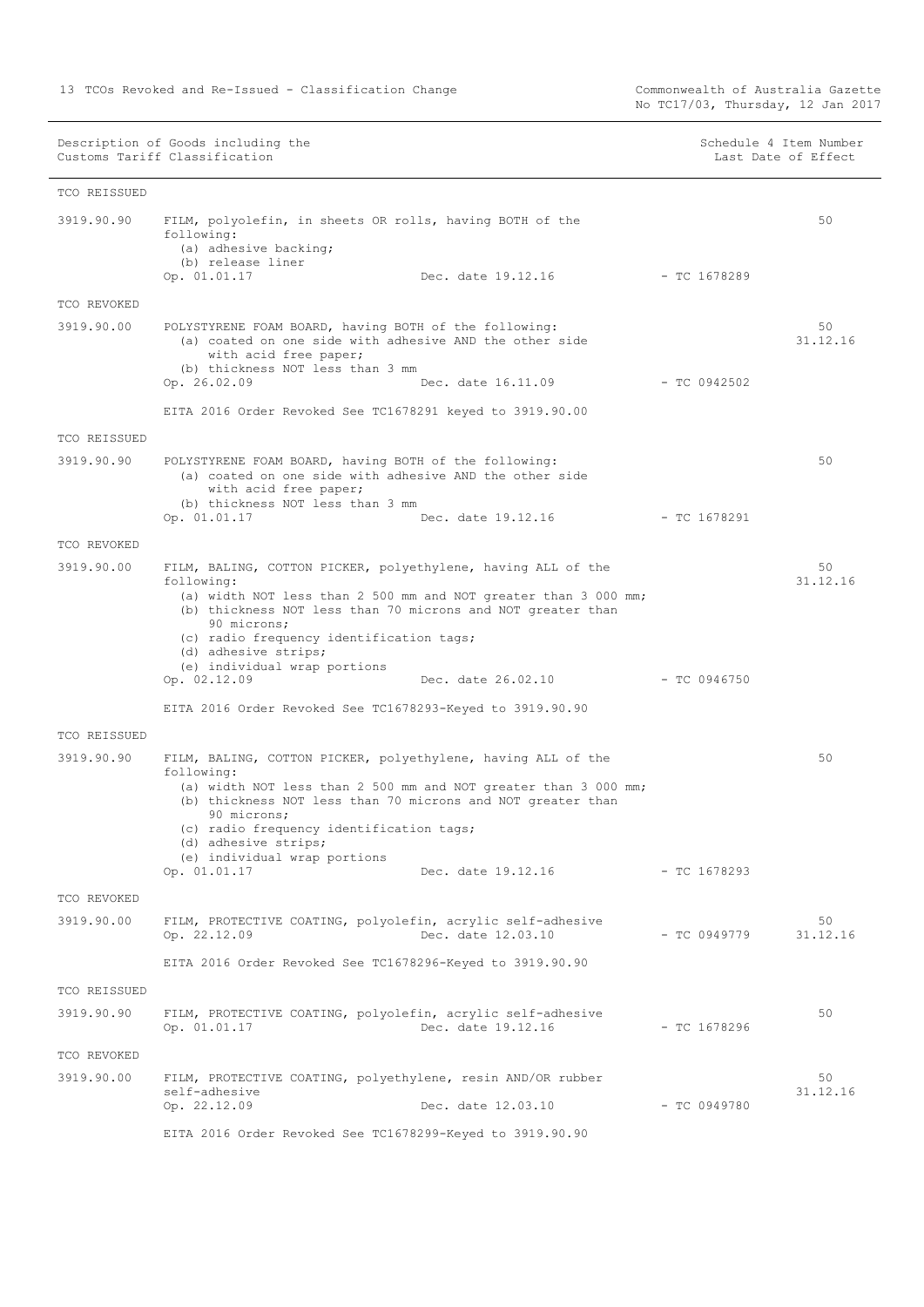| Description of Goods including the | Schedule 4 Item Number |
|------------------------------------|------------------------|
| Customs Tariff Classification      | Last Date of Effect    |
|                                    |                        |
|                                    |                        |

| Schedule 4 Item Number |  |  |  |
|------------------------|--|--|--|
| Last Date of Effect    |  |  |  |

| TCO REISSUED |                                                                                                                                                                                                                                                                                                                                        |                    |                |                |
|--------------|----------------------------------------------------------------------------------------------------------------------------------------------------------------------------------------------------------------------------------------------------------------------------------------------------------------------------------------|--------------------|----------------|----------------|
| 3919.90.90   | FILM, PROTECTIVE COATING, polyethylene, resin AND/OR rubber<br>self-adhesive<br>Op. 01.01.17                                                                                                                                                                                                                                           | Dec. date 19.12.16 | - TC 1678299   | 50             |
| TCO REVOKED  |                                                                                                                                                                                                                                                                                                                                        |                    |                |                |
| 3919.90.00   | TAPE, SEALING, POLYMERASE CHAIN REACTION, transparent, polyester                                                                                                                                                                                                                                                                       |                    |                | 50             |
|              | OR polyolefin                                                                                                                                                                                                                                                                                                                          |                    |                | 31.12.16       |
|              | Op. 27.03.12                                                                                                                                                                                                                                                                                                                           | Dec. date 09.08.12 | - TC 1227733   |                |
|              | EITA 2016 Order Revoked See TC1678301-Keyed to 3919.90.90                                                                                                                                                                                                                                                                              |                    |                |                |
| TCO REISSUED |                                                                                                                                                                                                                                                                                                                                        |                    |                |                |
| 3919.90.90   | TAPE, SEALING, POLYMERASE CHAIN REACTION, transparent, polyester<br>OR polyolefin<br>Op. 01.01.17                                                                                                                                                                                                                                      | Dec. date 19.12.16 | $-$ TC 1678301 | 50             |
| TCO REVOKED  |                                                                                                                                                                                                                                                                                                                                        |                    |                |                |
| 3919.90.00   | SCREEN PROTECTORS, PHONE AND/OR COMPUTER AND/OR MOBILE VIDEO<br>PLAYER AND/OR MOBILE MUSIC PLAYER, plastic, whether OR not<br>including a cleaning cloth AND/OR screen smoothing card<br>Op. 16.08.13                                                                                                                                  | Dec. date 04.11.13 | $-$ TC 1328429 | 50<br>31.12.16 |
|              | EITA 2016 Order Revoked See TC1678305-Keyed to 3919.90.90                                                                                                                                                                                                                                                                              |                    |                |                |
| TCO REISSUED |                                                                                                                                                                                                                                                                                                                                        |                    |                |                |
| 3919.90.90   | SCREEN PROTECTORS, PHONE AND/OR COMPUTER AND/OR MOBILE VIDEO<br>PLAYER AND/OR MOBILE MUSIC PLAYER, plastic, whether OR not<br>including a cleaning cloth AND/OR screen smoothing card<br>Op. 01.01.17                                                                                                                                  | Dec. date 19.12.16 | $-$ TC 1678305 | 50             |
| TCO REVOKED  |                                                                                                                                                                                                                                                                                                                                        |                    |                |                |
| 3919.90.00   | TAPE, PRINTING PLATE MOUNTING, polyethylene foam, in rolls,<br>including ALL of the following:<br>(a) coated on BOTH sides with a pressure sensitive adhesive;<br>(b) having a release liner on one side;<br>(c) width NOT less than 50 mm<br>Op. 14.10.13                                                                             | Dec. date 13.01.14 | $-$ TC 1334346 | 50<br>31.12.16 |
|              | EITA 2016 Order Revoked See TC1678307-Keyed to 3919.90.90                                                                                                                                                                                                                                                                              |                    |                |                |
| TCO REISSUED |                                                                                                                                                                                                                                                                                                                                        |                    |                |                |
| 3919.90.90   | TAPE, PRINTING PLATE MOUNTING, polyethylene foam, in rolls,                                                                                                                                                                                                                                                                            |                    |                | 50             |
|              | including ALL of the following:<br>(a) coated on BOTH sides with a pressure sensitive adhesive;<br>(b) having a release liner on one side;<br>(c) width NOT less than 50 mm<br>Op. 01.01.17                                                                                                                                            | Dec. date 19.12.16 | - TC 1678307   |                |
| TCO REVOKED  |                                                                                                                                                                                                                                                                                                                                        |                    |                |                |
| 3919.90.00   | SETS, SCREEN PROTECTOR, PHONE AND/OR COMPUTER AND/OR MOBILE<br>MUSIC PLAYER AND/OR MOBILE VIDEO PLAYER, consisting of a plastic<br>self-adhesive screen protector and NOT less than ANY two of the<br>following combinations:<br>(a) cleaning cloths;<br>(b) smoothing cards;<br>(c) back overlay protectors;<br>(d) dust removal film |                    |                | 50<br>31.12.16 |
|              | Op. 11.12.13                                                                                                                                                                                                                                                                                                                           | Dec. date 03.03.14 | $-$ TC 1340988 |                |
|              | EITA 2016 - Order Revoked See TC1678308 Keyed to 3919.90.90                                                                                                                                                                                                                                                                            |                    |                |                |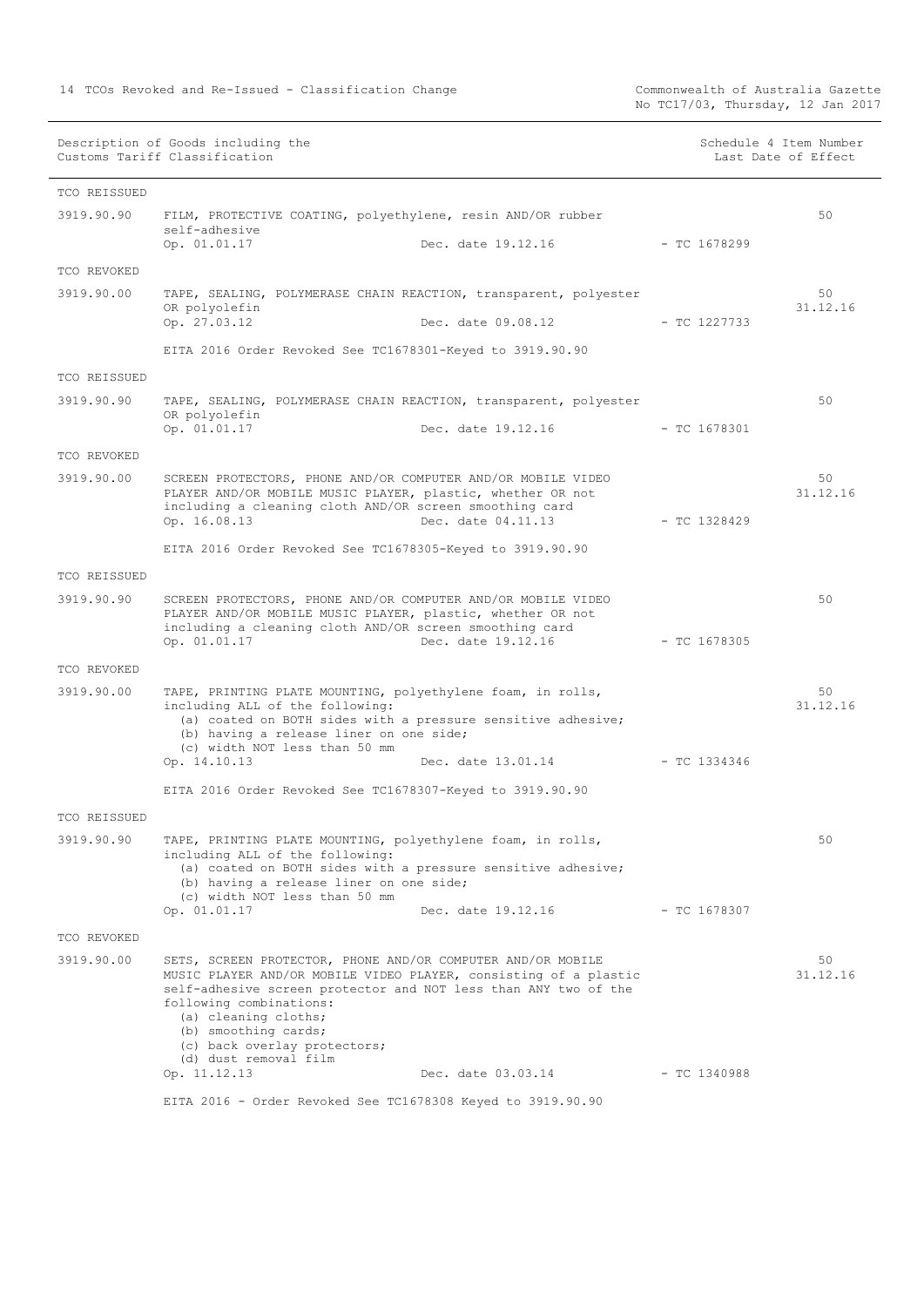No TC17/03, Thursday, 12 Jan 2017

Description of Goods including the Schedule 4 Item Number (Schedule 4 Item Number Customs Tariff Classification and the control of the control of the control of Effect Date of Effect

| TCO REISSUED |                                                                                                                                                                                                                                                                                                                                                                                             |                |                |
|--------------|---------------------------------------------------------------------------------------------------------------------------------------------------------------------------------------------------------------------------------------------------------------------------------------------------------------------------------------------------------------------------------------------|----------------|----------------|
| 3919.90.90   | SETS, SCREEN PROTECTOR, PHONE AND/OR COMPUTER AND/OR MOBILE<br>MUSIC PLAYER AND/OR MOBILE VIDEO PLAYER, consisting of a plastic<br>self-adhesive screen protector and NOT less than ANY two of the<br>following combinations:<br>(a) cleaning cloths;<br>(b) smoothing cards;<br>(c) back overlay protectors;<br>(d) dust removal film<br>Op. 01.01.17<br>Dec. date 17.12.16                | $-$ TC 1678308 | 50             |
| TCO REVOKED  |                                                                                                                                                                                                                                                                                                                                                                                             |                |                |
| 3919.90.00   | TAPES, self adhesive, single sided, PVC backing<br>Op. 20.11.15<br>Dec. date 10.02.16                                                                                                                                                                                                                                                                                                       | - TC 1542158   | 50<br>31.12.16 |
|              | EITA 2016 Order Revoked - See TC1678313 Keyed to 3919.90.90                                                                                                                                                                                                                                                                                                                                 |                |                |
| TCO REISSUED |                                                                                                                                                                                                                                                                                                                                                                                             |                |                |
| 3919.90.90   | TAPES, self adhesive, single sided, PVC backing<br>Dec. date 17.12.16<br>Op. 01.01.17                                                                                                                                                                                                                                                                                                       | $-$ TC 1678313 | 50             |
| TCO REVOKED  |                                                                                                                                                                                                                                                                                                                                                                                             |                |                |
| 3919.90.00   | FILM, polyvinyl chloride, adhesive coated, having a width<br>greater than 20 cm                                                                                                                                                                                                                                                                                                             |                | 50<br>31.12.16 |
|              | Op. 06.05.16<br>Dec. date 01.08.16                                                                                                                                                                                                                                                                                                                                                          | $-$ TC 1616415 |                |
|              | EITA 2016 Order Revoked - See TC1678315 Keyed to 3919.90.90                                                                                                                                                                                                                                                                                                                                 |                |                |
| TCO REISSUED |                                                                                                                                                                                                                                                                                                                                                                                             |                |                |
| 3919.90.90   | FILM, polyvinyl chloride, adhesive coated, having a width<br>greater than 20 cm<br>Op. 01.01.17<br>Dec. date 17.12.16                                                                                                                                                                                                                                                                       | $-$ TC 1678315 | 50             |
| TCO REVOKED  |                                                                                                                                                                                                                                                                                                                                                                                             |                |                |
| 3919.90.00   | FILM, poly(methyl methacrylate), transparent, self-adhesive<br>Op. 29.06.16<br>Dec. date 19.09.16                                                                                                                                                                                                                                                                                           | $-$ TC 1621088 | 50<br>31.12.16 |
|              | EITA 2016 Order Revoked - See TC1678316 Keyed to 3919.90.90                                                                                                                                                                                                                                                                                                                                 |                |                |
| TCO REISSUED |                                                                                                                                                                                                                                                                                                                                                                                             |                |                |
| 3919.90.90   | FILM, poly(methyl methacrylate), transparent, self-adhesive<br>Op. 01.01.17<br>Dec. date 17.12.16                                                                                                                                                                                                                                                                                           | $-$ TC 1678316 | 50             |
| TCO REVOKED  |                                                                                                                                                                                                                                                                                                                                                                                             |                |                |
| 3919.90.00   | FILM, CAST POLYVINYL CHLORIDE, (but not including film<br>manufactured by the calendered method) having ALL of the<br>following:<br>(a) film thickness not exceeding .0635mm (excluding adhesive);<br>(b) solvent-based film formulation with cadmium-free<br>properties;<br>(c) less than .002% shrinkage performance rating;<br>(d) a release liner<br>Op. 10.06.93<br>Dec. date 24.09.93 | $-$ TC 9304422 | 50<br>31.12.16 |
|              | EITA 2016 Order Revoked - See TC1678791 Keyed to 3919.90.90                                                                                                                                                                                                                                                                                                                                 |                |                |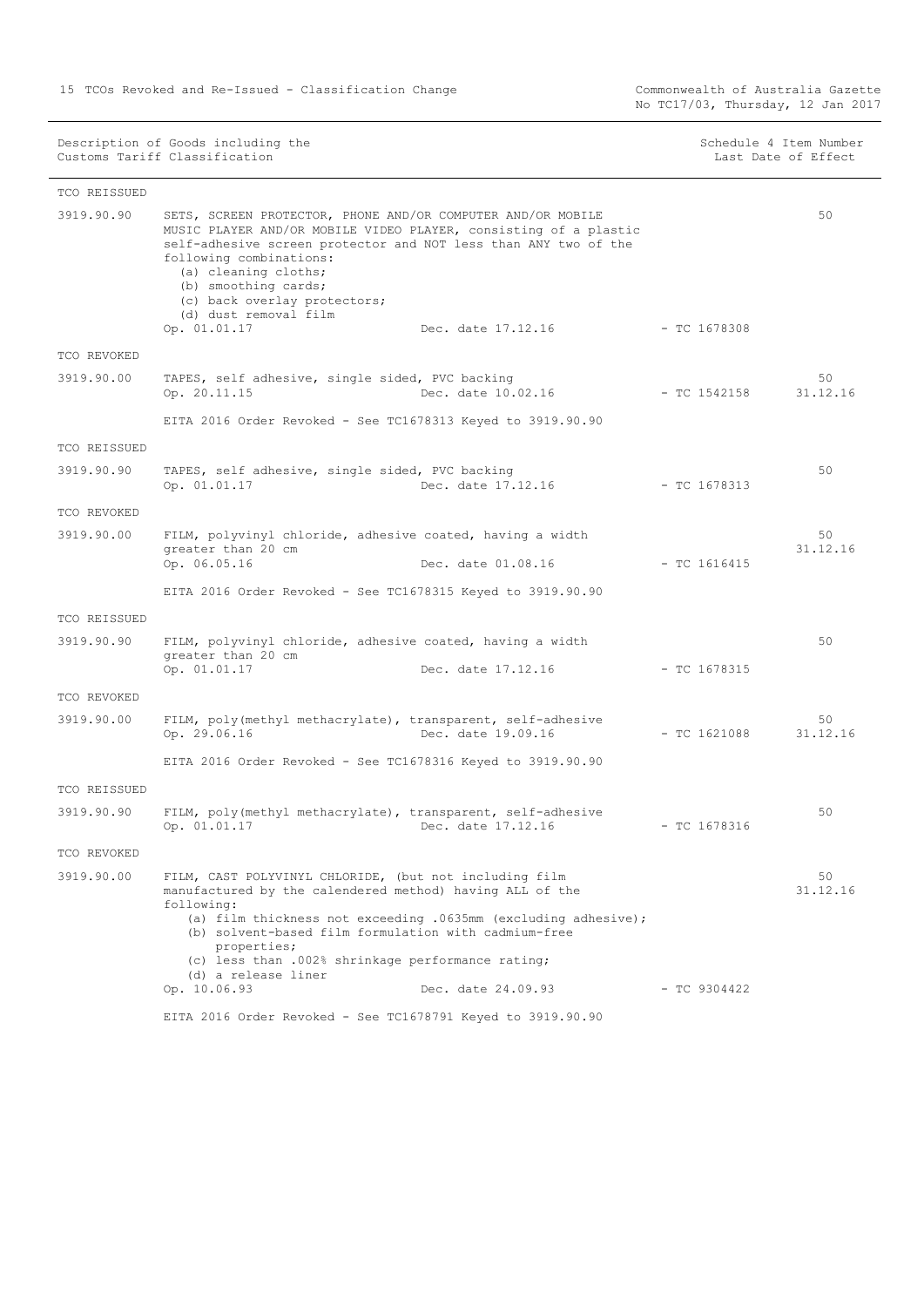No TC17/03, Thursday, 12 Jan 2017

| 50<br>3919.90.90<br>FILM, CAST POLYVINYL CHLORIDE, (but not including film<br>manufactured by the calendered method) having ALL of the<br>following:<br>(a) film thickness not exceeding .0635mm (excluding adhesive);<br>(b) solvent-based film formulation with cadmium-free<br>properties;<br>(c) less than .002% shrinkage performance rating;<br>(d) a release liner<br>Op. 01.01.17<br>Dec. date 17.12.16<br>- TC 1678791<br>TCO REVOKED<br>50<br>3919.90.00<br>TAPE, printing plate mounting, polyethylene foam, coated on both<br>31.12.16<br>sides with an acrylic adhesive, having a release liner on one<br>side<br>Op. 24.05.93<br>Dec. date 27.08.93<br>- TC 9304990<br>EITA 2016 Order Revoked - See TC1678792 Keyed to 3919.90.90<br>TCO REISSUED<br>3919.90.90<br>TAPE, printing plate mounting, polyethylene foam, coated on both<br>50<br>sides with an acrylic adhesive, having a release liner on one<br>side<br>Dec. date 17.12.16<br>Op. 01.01.17<br>- TC 1678792<br>TCO REVOKED<br>3919.90.00<br>FILM, cast polyvinyl chloride, but NOT including film<br>50<br>31.12.16<br>manufactured by the calendered method, having ALL of the<br>following:<br>(a) film thickness NOT exceeding .06mm (excluding adhesive);<br>(b) solvent-based film formulation with cadmium-free<br>properties;<br>(c) less than .002% shrinkage performance rating;<br>(d) a release liner<br>Op. 06.05.93<br>Dec. date 06.08.93<br>$-$ TC 9305552<br>EITA 2016 Order Revoked - See TC1678793 Keyed to 3919.90.90<br>TCO REISSUED<br>3919.90.90<br>FILM, cast polyvinyl chloride, but NOT including film<br>50<br>manufactured by the calendered method, having ALL of the<br>following:<br>(a) film thickness NOT exceeding .06mm (excluding adhesive);<br>(b) solvent-based film formulation with cadmium-free<br>properties;<br>(c) less than .002% shrinkage performance rating;<br>(d) a release liner<br>Op. 01.01.17<br>Dec. date 17.12.16<br>$-$ TC 1678793<br>TCO REVOKED | TCO REISSUED |  |  |
|--------------------------------------------------------------------------------------------------------------------------------------------------------------------------------------------------------------------------------------------------------------------------------------------------------------------------------------------------------------------------------------------------------------------------------------------------------------------------------------------------------------------------------------------------------------------------------------------------------------------------------------------------------------------------------------------------------------------------------------------------------------------------------------------------------------------------------------------------------------------------------------------------------------------------------------------------------------------------------------------------------------------------------------------------------------------------------------------------------------------------------------------------------------------------------------------------------------------------------------------------------------------------------------------------------------------------------------------------------------------------------------------------------------------------------------------------------------------------------------------------------------------------------------------------------------------------------------------------------------------------------------------------------------------------------------------------------------------------------------------------------------------------------------------------------------------------------------------------------------------------------------------------------------------------------------------------------------------------------------|--------------|--|--|
|                                                                                                                                                                                                                                                                                                                                                                                                                                                                                                                                                                                                                                                                                                                                                                                                                                                                                                                                                                                                                                                                                                                                                                                                                                                                                                                                                                                                                                                                                                                                                                                                                                                                                                                                                                                                                                                                                                                                                                                      |              |  |  |
|                                                                                                                                                                                                                                                                                                                                                                                                                                                                                                                                                                                                                                                                                                                                                                                                                                                                                                                                                                                                                                                                                                                                                                                                                                                                                                                                                                                                                                                                                                                                                                                                                                                                                                                                                                                                                                                                                                                                                                                      |              |  |  |
|                                                                                                                                                                                                                                                                                                                                                                                                                                                                                                                                                                                                                                                                                                                                                                                                                                                                                                                                                                                                                                                                                                                                                                                                                                                                                                                                                                                                                                                                                                                                                                                                                                                                                                                                                                                                                                                                                                                                                                                      |              |  |  |
|                                                                                                                                                                                                                                                                                                                                                                                                                                                                                                                                                                                                                                                                                                                                                                                                                                                                                                                                                                                                                                                                                                                                                                                                                                                                                                                                                                                                                                                                                                                                                                                                                                                                                                                                                                                                                                                                                                                                                                                      |              |  |  |
|                                                                                                                                                                                                                                                                                                                                                                                                                                                                                                                                                                                                                                                                                                                                                                                                                                                                                                                                                                                                                                                                                                                                                                                                                                                                                                                                                                                                                                                                                                                                                                                                                                                                                                                                                                                                                                                                                                                                                                                      |              |  |  |
|                                                                                                                                                                                                                                                                                                                                                                                                                                                                                                                                                                                                                                                                                                                                                                                                                                                                                                                                                                                                                                                                                                                                                                                                                                                                                                                                                                                                                                                                                                                                                                                                                                                                                                                                                                                                                                                                                                                                                                                      |              |  |  |
|                                                                                                                                                                                                                                                                                                                                                                                                                                                                                                                                                                                                                                                                                                                                                                                                                                                                                                                                                                                                                                                                                                                                                                                                                                                                                                                                                                                                                                                                                                                                                                                                                                                                                                                                                                                                                                                                                                                                                                                      |              |  |  |
|                                                                                                                                                                                                                                                                                                                                                                                                                                                                                                                                                                                                                                                                                                                                                                                                                                                                                                                                                                                                                                                                                                                                                                                                                                                                                                                                                                                                                                                                                                                                                                                                                                                                                                                                                                                                                                                                                                                                                                                      |              |  |  |
|                                                                                                                                                                                                                                                                                                                                                                                                                                                                                                                                                                                                                                                                                                                                                                                                                                                                                                                                                                                                                                                                                                                                                                                                                                                                                                                                                                                                                                                                                                                                                                                                                                                                                                                                                                                                                                                                                                                                                                                      |              |  |  |
|                                                                                                                                                                                                                                                                                                                                                                                                                                                                                                                                                                                                                                                                                                                                                                                                                                                                                                                                                                                                                                                                                                                                                                                                                                                                                                                                                                                                                                                                                                                                                                                                                                                                                                                                                                                                                                                                                                                                                                                      |              |  |  |
|                                                                                                                                                                                                                                                                                                                                                                                                                                                                                                                                                                                                                                                                                                                                                                                                                                                                                                                                                                                                                                                                                                                                                                                                                                                                                                                                                                                                                                                                                                                                                                                                                                                                                                                                                                                                                                                                                                                                                                                      |              |  |  |
|                                                                                                                                                                                                                                                                                                                                                                                                                                                                                                                                                                                                                                                                                                                                                                                                                                                                                                                                                                                                                                                                                                                                                                                                                                                                                                                                                                                                                                                                                                                                                                                                                                                                                                                                                                                                                                                                                                                                                                                      |              |  |  |
| 3919.90.00<br>FILM, cast polyvinyl chloride, having ALL of the following:<br>50<br>31.12.16<br>(a) pressure sensitive adhesive coating;<br>(b) release liner;<br>(c) peel strength of greater than $0.55$ kg/cm in accordance<br>with ASTMD-1000-61 m section $33-38$ ;<br>(d) elongation of less than 170 % in accordance with ASTM<br>method $D - 882 - 61T$<br>Op. 06.05.93<br>Dec. date 06.08.93<br>$-$ TC 9305568                                                                                                                                                                                                                                                                                                                                                                                                                                                                                                                                                                                                                                                                                                                                                                                                                                                                                                                                                                                                                                                                                                                                                                                                                                                                                                                                                                                                                                                                                                                                                               |              |  |  |
| EITA 2016 Order Revoked - See TC1678794 Keyed to 3919.90.90                                                                                                                                                                                                                                                                                                                                                                                                                                                                                                                                                                                                                                                                                                                                                                                                                                                                                                                                                                                                                                                                                                                                                                                                                                                                                                                                                                                                                                                                                                                                                                                                                                                                                                                                                                                                                                                                                                                          |              |  |  |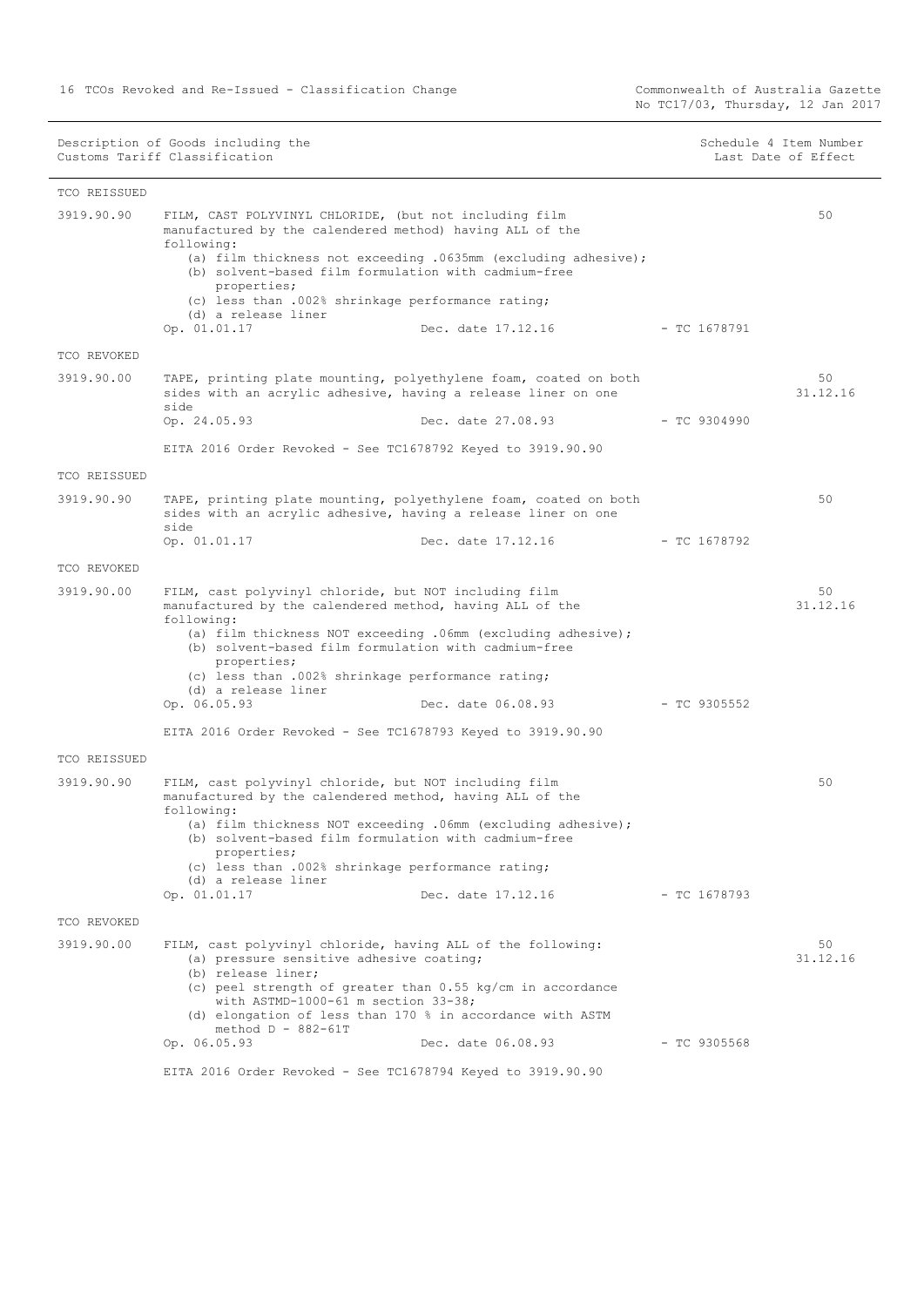No TC17/03, Thursday, 12 Jan 2017

Description of Goods including the Schedule 4 Item Number (Schedule 4 Item Number Customs Tariff Classification and the control of the control of the control of Effect Date of Effect

| TCO REISSUED |                                                                                                                                                                                                                                                                                                                                                                       |                |                |
|--------------|-----------------------------------------------------------------------------------------------------------------------------------------------------------------------------------------------------------------------------------------------------------------------------------------------------------------------------------------------------------------------|----------------|----------------|
| 3919.90.90   | FILM, cast polyvinyl chloride, having ALL of the following:<br>(a) pressure sensitive adhesive coating;<br>(b) release liner;<br>(c) peel strength of greater than $0.55$ kg/cm in accordance<br>with ASTMD-1000-61 m section 33-38;<br>(d) elongation of less than 170 % in accordance with ASTM<br>method $D - 882 - 61T$<br>Op. 01.01.17<br>Dec. date 17.12.16     | - TC 1678794   | 50             |
| TCO REVOKED  |                                                                                                                                                                                                                                                                                                                                                                       |                |                |
| 3919.90.00   | FILM, polyester OR polyvinyl chloride, having ALL of the<br>following:<br>(a) transparent;<br>(b) coated with an acrylic based adhesive;<br>(c) width exceeding 1 000 mm;<br>(d) thickness greater than 50 microns;<br>(e) silicone coated release liner<br>Op. 29.07.93<br>Dec. date 01.12.93                                                                        | - TC 9307198   | 50<br>31.12.16 |
|              | EITA 2016 Order Revoked - See TC1678796 Keyed to 3919.90.90                                                                                                                                                                                                                                                                                                           |                |                |
| TCO REISSUED |                                                                                                                                                                                                                                                                                                                                                                       |                |                |
| 3919.90.90   | FILM, polyester OR polyvinyl chloride, having ALL of the<br>following:<br>(a) transparent;<br>(b) coated with an acrylic based adhesive;<br>(c) width exceeding 1 000 mm;<br>(d) thickness greater than 50 microns;<br>(e) silicone coated release liner<br>Op. 01.01.17<br>Dec. date 17.12.16                                                                        | - TC 1678796   | 50             |
| TCO REVOKED  |                                                                                                                                                                                                                                                                                                                                                                       |                |                |
| 3919.90.00   | FLUOROPOLYMER FILM, having ALL the following:<br>(a) chemical composition of polyvinylidene fluoride and<br>acrylic polymer;<br>$(b)$ cast;<br>(c) thickness: 40 to 60 microns;<br>(d) coated with a pressure sensitive adhesive;<br>(e) laminated to a release liner;<br>(f) width more than 200 mm<br>Op. 11.08.93<br>Dec. date 19.11.93                            | $-$ TC 9307362 | 50<br>31.12.16 |
|              | EITA 2016 Order Revoked - See TC1678798 Keyed to 3919.90.90                                                                                                                                                                                                                                                                                                           |                |                |
| TCO REISSUED |                                                                                                                                                                                                                                                                                                                                                                       |                |                |
| 3919.90.90   | FLUOROPOLYMER FILM, having ALL the following:<br>(a) chemical composition of polyvinylidene fluoride and<br>acrylic polymer;<br>$(b)$ cast;<br>(c) thickness: 40 to 60 microns;<br>(d) coated with a pressure sensitive adhesive;<br>(e) laminated to a release liner;<br>(f) width more than 200 mm<br>Op. 01.01.17<br>Dec. date 17.12.16                            | $-$ TC 1678798 | 50             |
| TCO REVOKED  |                                                                                                                                                                                                                                                                                                                                                                       |                |                |
| 3919.90.00   | FILM, cast polyvinyl chloride, having ALL of the following:<br>(a) thickness (excluding adhesive) NOT exceeding 0.06 mm;<br>(b) tensile strength (including adhesive) of $0.8 \text{ kg/cm}$ or<br>qreater;<br>(c) having a pressure sensitive adhesive coating;<br>(d) a liner release having a weight NOT exceeding 20 $g/cm$<br>Dec. date 22.07.93<br>Op. 25.03.93 | $-$ TC 9308941 | 50<br>31.12.16 |
|              | EITA 2016 Order Revoked - See TC1678799 Keyed to 3919.90.90                                                                                                                                                                                                                                                                                                           |                |                |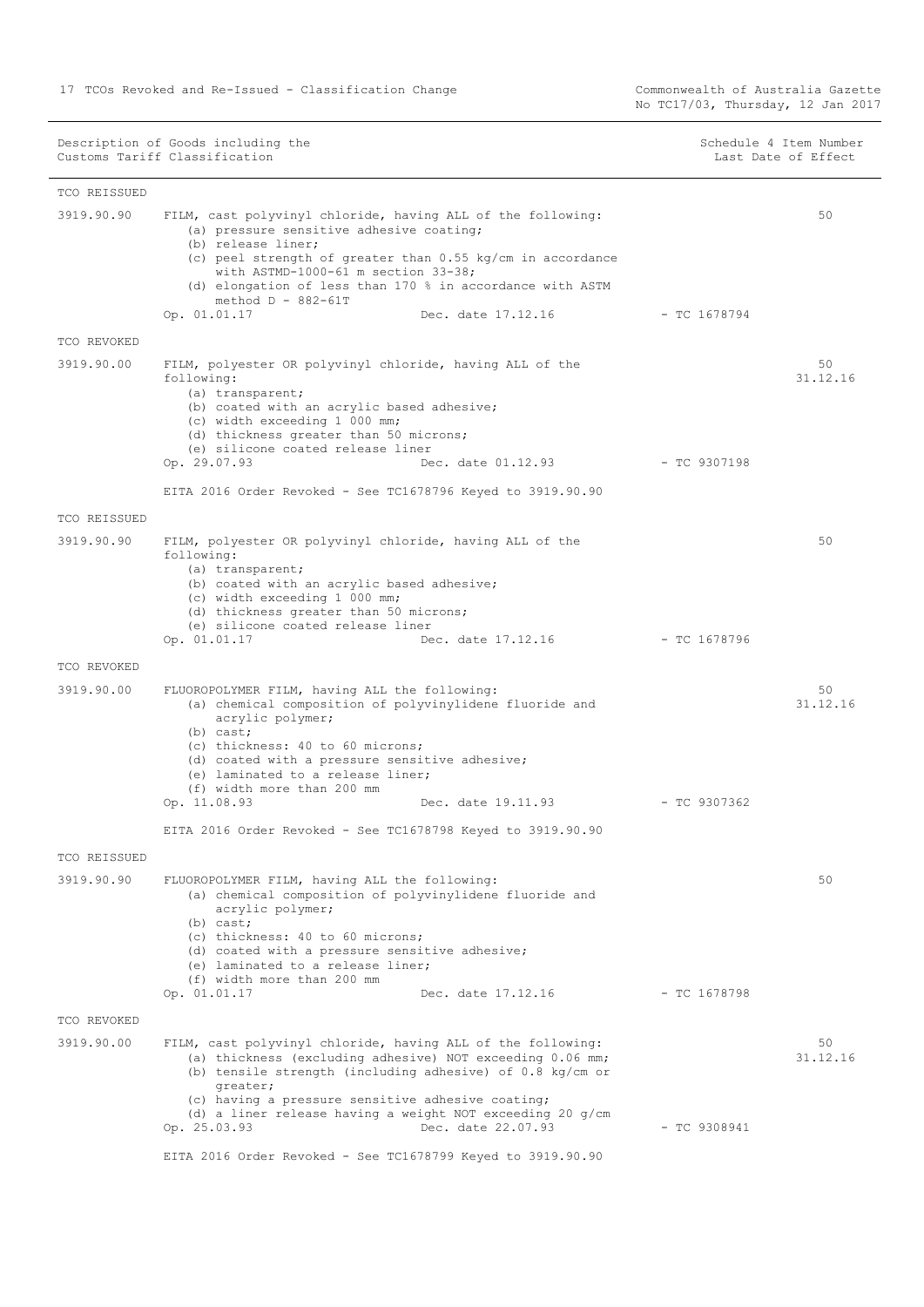|                            | Description of Goods including the<br>Customs Tariff Classification                                                                                                                                                                                                                                                                                                   |                    |                | Schedule 4 Item Number<br>Last Date of Effect |
|----------------------------|-----------------------------------------------------------------------------------------------------------------------------------------------------------------------------------------------------------------------------------------------------------------------------------------------------------------------------------------------------------------------|--------------------|----------------|-----------------------------------------------|
| TCO REISSUED               |                                                                                                                                                                                                                                                                                                                                                                       |                    |                |                                               |
| 3919.90.90                 | FILM, cast polyvinyl chloride, having ALL of the following:<br>(a) thickness (excluding adhesive) NOT exceeding 0.06 mm;<br>(b) tensile strength (including adhesive) of 0.8 kg/cm or                                                                                                                                                                                 |                    |                | 50                                            |
|                            | greater;<br>(c) having a pressure sensitive adhesive coating;<br>(d) a liner release having a weight NOT exceeding 20 $g/cm$<br>Op. 01.01.17                                                                                                                                                                                                                          | Dec. date 17.12.16 | $-$ TC 1678799 |                                               |
| TCO REVOKED                |                                                                                                                                                                                                                                                                                                                                                                       |                    |                |                                               |
| 3919.90.00                 | INDICATOR TAGS, in plastic dispensers, having ALL of the<br>following:<br>(a) removable;<br>(b) adhesive on one side;<br>(c) with printed message and/or colour coded                                                                                                                                                                                                 |                    |                | 50<br>31.12.16                                |
|                            | Op. 09.04.93                                                                                                                                                                                                                                                                                                                                                          | Dec. date 23.07.93 | $-$ TC 9309157 |                                               |
|                            | EITA 2016 Order Revoked - See TC1678800 Keyed to 3919.90.90                                                                                                                                                                                                                                                                                                           |                    |                |                                               |
| TCO REISSUED               |                                                                                                                                                                                                                                                                                                                                                                       |                    |                |                                               |
| 3919.90.90                 | INDICATOR TAGS, in plastic dispensers, having ALL of the<br>following:<br>(a) removable;<br>(b) adhesive on one side;<br>(c) with printed message and/or colour coded                                                                                                                                                                                                 |                    |                | 50                                            |
|                            | Op. 01.01.17                                                                                                                                                                                                                                                                                                                                                          | Dec. date 17.12.16 | $-$ TC 1678800 |                                               |
| TCO REVOKED                |                                                                                                                                                                                                                                                                                                                                                                       |                    |                |                                               |
| 3919.90.00                 | TAPE, heavy duty, plasticized polyvinyl chloride having ALL of<br>the following:<br>(a) thickness of 0.25 mm;<br>(b) tensile strength of 106 N/25 mm;<br>(c) elongation at break 230%;<br>(d) adhesion power of 5.5 N/25 mm;<br>(e) dielectric breakdown on 11 900V;<br>(f) insulation of 1 x 10 tera ohms<br>conforming to specification ASTM D 1000<br>Op. 16.11.93 | Dec. date 11.03.94 | $-TC9313249$   | 50<br>31.12.16                                |
|                            |                                                                                                                                                                                                                                                                                                                                                                       |                    |                |                                               |
|                            | EITA 2016 Order Revoked - See TC1678801 Keyed to 3919.90.90                                                                                                                                                                                                                                                                                                           |                    |                |                                               |
| TCO REISSUED<br>3919.90.90 | TAPE, heavy duty, plastiiczed polyvinyl chloride having ALL of<br>the following:<br>(a) thickness of 0.25 mm;<br>(b) tensile strength of 106 N/25 mm;<br>(c) elongation at break 230%;<br>(d) adhesion power of $5.5 N/25 mm$ ;<br>(e) dielectric breakdown on 11 900V;<br>(f) insulation of 1 x 10 tera ohms<br>conforming to specification ASTM D 1000              |                    |                | 50                                            |
|                            | Op. 01.01.17                                                                                                                                                                                                                                                                                                                                                          | Dec. date 17.12.16 | - TC 1678801   |                                               |
| TCO REVOKED                |                                                                                                                                                                                                                                                                                                                                                                       |                    |                |                                               |
| 3919.90.00                 | PLANAR FORMS, polyethylene foam, coated both sides with a<br>pressure sensitive adhesive, having a thickness NOT exceeding 2.2<br>mm                                                                                                                                                                                                                                  |                    |                | 50<br>31.12.16                                |
|                            | Op. 25.11.93                                                                                                                                                                                                                                                                                                                                                          | Dec. date 11.03.94 | $-$ TC 9313842 |                                               |
|                            | EITA 2016 Order Revoked - See TC1678802 Keyed to 3919.90.90                                                                                                                                                                                                                                                                                                           |                    |                |                                               |
| TCO REISSUED               |                                                                                                                                                                                                                                                                                                                                                                       |                    |                |                                               |
| 3919.90.90                 | PLANAR FORMS, polyethylene foam, coated both sides with a<br>pressure sensitive adhesive, having a thickness NOT exceeding 2.2                                                                                                                                                                                                                                        |                    |                | 50                                            |
|                            | mm<br>Op. 01.01.17                                                                                                                                                                                                                                                                                                                                                    | Dec. date 17.12.16 | $-$ TC 1678802 |                                               |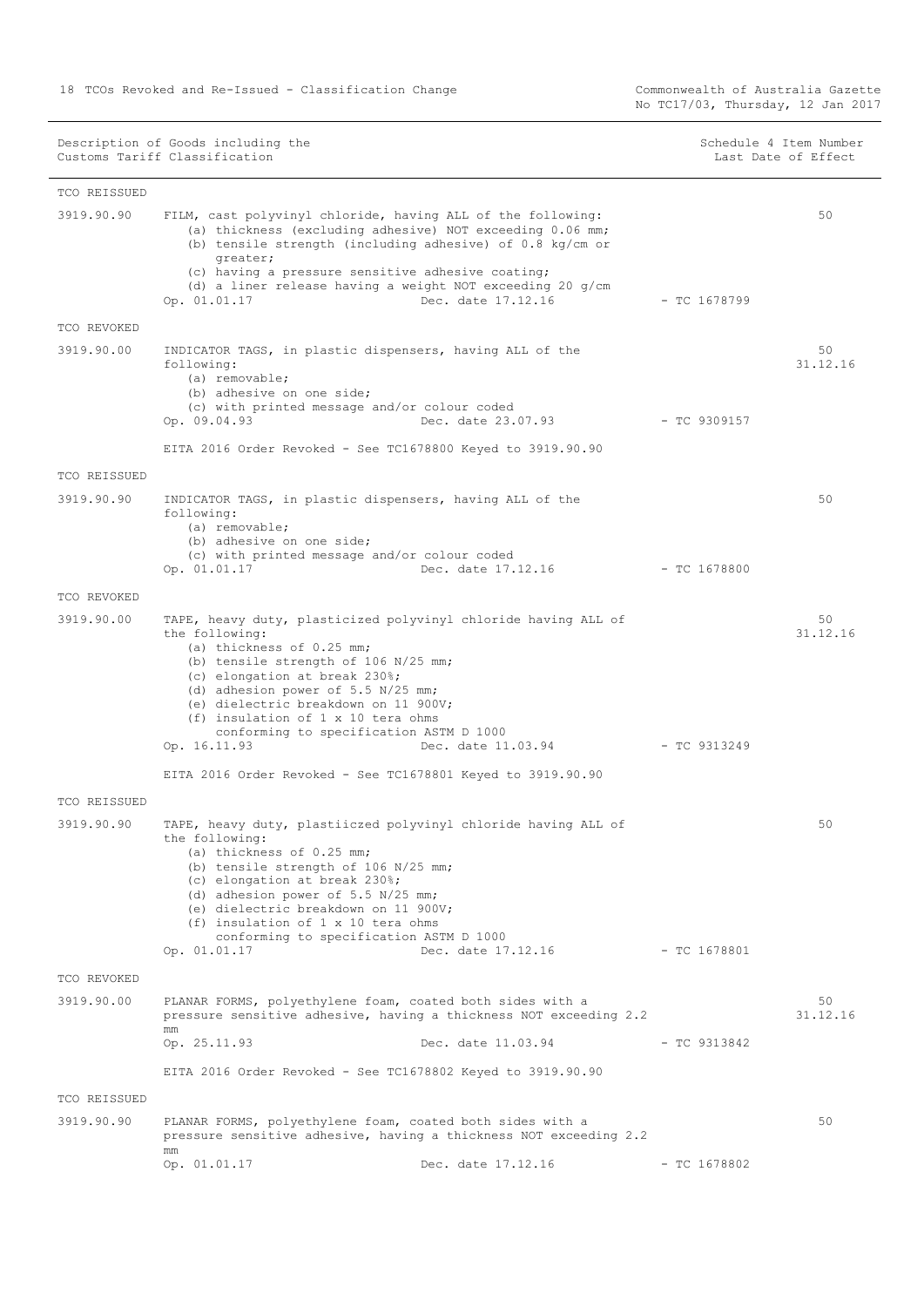Commonwealth of Australia Gazette<br>No TC17/03, Thursday, 12 Jan 2017

|              | Description of Goods including the<br>Customs Tariff Classification                                                                                                                                                                          |                | Schedule 4 Item Number<br>Last Date of Effect |
|--------------|----------------------------------------------------------------------------------------------------------------------------------------------------------------------------------------------------------------------------------------------|----------------|-----------------------------------------------|
| TCO REVOKED  |                                                                                                                                                                                                                                              |                |                                               |
| 3919.90.00   | POLYVINYL CHLORIDE TAPE, electrical insulation, pressure<br>sensitive adhesive coated, having an elongation of 100% or<br>greater of the original sample when tested in accordance with<br>ASTM D 1000<br>Op. 10.12.93<br>Dec. date 18.03.94 | $-$ TC 9400412 | 50<br>31.12.16                                |
|              | EITA 2016 Order Revoked - See TC1678806 Keyed to 3919.90.90                                                                                                                                                                                  |                |                                               |
| TCO REISSUED |                                                                                                                                                                                                                                              |                |                                               |
| 3919.90.90   | POLYVINYL CHLORIDE TAPE, electrical insulation, pressure<br>sensitive adhesive coated, having an elongation of 100% or<br>greater of the original sample when tested in accordance with<br>ASTM D 1000                                       |                | 50                                            |
|              | Op. 01.01.17<br>Dec. date 17.12.16                                                                                                                                                                                                           | $-$ TC 1678806 |                                               |
| TCO REVOKED  |                                                                                                                                                                                                                                              |                |                                               |
| 3919.90.00   | SELF ADHESIVE PHOTO LUMINESCENT FLEXIBLE VINYL ROLLS<br>Op. 21.01.94<br>Dec. date 29.04.94                                                                                                                                                   | - TC 9401466   | 50<br>31.12.16                                |
|              | EITA 2016 Order Revoked - See TC1678812 Keyed to 3919.90.90                                                                                                                                                                                  |                |                                               |
| TCO REISSUED |                                                                                                                                                                                                                                              |                |                                               |
| 3919.90.90   | SELF ADHESIVE PHOTO LUMINESCENT FLEXIBLE VINYL ROLLS<br>Dec. date 17.12.16<br>Op. 01.01.17                                                                                                                                                   | $-$ TC 1678812 | 50                                            |
| TCO REVOKED  |                                                                                                                                                                                                                                              |                |                                               |
| 3919.90.00   | TAPE, printing plate mounting, being polyethylene foam laminated<br>on both sides with polyethylene film and coated on both sides<br>with a rubber adhesive, having a release liner on one side<br>Dec. date 13.01.95<br>Op. 11.10.94        | $-$ TC 9408128 | 50<br>31.12.16                                |
|              | EITA 2016 Order Revoked - See TC1678815 Keyed to 3919.90.90                                                                                                                                                                                  |                |                                               |
| TCO REISSUED |                                                                                                                                                                                                                                              |                |                                               |
| 3919.90.90   | TAPE, printing plate mounting, being polyethylene foam laminated<br>on both sides with polyethylene film and coated on both sides<br>with a rubber adhesive, having a release liner on one side<br>Op. 01.01.17<br>Dec. date 17.12.16        | $-$ TC 1678815 | 50                                            |
| TCO REVOKED  |                                                                                                                                                                                                                                              |                |                                               |
| 3919.90.00   | FILM, INK JET RECEPTIVE, polyvinyl chloride, self adhesive, in<br>rolls, having ALL of the following:<br>(a) film width of at least 600mm;<br>(b) roll length of at least 12 metres;<br>(c) film thickness NOT greater than 0.09mm           |                | 50<br>31.12.16                                |
|              | Op. 01.08.95<br>Dec. date 03.11.95                                                                                                                                                                                                           | - TC 9509372   |                                               |
|              |                                                                                                                                                                                                                                              |                |                                               |
| TCO REISSUED |                                                                                                                                                                                                                                              |                |                                               |
| 3919.90.90   | FILM, INK JET RECEPTIVE, polyvinyl chloride, self adhesive, in<br>rolls, having ALL of the following:<br>(a) film width of at least 600mm;<br>(b) roll length of at least 12 metres;<br>(c) film thickness NOT greater than 0.09mm           |                | 50                                            |
|              | EITA 2016 Order Revoked - See TC1678820 Keyed to 3919.90.90                                                                                                                                                                                  |                |                                               |

Op. 01.01.17 Dec. date 17.12.16 - TC 1678820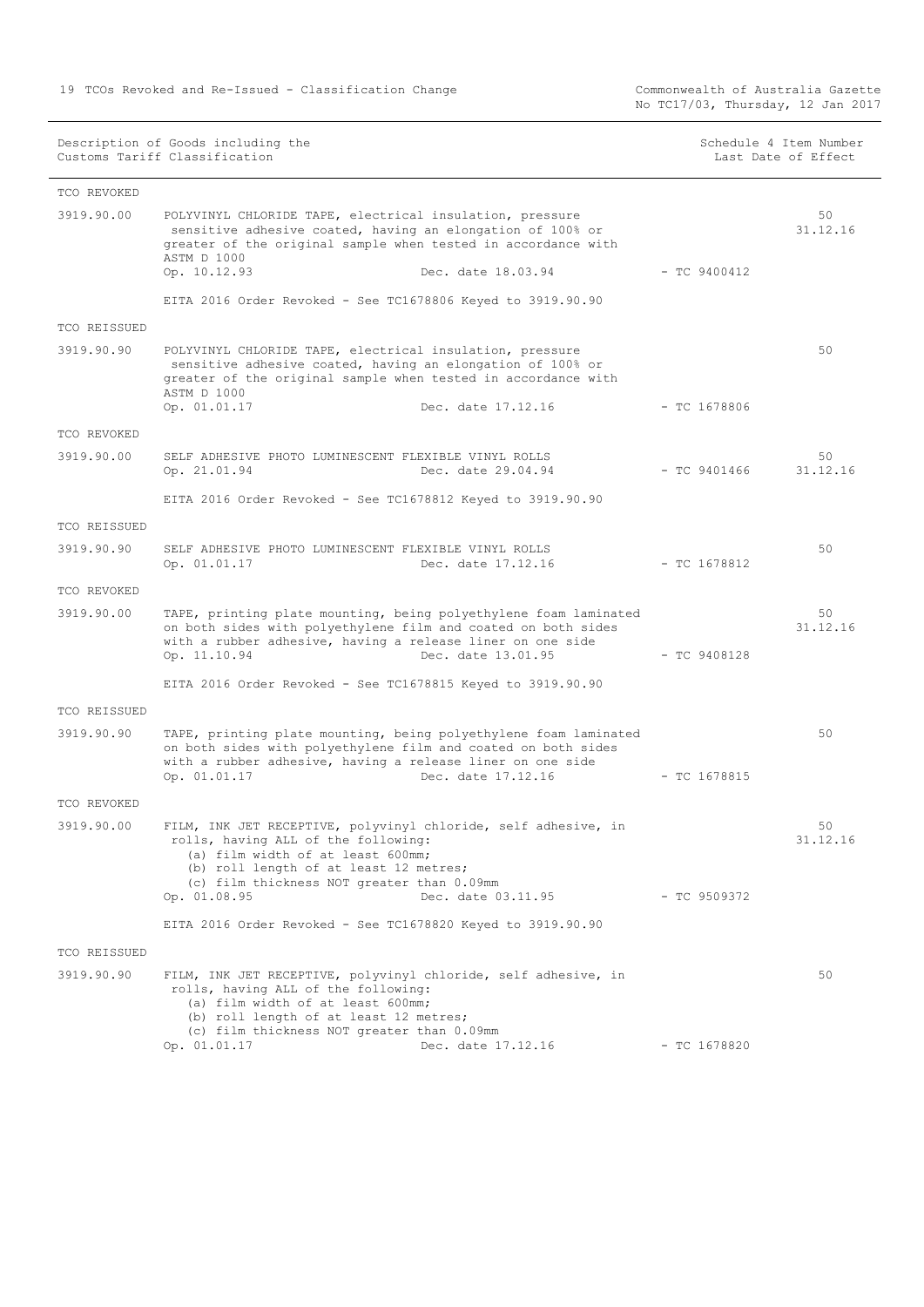Commonwealth of Australia Gazette<br>No TC17/03, Thursday, 12 Jan 2017

| Schedule 4 Item Number |  |  |                     |
|------------------------|--|--|---------------------|
|                        |  |  | Last Date of Effect |

| TCO REVOKED  |                                                                                                                                                                                                                                                                                                                                                                           |                |                |
|--------------|---------------------------------------------------------------------------------------------------------------------------------------------------------------------------------------------------------------------------------------------------------------------------------------------------------------------------------------------------------------------------|----------------|----------------|
| 3919.90.00   | FILM, polyvinyl chloride, self adhesive, having ALL of the<br>following:<br>(a) perforated, print receptive layer;<br>(b) liner having a circular printed pattern which aligns with<br>the perforations in the print receptive layer;<br>(c) light and heat restrictive<br>Op. 03.08.95<br>Dec. date 03.11.95                                                             | - TC 9509413   | 50<br>31.12.16 |
|              | EITA 2016 Order Revoked - See TC1678821 Keyed to 3919.90.90                                                                                                                                                                                                                                                                                                               |                |                |
| TCO REISSUED |                                                                                                                                                                                                                                                                                                                                                                           |                |                |
| 3919.90.90   | FILM, polyvinyl chloride, self adhesive, having ALL of the<br>following:<br>(a) perforated, print receptive layer;<br>(b) liner having a circular printed pattern which aligns with<br>the perforations in the print receptive layer;<br>(c) light and heat restrictive<br>Op. 01.01.17<br>Dec. date 17.12.16                                                             | $-$ TC 1678821 | 50             |
| TCO REVOKED  |                                                                                                                                                                                                                                                                                                                                                                           |                |                |
| 3919.90.00   | FILM, PVC, sheets, having ALL of the following features:<br>(a) translucent;<br>(b) laminated;<br>(c) UV stabilised;<br>(d) tensile strength greater than 217 $kg/sq$ cm;<br>(e) coated on one side with:<br>(i) a protective paper liner; and<br>(ii) a pressure sensitive adhesive layer<br>(f) impact resistant;<br>(g) flexible<br>Dec. date 17.11.95<br>Op. 14.08.95 | - TC 9509657   | 50<br>31.12.16 |
|              | EITA 2016 Order Revoked - See TC1678825 Keyed to 3919.90.90                                                                                                                                                                                                                                                                                                               |                |                |
| TCO REISSUED |                                                                                                                                                                                                                                                                                                                                                                           |                |                |
| 3919.90.90   | FILM, PVC, sheets, having ALL of the following features:<br>(a) translucent;<br>(b) laminated;<br>(c) UV stabilised;<br>(d) tensile strength greater than 217 kg/sq cm;<br>(e) coated on one side with:<br>(i) a protective paper liner; and<br>(ii) a pressure sensitive adhesive layer<br>(f) impact resistant;<br>(g) flexible<br>Op. 01.01.17<br>Dec. date 17.12.16   | $-$ TC 1678825 | 50             |
| TCO REVOKED  |                                                                                                                                                                                                                                                                                                                                                                           |                |                |
| 3919.90.00   | FILM, WINDOW, polyester, transparent<br>Op. 19.02.98<br>Dec. date 08.05.98                                                                                                                                                                                                                                                                                                | $-$ TC 9801541 | 50<br>31.12.16 |
|              | EITA 2016 Order Revoked - See TC1678830 Keyed to 3919.90.90                                                                                                                                                                                                                                                                                                               |                |                |
| TCO REISSUED |                                                                                                                                                                                                                                                                                                                                                                           |                |                |
| 3919.90.90   | FILM, WINDOW, polyester, transparent<br>Op. 01.01.17<br>Dec. date 17.12.16                                                                                                                                                                                                                                                                                                | $-$ TC 1678830 | 50             |
| TCO REVOKED  |                                                                                                                                                                                                                                                                                                                                                                           |                |                |
| 3919.90.00   | POLYESTER FILM, coloured or clear, self adhesive, with removable<br>liner<br>Dec. date 05.06.98<br>Op. 18.03.98                                                                                                                                                                                                                                                           | $-$ TC 9802350 | 50<br>31.12.16 |
|              | EITA 2016 Order Revoked - See TC1678832 Keyed to 3919.90.90                                                                                                                                                                                                                                                                                                               |                |                |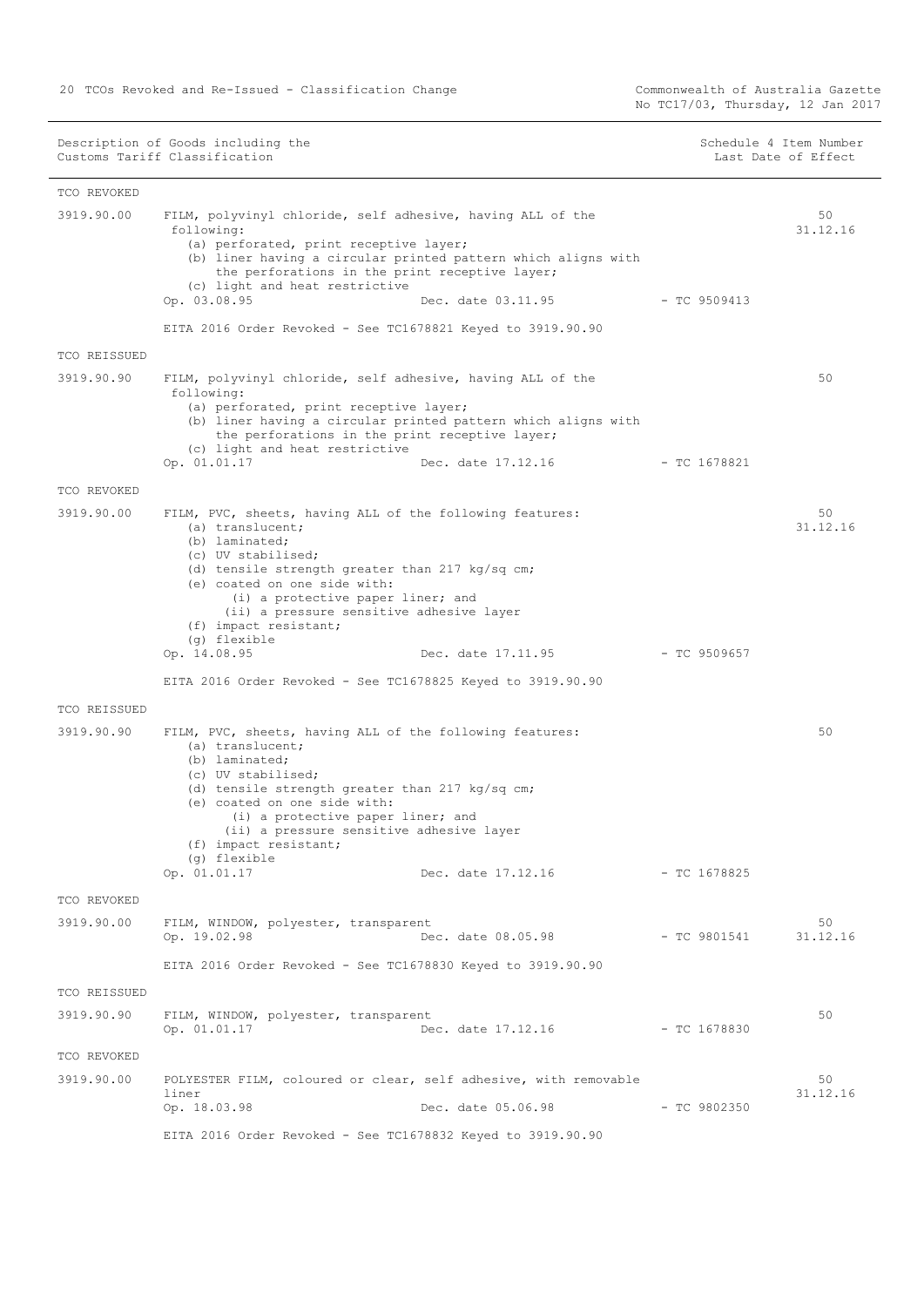Commonwealth of Australia Gazette<br>No TC17/03, Thursday, 12 Jan 2017

| Schedule 4 Item Number |  |  |  |  |
|------------------------|--|--|--|--|
| Last Date of Effect    |  |  |  |  |

| TCO REISSUED |                                                                                                                                                                                                                                                                                                                                                                    |                                 |                |                |
|--------------|--------------------------------------------------------------------------------------------------------------------------------------------------------------------------------------------------------------------------------------------------------------------------------------------------------------------------------------------------------------------|---------------------------------|----------------|----------------|
| 3919.90.90   | POLYESTER FILM, coloured or clear, self adhesive, with removable<br>liner                                                                                                                                                                                                                                                                                          |                                 |                | 50             |
|              | Op. 01.01.17                                                                                                                                                                                                                                                                                                                                                       | Dec. date 17.12.16              | $-$ TC 1678832 |                |
| TCO REVOKED  |                                                                                                                                                                                                                                                                                                                                                                    |                                 |                |                |
| 3923.10.00   | CONTAINERS, polypropylene, having BOTH of the following:<br>(a) tamper evident seal;                                                                                                                                                                                                                                                                               |                                 |                | 50<br>31.12.16 |
|              | (b) capacity NOT less than 210 ml and NOT greater than<br>1 530 ml                                                                                                                                                                                                                                                                                                 |                                 |                |                |
|              | Op. 27.05.09                                                                                                                                                                                                                                                                                                                                                       | Dec. date 14.08.09 - TC 0917820 |                |                |
|              | EITA 2016 Order Revoked - See TC1678839 Keyed to 3923.10.90                                                                                                                                                                                                                                                                                                        |                                 |                |                |
| TCO REISSUED |                                                                                                                                                                                                                                                                                                                                                                    |                                 |                |                |
| 3923.10.90   | CONTAINERS, polypropylene, having BOTH of the following:<br>(a) tamper evident seal;                                                                                                                                                                                                                                                                               |                                 |                | 50             |
|              | (b) capacity NOT less than 210 ml and NOT greater than<br>1 530 ml                                                                                                                                                                                                                                                                                                 |                                 |                |                |
|              | Op. 01.01.17                                                                                                                                                                                                                                                                                                                                                       | Dec. date 21.12.16              | - TC 1678839   |                |
| TCO REVOKED  |                                                                                                                                                                                                                                                                                                                                                                    |                                 |                |                |
| 3923.10.00   | PACKAGING, FOOD, biodegradable, consisting of moulded corn starch<br>Op. 05.06.09                                                                                                                                                                                                                                                                                  | Dec. date 05.11.09              | - TC 0919013   | 50<br>31.12.16 |
|              | EITA 2016 Order Revoked - See TC1678842 Keyed to 3923.10.90                                                                                                                                                                                                                                                                                                        |                                 |                |                |
| TCO REISSUED |                                                                                                                                                                                                                                                                                                                                                                    |                                 |                |                |
| 3923.10.90   | PACKAGING, FOOD, biodegradable, consisting of moulded corn starch<br>Op. 01.01.17                                                                                                                                                                                                                                                                                  | Dec. date 19.12.16              | - TC 1678842   | 50             |
| TCO REVOKED  |                                                                                                                                                                                                                                                                                                                                                                    |                                 |                |                |
| 3923.10.00   | CONTAINERS, BABY WIPE AND NAPPY CHANGE, polypropylene, having<br>ALL of the following:<br>(a) wet storage compartment;<br>(b) dry storage compartment;<br>(c) length NOT less than 220 mm and NOT greater than 260 mm;<br>(d) width NOT less than 130 mm and NOT greater than 155 mm;<br>(e) height NOT less than 45 mm and NOT greater than 60 mm<br>Op. 12.11.09 | Dec. date 15.03.10              | $-$ TC 0942793 | 50<br>31.12.16 |
|              | EITA 2017-Order revoked see TC 1678844 keyed to 3923.10.90                                                                                                                                                                                                                                                                                                         |                                 |                |                |
| TCO REISSUED |                                                                                                                                                                                                                                                                                                                                                                    |                                 |                |                |
| 3923.10.90   | CONTAINERS, BABY WIPE AND NAPPY CHANGE, polypropylene, having<br>ALL of the following:<br>(a) wet storage compartment;<br>(b) dry storage compartment;<br>(c) length NOT less than 220 mm and NOT greater than 260 mm;<br>(d) width NOT less than 130 mm and NOT greater than 155 mm;<br>(e) height NOT less than 45 mm and NOT greater than 60 mm<br>Op. 01.01.17 | Dec. date 19.12.16              | $-$ TC 1678844 | 50             |
| TCO REVOKED  |                                                                                                                                                                                                                                                                                                                                                                    |                                 |                |                |
| 3923.10.00   | PACKAGING CONTAINERS, plastic AND steel, collapsible, with OR<br>without disposable inner bags, including ALL of the following:<br>(a) plastic pallet shaped container base;<br>(b) plastic container top;<br>(c) container side metal pole supports;<br>(d) stackable interlocking base and top plastic shapes<br>Op. 17.11.11                                    | Dec. date 13.02.12              | $-$ TC 1138448 | 50<br>31.12.16 |
|              | EITA 2016 Order Revoked - See TC1678846 Keyed to 3923.10.90                                                                                                                                                                                                                                                                                                        |                                 |                |                |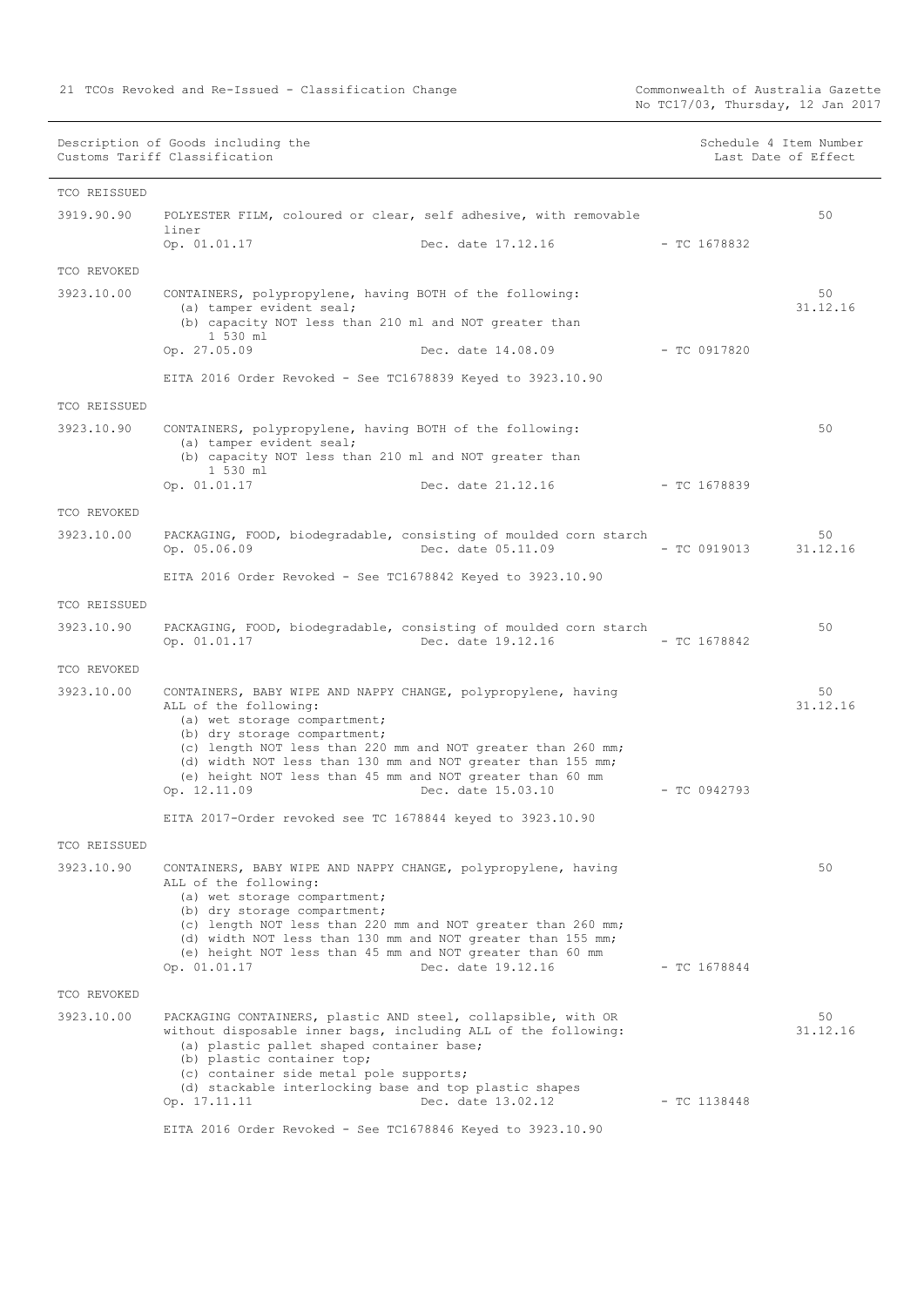Commonwealth of Australia Gazette<br>No TC17/03, Thursday, 12 Jan 2017

| Schedule 4 Item Number |  |                     |
|------------------------|--|---------------------|
|                        |  | Last Date of Effect |

| TCO REISSUED |                                                                                                                                                                                                                                                                                                                 |                                 |                |                |
|--------------|-----------------------------------------------------------------------------------------------------------------------------------------------------------------------------------------------------------------------------------------------------------------------------------------------------------------|---------------------------------|----------------|----------------|
| 3923.10.90   | PACKAGING CONTAINERS, plastic AND steel, collapsible, with OR<br>without disposable inner bags, including ALL of the following:<br>(a) plastic pallet shaped container base;<br>(b) plastic container top;<br>(c) container side metal pole supports;<br>(d) stackable interlocking base and top plastic shapes |                                 |                | 50             |
|              | Op. 01.01.17                                                                                                                                                                                                                                                                                                    | Dec. date 19.12.16              | $-$ TC 1678846 |                |
| TCO REVOKED  |                                                                                                                                                                                                                                                                                                                 |                                 |                |                |
| 3923.10.00   | CASES, PLASTIC, having BOTH of the following:<br>(a) waterproof tested to IPX-8 specification;<br>(b) internal dimensions of<br>(i) length NOT exceeding 160 mm;<br>(ii) width NOT exceeding 90 mm<br>Op. 25.11.11<br>EITA 2016 Order Revoked - See TC1678849 Keyed to 3923.10.90                               | Dec. date 13.02.12              | - TC 1139263   | 50<br>31.12.16 |
| TCO REISSUED |                                                                                                                                                                                                                                                                                                                 |                                 |                |                |
| 3923.10.90   | CASES, PLASTIC, having BOTH of the following:<br>(a) waterproof tested to IPX-8 specification;<br>(b) internal dimensions of<br>(i) length NOT exceeding 160 mm;<br>(ii) width NOT exceeding 90 mm<br>Op. 01.01.17                                                                                              | Dec. date 19.12.16              | - TC 1678849   | 50             |
| TCO REVOKED  |                                                                                                                                                                                                                                                                                                                 |                                 |                |                |
| 3923.10.00   | COMPACTS, COSMETIC, plastic, with mirror<br>Op. 24.06.13                                                                                                                                                                                                                                                        | Dec. date 09.09.13              | $-$ TC 1320964 | 50<br>31.12.16 |
|              | EITA 2016 Order Revoked - See TC1678851 Keyed to 3923.10.90                                                                                                                                                                                                                                                     |                                 |                |                |
| TCO REISSUED |                                                                                                                                                                                                                                                                                                                 |                                 |                |                |
| 3923.10.90   | COMPACTS, COSMETIC, plastic, with mirror<br>Op. 01.01.17                                                                                                                                                                                                                                                        | Dec. date 19.12.16              | $-$ TC 1678851 | 50             |
| TCO REVOKED  |                                                                                                                                                                                                                                                                                                                 |                                 |                |                |
| 3923.10.00   | COMPACTS, COSMETIC, plastic<br>Op. 03.01.14                                                                                                                                                                                                                                                                     | Dec. date 31.03.14 - TC 1400472 |                | 50<br>31.12.16 |
|              | EITA 2016 Order Revoked - See TC1678852 Keyed to 3923.10.90                                                                                                                                                                                                                                                     |                                 |                |                |
| TCO REISSUED |                                                                                                                                                                                                                                                                                                                 |                                 |                |                |
| 3923.10.90   | COMPACTS, COSMETIC, plastic<br>Op. 01.01.17                                                                                                                                                                                                                                                                     | Dec. date 19.12.16              | $-$ TC 1678852 | 50             |
| TCO REVOKED  |                                                                                                                                                                                                                                                                                                                 |                                 |                |                |
| 3923.10.00   | TUBS, BAGGAGE HANDLING, polyethylene, stackable, including ALL<br>of the following:<br>(a) length NOT greater than 1 200 mm;<br>(b) width NOT greater than 850 mm;<br>(c) height NOT greater than 280 mm;<br>(d) load weight NOT exceeding 50 kg;<br>(e) embedded identification number                         |                                 |                | 50<br>31.12.16 |
|              | Op. 18.07.14                                                                                                                                                                                                                                                                                                    | Dec. date 13.10.14              | $-$ TC 1425068 |                |
|              | EITA 2016 Order Revoked - See TC1678921 Keyed to 3923.10.90                                                                                                                                                                                                                                                     |                                 |                |                |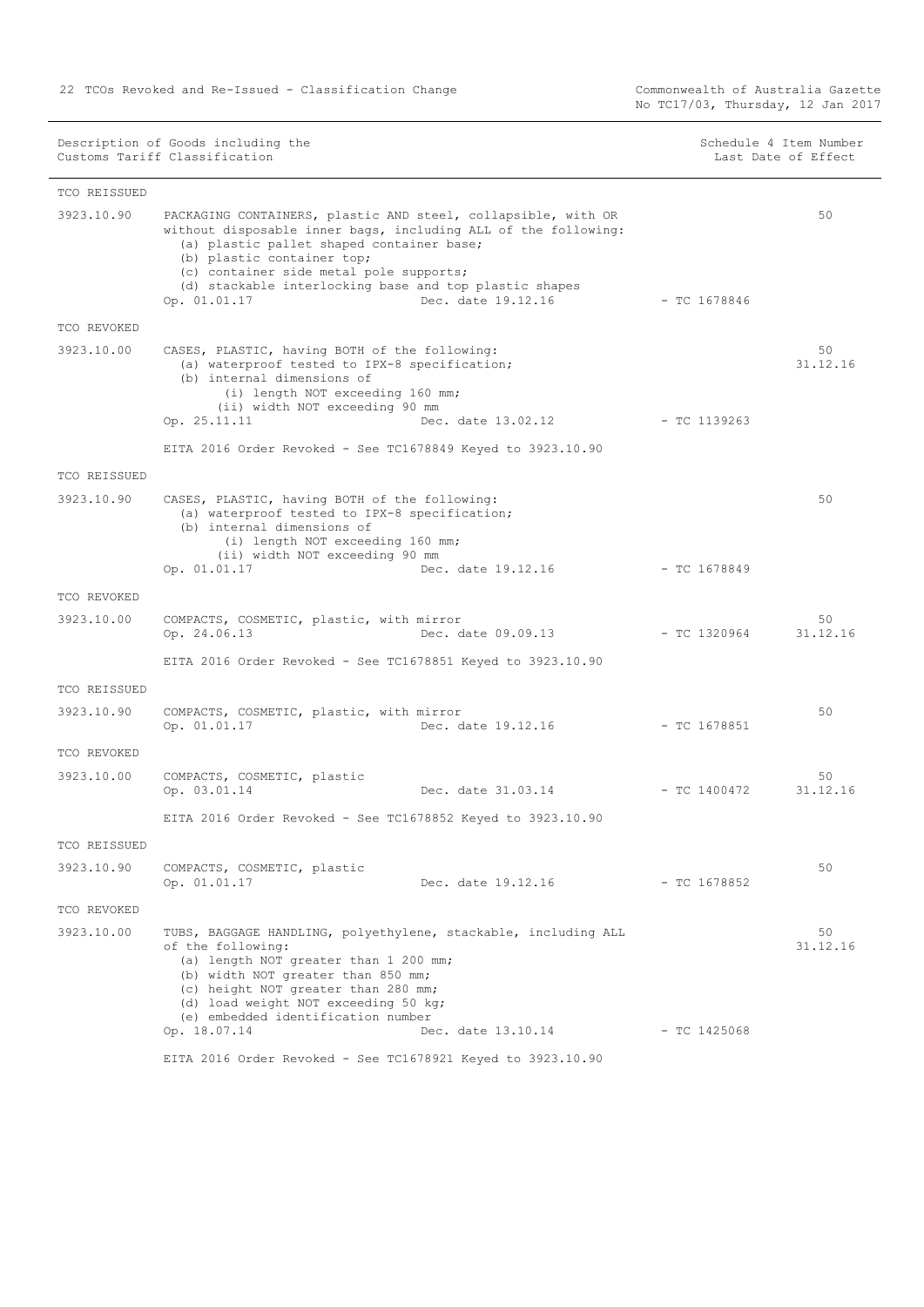Commonwealth of Australia Gazette<br>No TC17/03, Thursday, 12 Jan 2017

| Schedule 4 Item Number |  |  |  |  |
|------------------------|--|--|--|--|
| Last Date of Effect    |  |  |  |  |

| TCO REISSUED        |                                                                                                                                                                                                                                                                                                         |                                                                                         |                |                |
|---------------------|---------------------------------------------------------------------------------------------------------------------------------------------------------------------------------------------------------------------------------------------------------------------------------------------------------|-----------------------------------------------------------------------------------------|----------------|----------------|
| 3923.10.90          | TUBS, BAGGAGE HANDLING, polyethylene, stackable, including ALL<br>of the following:<br>(a) length NOT greater than 1 200 mm;<br>(b) width NOT greater than 850 mm;<br>(c) height NOT greater than 280 mm;<br>(d) load weight NOT exceeding 50 kg;<br>(e) embedded identification number<br>Op. 01.01.17 | Dec. date 19.12.16                                                                      | - TC 1678921   | 50             |
| TCO REVOKED         |                                                                                                                                                                                                                                                                                                         |                                                                                         |                |                |
| 3923.10.00          | TRAYS, polypropylene, having BOTH of the following:<br>(a) floating interior layer insert;<br>(b) maximum load carrying capacity NOT greater than 34 kg<br>Op. 11.05.16<br>EITA 2016 Order Revoked - See TC1678922 Keyed to 3923.10.90                                                                  | Dec. date 01.08.16                                                                      | $-$ TC 1617305 | 50<br>31.12.16 |
| TCO REISSUED        |                                                                                                                                                                                                                                                                                                         |                                                                                         |                |                |
| 3923.10.90          | TRAYS, polypropylene, having BOTH of the following:<br>(a) floating interior layer insert;<br>(b) maximum load carrying capacity NOT greater than 34 kg<br>Op. 01.01.17                                                                                                                                 | Dec. date 19.12.16                                                                      | $-$ TC 1678922 | 50             |
| TCO REVOKED         |                                                                                                                                                                                                                                                                                                         |                                                                                         |                |                |
| 3923.10.00          | CRATES, high density polyethylene (HDPE), stackable, having BOTH<br>of the following:<br>(a) maximum load carrying capacity NOT less than 7.5 kg;<br>(b) ventilated sides AND a non-ventilated base<br>Op. 21.06.16                                                                                     | Dec. date 12.09.16                                                                      | $-$ TC 1620739 | 50<br>31.12.16 |
|                     | EITA 2016 Order Revoked - See TC1678925 Keyed to 3923.10.90                                                                                                                                                                                                                                             |                                                                                         |                |                |
| TCO REISSUED        |                                                                                                                                                                                                                                                                                                         |                                                                                         |                |                |
| 3923.10.90          | CRATES, high density polyethylene (HDPE), stackable, having BOTH<br>of the following:<br>(a) maximum load carrying capacity NOT less than 7.5 kg;<br>(b) ventilated sides AND a non-ventilated base<br>Op. 01.01.17                                                                                     | Dec. date 22.12.16                                                                      | $-$ TC 1678925 | 50             |
| TCO REVOKED         |                                                                                                                                                                                                                                                                                                         |                                                                                         |                |                |
| 3923.10.00          | ORGANISERS, embroidery floss, comprising:<br>(a) floss and bobbin container; AND<br>(b) NOT less than 50 refill bobbins; OR<br>(c) floss winder<br>Op. 22.09.93<br>EITA 2016 Order Revoked - See TC1678926 Keyed to 3923.10.90                                                                          | Dec. date 07.01.94                                                                      | $-$ TC 9310295 | 50<br>31.12.16 |
| <b>TCO REISSUED</b> |                                                                                                                                                                                                                                                                                                         |                                                                                         |                |                |
| 3923.10.90          | ORGANISERS, embroidery floss, comprising:<br>(a) floss and bobbin container; AND<br>(b) NOT less than 50 refill bobbins; OR<br>(c) floss winder<br>Op. 01.01.17                                                                                                                                         | Dec. date 19.12.16                                                                      | - TC 1678926   | 50             |
| TCO REVOKED         |                                                                                                                                                                                                                                                                                                         |                                                                                         |                |                |
| 3923.10.00          | with or without vanity mirror<br>Op. 28.02.94                                                                                                                                                                                                                                                           | BOX, cosmetic, plastic, with separate compartments for cosmetics,<br>Dec. date 10.06.94 | $-$ TC 9402474 | 50<br>31.12.16 |
|                     | EITA 2016 Order Revoked - See TC1678927 Keyed to 3923.10.90                                                                                                                                                                                                                                             |                                                                                         |                |                |
| TCO REISSUED        |                                                                                                                                                                                                                                                                                                         |                                                                                         |                |                |
| 3923.10.90          | with or without vanity mirror<br>Op. 01.01.17                                                                                                                                                                                                                                                           | BOX, cosmetic, plastic, with separate compartments for cosmetics,<br>Dec. date 19.12.16 | $-$ TC 1678927 | 50             |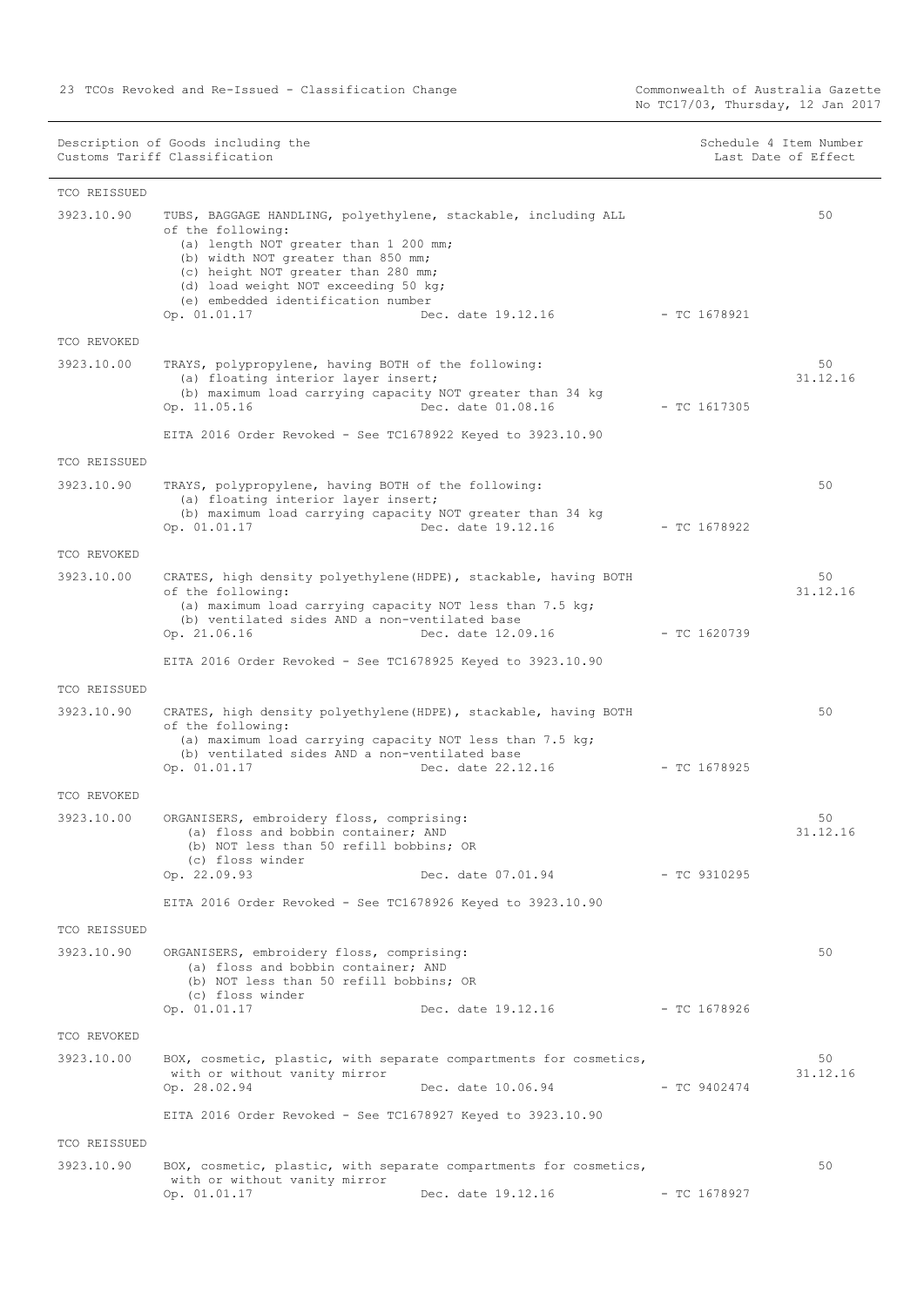Commonwealth of Australia Gazette<br>No TC17/03, Thursday, 12 Jan 2017

|  |  | Schedule 4 Item Number |
|--|--|------------------------|
|  |  | Last Date of Effect    |

| TCO REVOKED         |                                                                                                                                                                                                                                                                                                                                 |                |                |
|---------------------|---------------------------------------------------------------------------------------------------------------------------------------------------------------------------------------------------------------------------------------------------------------------------------------------------------------------------------|----------------|----------------|
| 3923.10.00          | PLASTIC PACKAGING CONTAINERS, collapsible, re-usable comprising<br>the following features:<br>(a) fitted plastic pallet and top lid, formed from high<br>molecular weight, high density and polyethylene resin;<br>(b) self locking mechanism for block stacking<br>Op. 10.10.94<br>Dec. date 13.01.95                          | $-$ TC 9408085 | 50<br>31.12.16 |
|                     | EITA 2016 Order Revoked - See TC1678930 Keyed to 3923.10.90                                                                                                                                                                                                                                                                     |                |                |
| TCO REISSUED        |                                                                                                                                                                                                                                                                                                                                 |                |                |
| 3923.10.90          | PLASTIC PACKAGING CONTAINERS, collapsible, re-usable comprising<br>the following features:<br>(a) fitted plastic pallet and top lid, formed from high<br>molecular weight, high density and polyethylene resin;<br>(b) self locking mechanism for block stacking<br>Op. 01.01.17<br>Dec. date 19.12.16                          | $-$ TC 1678930 | 50             |
| TCO REVOKED         |                                                                                                                                                                                                                                                                                                                                 |                |                |
| 3923.10.00          | CASES OR TRAYS, COMPACT DISK<br>Op. 23.11.98<br>Dec. date 26.02.99                                                                                                                                                                                                                                                              | $-$ TC 9810259 | 50<br>31.12.16 |
|                     | EITA 2016 Order Revoked - See TC1678933 Keyed to 3923.10.90                                                                                                                                                                                                                                                                     |                |                |
| TCO REISSUED        |                                                                                                                                                                                                                                                                                                                                 |                |                |
| 3923.10.90          | CASES OR TRAYS, COMPACT DISK<br>Op. 01.01.17<br>Dec. date 19.12.16                                                                                                                                                                                                                                                              | $-$ TC 1678933 | 50             |
| TCO REVOKED         |                                                                                                                                                                                                                                                                                                                                 |                |                |
| 3923.10.00          | BOXES, DIGITAL VERSATILE DISC (DVD)<br>Op. 18.01.00<br>Dec. date 24.03.00                                                                                                                                                                                                                                                       | $-$ TC 0000751 | 50<br>31.12.16 |
|                     | EITA 2016 Order Revoked - See TC1678834 Keyed to 3923.10.90                                                                                                                                                                                                                                                                     |                |                |
| TCO REISSUED        |                                                                                                                                                                                                                                                                                                                                 |                |                |
| 3923.10.90          | BOXES, DIGITAL VERSATILE DISC (DVD)<br>Op. 01.01.17<br>Dec. date 17.12.16                                                                                                                                                                                                                                                       | $-$ TC 1678834 | 50             |
| TCO REVOKED         |                                                                                                                                                                                                                                                                                                                                 |                |                |
| 4911.99             | COLOUR MATCHING SYSTEMS, graphics, numerically identified, having<br>a minimum colour range of 568 selections, comprising ANY of the<br>following:<br>(a) self adhesive colour overlays;<br>$(b)$ film matt;<br>(c) colour paper;<br>(d) self adhesive coated paper;<br>(e) reference books                                     |                | 50<br>31.12.16 |
|                     | Op. 20.02.85<br>Dec. date 09.08.85                                                                                                                                                                                                                                                                                              | - TC 8530561   |                |
|                     | EITA 2016 Order Revoked - See TC1678972 Keyed to 4911.99.10                                                                                                                                                                                                                                                                     |                |                |
| <b>TCO REISSUED</b> |                                                                                                                                                                                                                                                                                                                                 |                |                |
| 4911.99.10          | COLOUR MATCHING SYSTEMS, graphics, numerically identified, having<br>a minimum colour range of 568 selections, comprising ANY of the<br>following:<br>(a) self adhesive colour overlays;<br>(b) film matt;<br>(c) colour paper;<br>(d) self adhesive coated paper;<br>(e) reference books<br>Op. 01.01.17<br>Dec. date 19.12.16 | $-$ TC 1678972 | 50             |
| TCO REVOKED         |                                                                                                                                                                                                                                                                                                                                 |                |                |
| 4911.99.00          | MATCHERS, COLOUR, PAINT<br>Op. 13.02.07<br>Dec. date 11.05.07                                                                                                                                                                                                                                                                   | $-$ TC 0702056 | 50<br>31.12.16 |
|                     | EITA 2016 Order Revoked - See TC1678940 Keyed to 4911.99.10                                                                                                                                                                                                                                                                     |                |                |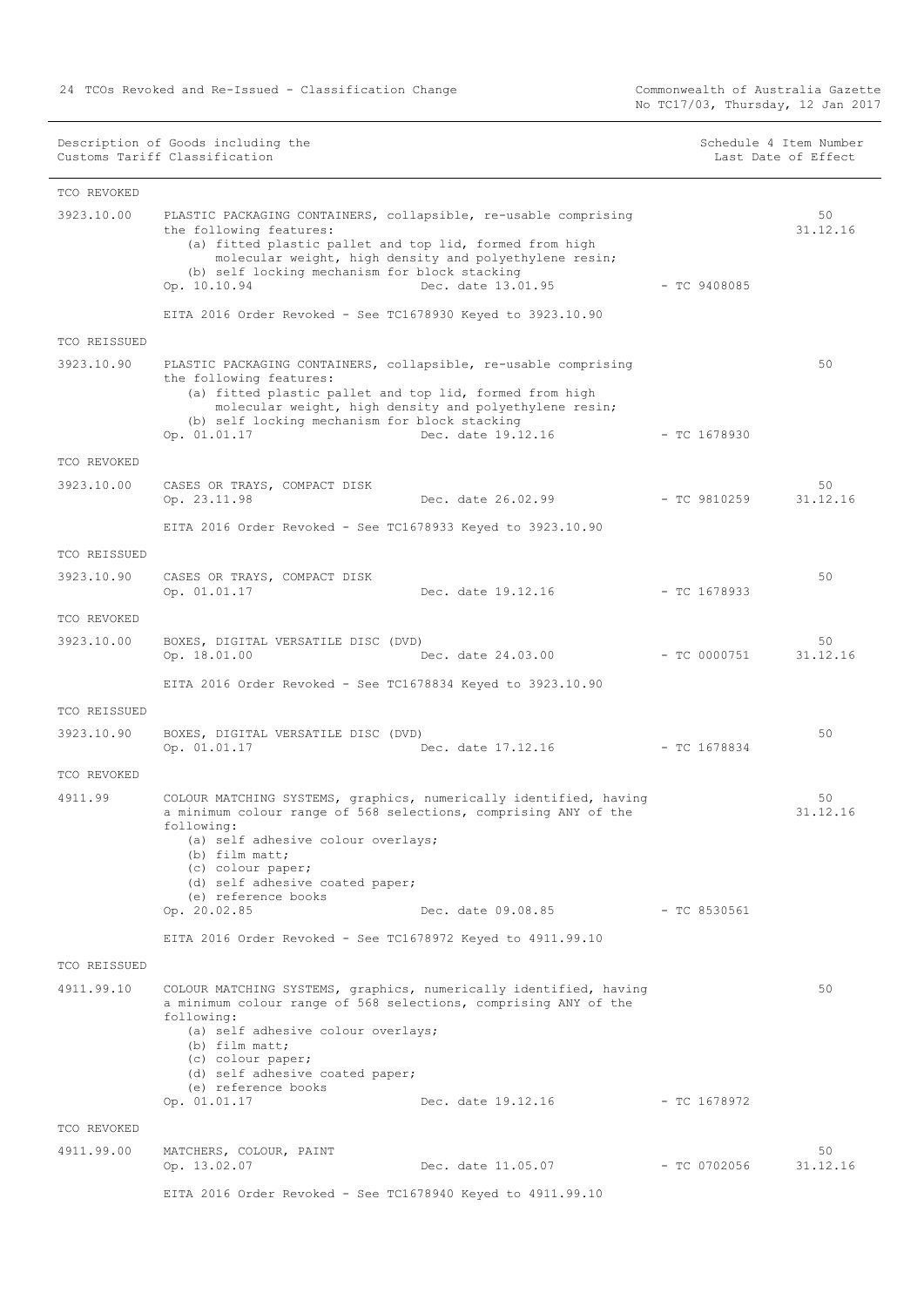No TC17/03, Thursday, 12 Jan 2017

Description of Goods including the Schedule 4 Item Number (Schedule 4 Item Number Customs Tariff Classification and the control of the control of the control of Effect Date of Effect

| TCO REISSUED |                                                                                                                                                                                                                                                                                |                                 |                |                |
|--------------|--------------------------------------------------------------------------------------------------------------------------------------------------------------------------------------------------------------------------------------------------------------------------------|---------------------------------|----------------|----------------|
| 4911.99.10   | MATCHERS, COLOUR, PAINT<br>Op. 01.01.17                                                                                                                                                                                                                                        | Dec. date 19.12.16              | $-$ TC 1678940 | 50             |
| TCO REVOKED  |                                                                                                                                                                                                                                                                                |                                 |                |                |
| 4911.99.00   | SLEEVES, COLLECTOR OR TRADING CARD, plastic, printed<br>Op. 09.02.11                                                                                                                                                                                                           | Dec. date 02.05.11              | $-$ TC 1105487 | 50<br>31.12.16 |
|              | EITA 2016 Order Revoked - See TC1678946 Keyed to 4911.99.10                                                                                                                                                                                                                    |                                 |                |                |
| TCO REISSUED |                                                                                                                                                                                                                                                                                |                                 |                |                |
| 4911.99.10   | SLEEVES, COLLECTOR OR TRADING CARD, plastic, printed                                                                                                                                                                                                                           |                                 |                | 50             |
|              | Op. 01.01.17                                                                                                                                                                                                                                                                   | Dec. date 19.12.16              | $-$ TC 1678946 |                |
| TCO REVOKED  |                                                                                                                                                                                                                                                                                |                                 |                |                |
| 4911.99.00   | CARDS, COLLECTOR OR TRADING, with OR without stickers<br>Op. 17.03.11                                                                                                                                                                                                          | Dec. date 06.06.11              | - TC 1109273   | 50<br>31.12.16 |
|              | EITA 2016 Order Revoked - See TC1678948 Keyed to 4911.99.10                                                                                                                                                                                                                    |                                 |                |                |
| TCO REISSUED |                                                                                                                                                                                                                                                                                |                                 |                |                |
| 4911.99.10   | CARDS, COLLECTOR OR TRADING, with OR without stickers<br>Op. 01.01.17                                                                                                                                                                                                          | Dec. date 19.12.16              | $-$ TC 1678948 | 50             |
| TCO REVOKED  |                                                                                                                                                                                                                                                                                |                                 |                |                |
| 4911.99.00   | SIGNS, FLOOR, CAUTION OR WARNING, plastic                                                                                                                                                                                                                                      |                                 |                | 50             |
|              | Op. 03.01.12                                                                                                                                                                                                                                                                   | Dec. date 13.04.12 - TC 1211736 |                | 31.12.16       |
|              | EITA 2016 Order Revoked - See TC1678956 Keyed to 4911.99.10                                                                                                                                                                                                                    |                                 |                |                |
| TCO REISSUED |                                                                                                                                                                                                                                                                                |                                 |                |                |
| 4911.99.10   | SIGNS, FLOOR, CAUTION OR WARNING, plastic<br>Op. 01.01.17                                                                                                                                                                                                                      | Dec. date 19.12.16              | - TC 1678956   | 50             |
| TCO REVOKED  |                                                                                                                                                                                                                                                                                |                                 |                |                |
| 4911.99.00   | LOTTERY SCRATCH TICKETS, having ALL of the following:<br>(a) imaged with variable data;<br>(b) flexographically printed;<br>(c) removable data coating;<br>(d) fan folded;<br>(e) each ticket unique in a game;<br>(f) scanning barcodes;<br>(q) serial number                 |                                 |                | 50<br>31.12.16 |
|              | Op. 01.11.12                                                                                                                                                                                                                                                                   | Dec. date 03.01.13              | $-$ TC 1237708 |                |
|              | EITA 2016 Order Revoked - See TC1678961 Keyed to 4911.99.10                                                                                                                                                                                                                    |                                 |                |                |
| TCO REISSUED |                                                                                                                                                                                                                                                                                |                                 |                |                |
| 4911.99.10   | LOTTERY SCRATCH TICKETS, having ALL of the following:<br>(a) imaged with variable data;<br>(b) flexographically printed;<br>(c) removable data coating;<br>(d) fan folded;<br>(e) each ticket unique in a game;<br>(f) scanning barcodes;<br>(g) serial number<br>Op. 01.01.17 | Dec. date 19.12.16              | $-$ TC 1678961 | 50             |
| TCO REVOKED  |                                                                                                                                                                                                                                                                                |                                 |                |                |
| 4911.99.00   | LABELS, SECURITY, encrypted                                                                                                                                                                                                                                                    |                                 |                | 50             |
|              | Op. 04.02.13                                                                                                                                                                                                                                                                   | Dec. date 15.04.13              | $-$ TC 1304296 | 31.12.16       |
|              | EITA 2016 Order Revoked - See TC1678963 Keyed to 4911.99.10                                                                                                                                                                                                                    |                                 |                |                |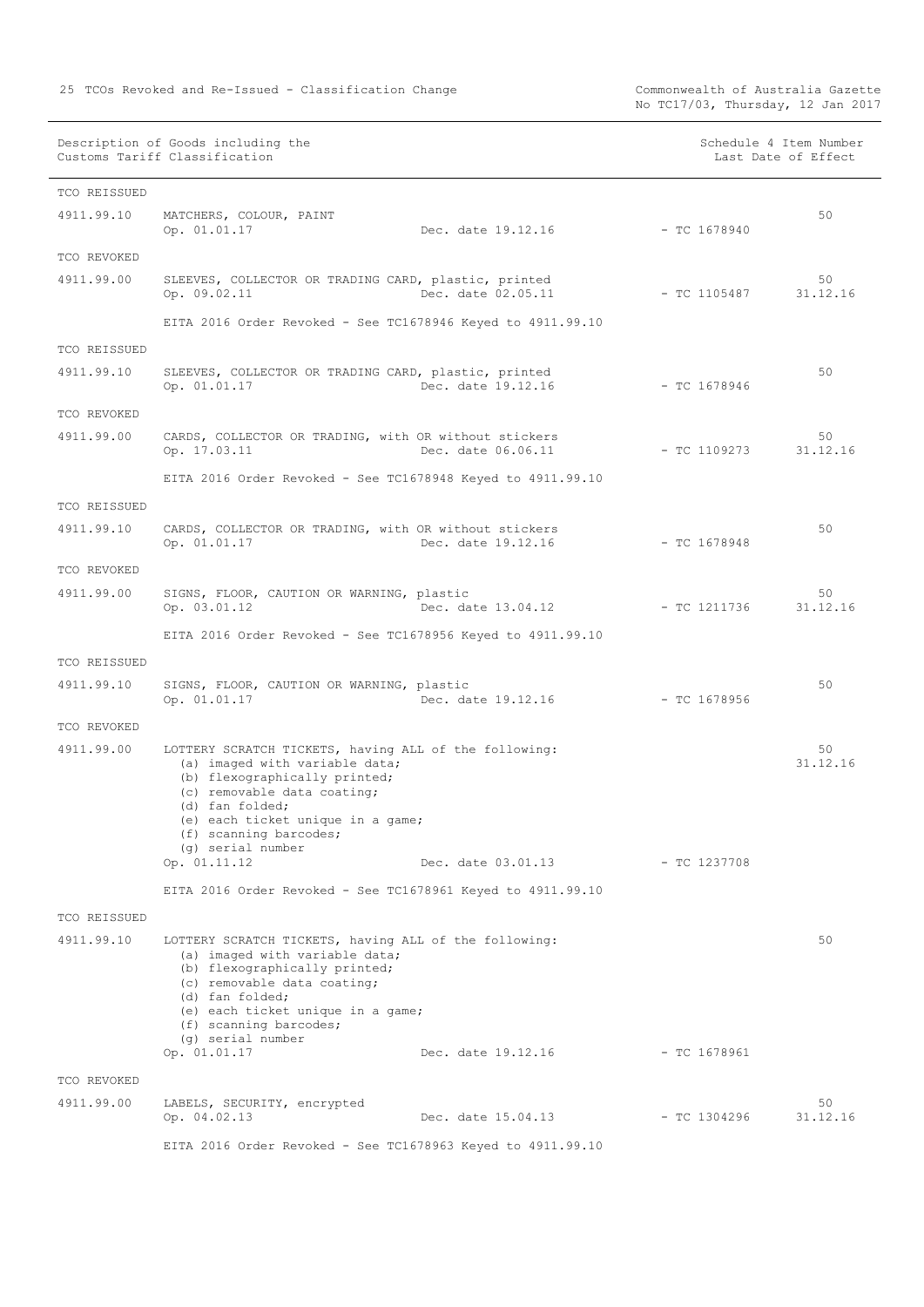|              | Description of Goods including the<br>Customs Tariff Classification                                                                                                                                                                                                                            |                                 |                | Schedule 4 Item Number<br>Last Date of Effect |
|--------------|------------------------------------------------------------------------------------------------------------------------------------------------------------------------------------------------------------------------------------------------------------------------------------------------|---------------------------------|----------------|-----------------------------------------------|
| TCO REISSUED |                                                                                                                                                                                                                                                                                                |                                 |                |                                               |
| 4911.99.10   | LABELS, SECURITY, encrypted<br>Op. 01.01.17                                                                                                                                                                                                                                                    | Dec. date 19.12.16              | $-$ TC 1678963 | 50                                            |
| TCO REVOKED  |                                                                                                                                                                                                                                                                                                |                                 |                |                                               |
| 4911.99.00   | TUBING, plastic, printed, heat shrinkable, having a thickness<br>NOT less 30 micrometres and NOT greater than 60 micrometres<br>Op. 26.03.14                                                                                                                                                   | Dec. date 25.06.14              | $-$ TC 1410648 | 50<br>31.12.16                                |
|              | EITA 2016 Order Revoked - See TC1678966 Keyed to 4911.99.10                                                                                                                                                                                                                                    |                                 |                |                                               |
| TCO REISSUED |                                                                                                                                                                                                                                                                                                |                                 |                |                                               |
| 4911.99.10   | TUBING, plastic, printed, heat shrinkable, having a thickness<br>NOT less 30 micrometres and NOT greater than 60 micrometres<br>Op. 01.01.17                                                                                                                                                   | Dec. date 19.12.16              | $-$ TC 1678966 | 50                                            |
| TCO REVOKED  |                                                                                                                                                                                                                                                                                                |                                 |                |                                               |
| 4911.99.00   | VIDEO ACCESS CARD BOXED SETS, including ALL of the following:<br>(a) NOT less than two action plastic figures AND mounting<br>bases;<br>(b) jigsaw puzzles;<br>(c) printed cards with access codes;<br>(d) cases AND/OR holders;<br>(e) advertising AND/OR instruction manuals<br>Op. 18.09.15 | Dec. date 14.12.15 - TC 1535525 |                | 50<br>31.12.16                                |
|              | EITA 2016 Order Revoked - See TC1678968 Keyed to 4911.99.10                                                                                                                                                                                                                                    |                                 |                |                                               |
| TCO REISSUED |                                                                                                                                                                                                                                                                                                |                                 |                |                                               |
| 4911.99.10   | VIDEO ACCESS CARD BOXED SETS, including ALL of the following:<br>(a) NOT less than two action plastic figures AND mounting<br>bases;<br>(b) jigsaw puzzles;<br>(c) printed cards with access codes;<br>(d) cases AND/OR holders;<br>(e) advertising AND/OR instruction manuals<br>Op. 01.01.17 | Dec. date 19.12.16              | - TC 1678968   | 50                                            |
| TCO REVOKED  |                                                                                                                                                                                                                                                                                                |                                 |                |                                               |
| 4911.99.00   | CARDS, INTERNET VIDEO GAME CONSOLE, printed, incorporating a<br>credit voucher code AND a barcode<br>Op. 18.08.16                                                                                                                                                                              | Dec. date 07.11.16              | $-$ TC 1643576 | 50<br>31.12.16                                |
|              | EITA 2016 Order Revoked - See TC1678970 Keyed to 4911.99.10                                                                                                                                                                                                                                    |                                 |                |                                               |
| TCO REISSUED |                                                                                                                                                                                                                                                                                                |                                 |                |                                               |
| 4911.99.10   | CARDS, INTERNET VIDEO GAME CONSOLE, printed, incorporating a<br>credit voucher code AND a barcode<br>Op. 01.01.17                                                                                                                                                                              | Dec. date 19.12.16              | $-$ TC 1678970 | 50                                            |
| TCO REVOKED  |                                                                                                                                                                                                                                                                                                |                                 |                |                                               |
| 4911.99.00   | PRINTED LABELS OF POLYETHYLENE, in perforated tube, for<br>application by stretch method to plastic bottles with pre-formed<br>label locating ridges<br>Op. 15.11.93                                                                                                                           | Dec. date 10.03.94              | $-$ TC 9313216 | 50<br>31.12.16                                |
|              | EITA 2016 Order Revoked - See TC1678974 Keyed to 4911.99.10                                                                                                                                                                                                                                    |                                 |                |                                               |
| TCO REISSUED |                                                                                                                                                                                                                                                                                                |                                 |                |                                               |
| 4911.99.10   | PRINTED LABELS OF POLYETHYLENE, in perforated tube, for<br>application by stretch method to plastic bottles with pre-formed<br>label locating ridges<br>Op. 01.01.17                                                                                                                           | Dec. date 19.12.16              | $-$ TC 1678974 | 50                                            |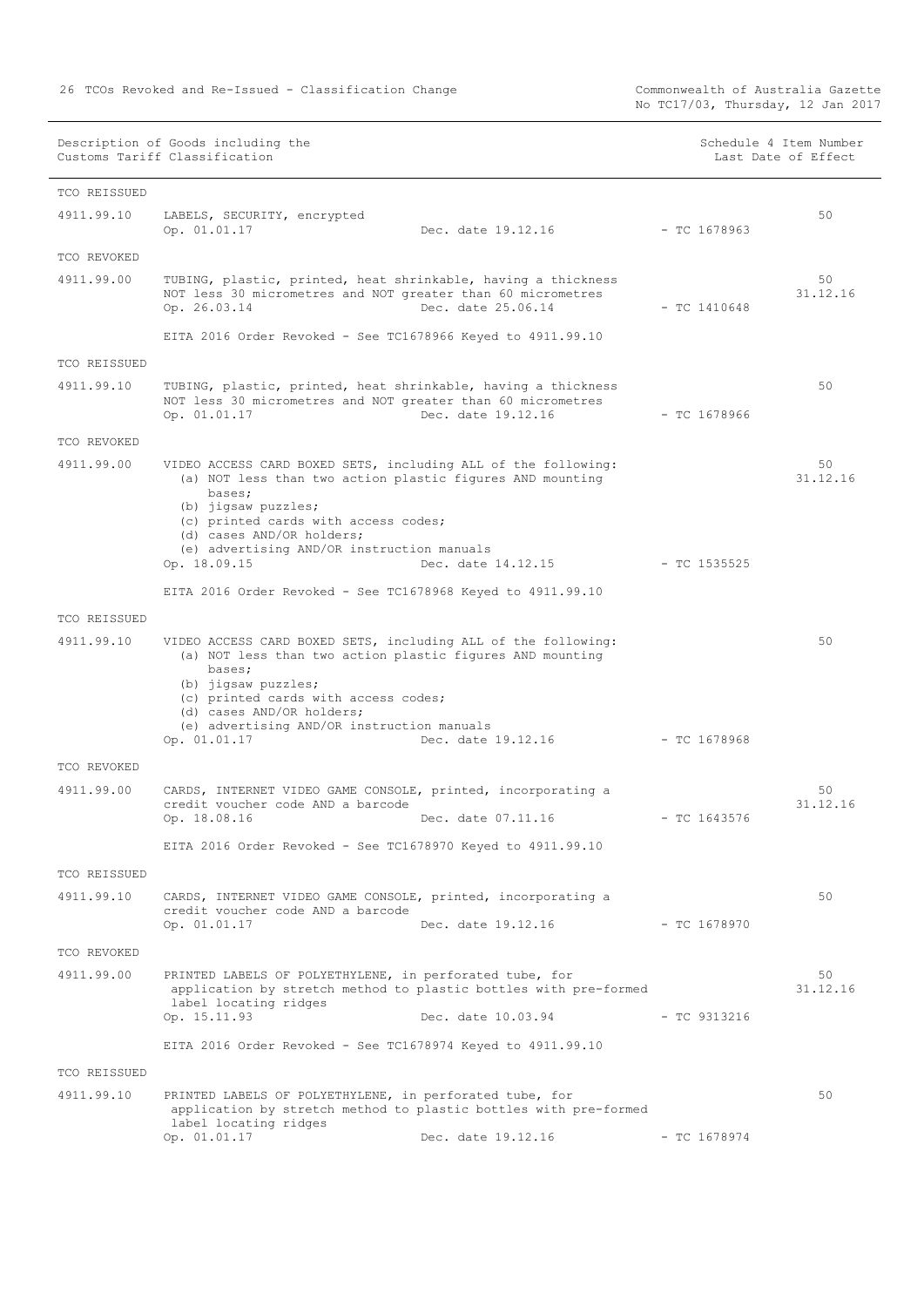No TC17/03, Thursday, 12 Jan 2017

Description of Goods including the Schedule 4 Item Number (Schedule 4 Item Number Customs Tariff Classification and the control of the control of the control of Effect Date of Effect

| TCO REVOKED                |                                                                                                                                                                                                 |                    |                |                |
|----------------------------|-------------------------------------------------------------------------------------------------------------------------------------------------------------------------------------------------|--------------------|----------------|----------------|
| 4911.99.00                 | COLLECTOR CARDS, being stickers<br>Op. 31.10.94                                                                                                                                                 | Dec. date 01.02.95 | $-$ TC 9408664 | 50<br>31.12.16 |
|                            | EITA 2016 Order Revoked - See TC1678976 Keyed to 4911.99.10                                                                                                                                     |                    |                |                |
| TCO REISSUED               |                                                                                                                                                                                                 |                    |                |                |
| 4911.99.10                 | COLLECTOR CARDS, being stickers<br>Op. 01.01.17                                                                                                                                                 | Dec. date 19.12.16 | $-$ TC 1678976 | 50             |
| TCO REVOKED                |                                                                                                                                                                                                 |                    |                |                |
| 4911.99.00                 | WALL DECORATION, self adhesive, reusable, polyethylene<br>terephthalate polyester film printed with cartoon or similar<br>images for children<br>Op. 09.01.95                                   | Dec. date 20.04.95 | $-$ TC 9500693 | 50<br>31.12.16 |
|                            | EITA 2016 Order Revoked - See TC1678979 Keyed to 4911.99.10                                                                                                                                     |                    |                |                |
|                            |                                                                                                                                                                                                 |                    |                |                |
| TCO REISSUED<br>4911.99.10 | WALL DECORATION, self adhesive, reusable, polyethylene<br>terephthalate polyester film printed with cartoon or similar<br>images for children<br>Op. 01.01.17                                   | Dec. date 19.12.16 | $-$ TC 1678979 | 50             |
| TCO REVOKED                |                                                                                                                                                                                                 |                    |                |                |
| 4911.99.00                 | LABELS, SECURITY, having BOTH of the following:<br>(a) containing a hologram image;<br>(b) printed on a tamper proof laminate film.<br>Op. 28.06.95                                             | Dec. date 17.10.95 | $-$ TC 9508549 | 50<br>31.12.16 |
|                            | EITA 2016 Order Revoked - See TC1678981 Keyed to 4911.99.10                                                                                                                                     |                    |                |                |
| TCO REISSUED               |                                                                                                                                                                                                 |                    |                |                |
| 4911.99.10                 | LABELS, SECURITY, having BOTH of the following:<br>(a) containing a hologram image;<br>(b) printed on a tamper proof laminate film.<br>Op. 01.01.17                                             | Dec. date 19.12.16 | $-$ TC 1678981 | 50             |
| TCO REVOKED                |                                                                                                                                                                                                 |                    |                |                |
| 4911.99.00                 | TEST KITS, EDUCATIONAL OR PSYCHOLOGICAL, containing printed<br>matter conforming with Standards for Educational and<br>Psychological Testing as published in ISBN 0-912704-95-0<br>Op. 09.06.98 | Dec. date 14.08.98 | $-$ TC 9804906 | 50<br>31.12.16 |
|                            | EITA 2016 Order Revoked - See TC1678984 Keyed to 4911.99.10                                                                                                                                     |                    |                |                |
| TCO REISSUED               |                                                                                                                                                                                                 |                    |                |                |
| 4911.99.10                 | TEST KITS, EDUCATIONAL OR PSYCHOLOGICAL, containing printed<br>matter conforming with Standards for Educational and<br>Psychological Testing as published in ISBN 0-912704-95-0<br>Op. 01.01.17 | Dec. date 19.12.16 | $-$ TC 1678984 | 50             |
| TCO REVOKED                |                                                                                                                                                                                                 |                    |                |                |
| 4911.99.00                 | TICKETS, QUEUING, sequentially numbered, in rolls<br>Op. 01.09.98                                                                                                                               | Dec. date 17.11.98 | $-$ TC 9807795 | 50<br>31.12.16 |
|                            | EITA 2016 Order Revoked - See TC1678988 Keyed to 4911.99.10                                                                                                                                     |                    |                |                |
| TCO REISSUED               |                                                                                                                                                                                                 |                    |                |                |
| 4911.99.10                 | TICKETS, QUEUING, sequentially numbered, in rolls<br>Op. 01.01.17                                                                                                                               | Dec. date 19.12.16 | $-$ TC 1678988 | 50             |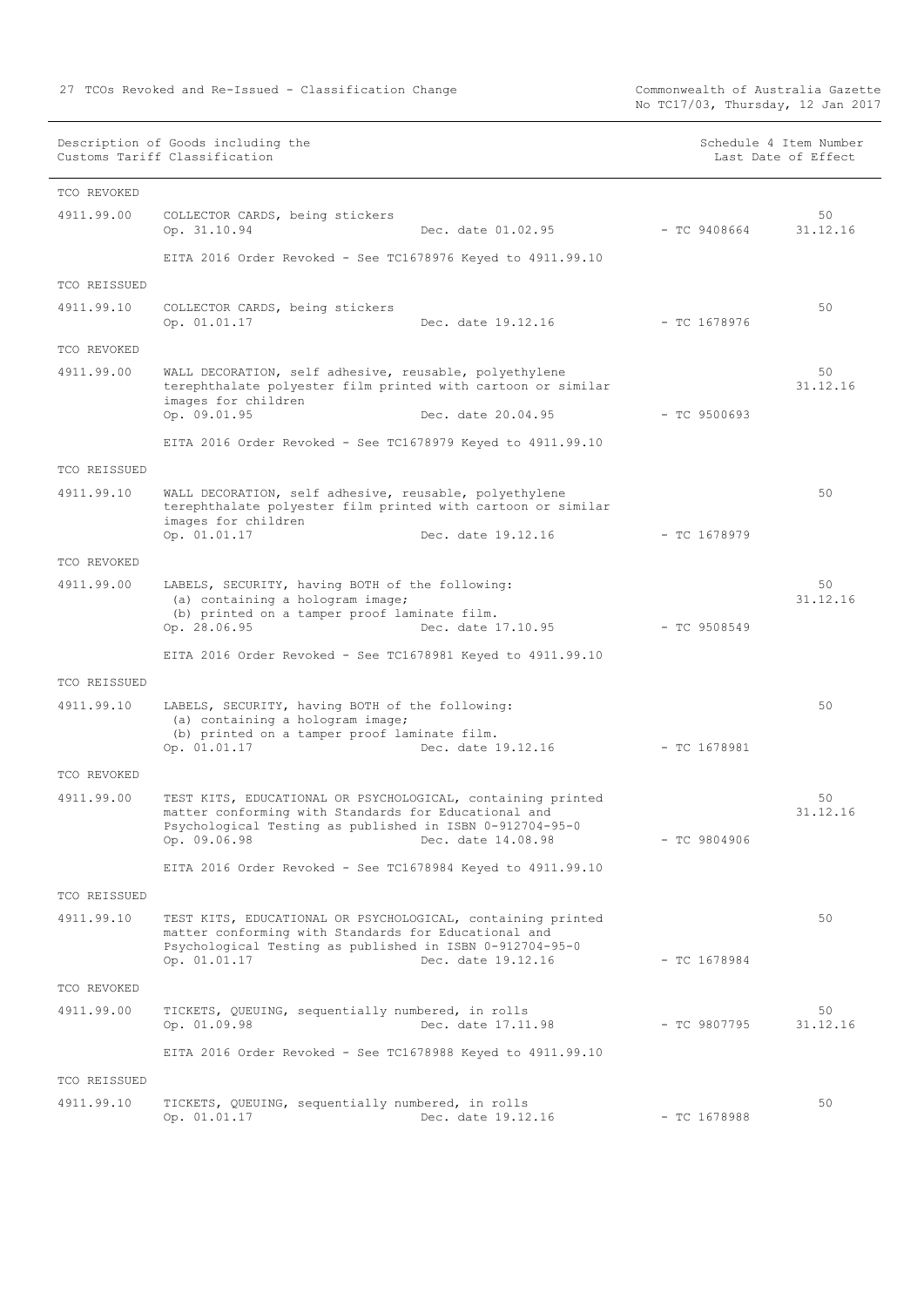No TC17/03, Thursday, 12 Jan 2017

Description of Goods including the Schedule 4 Item Number<br>Customs Tariff Classification Last Date of Effect<br>Also be Schedule 4 Item Number<br>Last Date of Effect Customs Tariff Classification

| Schedule 4 Item Number |  |  |  |
|------------------------|--|--|--|
| Last Date of Effect    |  |  |  |

| TCO REVOKED  |                                                                                                                                                                                                                                                                                                                  |                |                |
|--------------|------------------------------------------------------------------------------------------------------------------------------------------------------------------------------------------------------------------------------------------------------------------------------------------------------------------|----------------|----------------|
| 4911.99.00   | DECORATIONS, CAKE, screen printed with food colours mixed with<br>icing sugar, on edible wafer sheets<br>Op. 25.09.98<br>Dec. date 04.12.98                                                                                                                                                                      | $-$ TC 9808687 | 50<br>31.12.16 |
|              | EITA 2016 Order Revoked - See TC1678991 Keyed to 4911.99.10                                                                                                                                                                                                                                                      |                |                |
| TCO REISSUED |                                                                                                                                                                                                                                                                                                                  |                |                |
| 4911.99.10   | DECORATIONS, CAKE, screen printed with food colours mixed with<br>icing sugar, on edible wafer sheets<br>Op. 01.01.17<br>Dec. date 19.12.16                                                                                                                                                                      | $-$ TC 1678991 | 50             |
| TCO REVOKED  |                                                                                                                                                                                                                                                                                                                  |                |                |
| 4911.99.00   | COLLECTOR ITEMS, printed, depicting cartoon characters, length<br>NOT greater than 5.5 cm on any side<br>Op. 11.12.02<br>Dec. date 07.03.03                                                                                                                                                                      | $-$ TC 0211723 | 50<br>31.12.16 |
|              | EITA 2016 Order Revoked - See TC1678938 Keyed to 4911.99.10                                                                                                                                                                                                                                                      |                |                |
| TCO REISSUED |                                                                                                                                                                                                                                                                                                                  |                |                |
| 4911.99.10   | COLLECTOR ITEMS, printed, depicting cartoon characters, length<br>NOT greater than 5.5 cm on any side<br>Op. 01.01.17<br>Dec. date 19.12.16                                                                                                                                                                      | $-$ TC 1678938 | 50             |
| TCO REVOKED  |                                                                                                                                                                                                                                                                                                                  |                |                |
| 8414.10      | PUMPS, vacuum, turbo molecular type, having an ultimate<br>vacuum of 0.000001 torr or greater, when imported separately<br>without gauges, controls, backing pumps, and ALL other<br>ancillary equipment required to make-up a complete vacuum<br>pumping package assembly<br>Op. 30.09.83<br>Dec. date 06.04.84 | $-$ TC 8334156 | 50<br>31.12.16 |
|              | EITA 2016 Order Revoked - See TC1681005 Keyed to 8414.10.90                                                                                                                                                                                                                                                      |                |                |
| TCO REISSUED |                                                                                                                                                                                                                                                                                                                  |                |                |
| 8414.10.90   | PUMPS, vacuum, turbo molecular type, having an ultimate<br>vacuum of 0.000001 torr or greater, when imported separately<br>without gauges, controls, backing pumps, and ALL other<br>ancillary equipment required to make-up a complete vacuum<br>pumping package assembly<br>Op. 01.01.17<br>Dec. date 22.12.16 | $-$ TC 1681005 | 50             |
| TCO REVOKED  |                                                                                                                                                                                                                                                                                                                  |                |                |
| 8414.10      | PUMPS, vacuum, industrial, DC powered, 12 V                                                                                                                                                                                                                                                                      |                | 50             |
|              | Dec. date 16.03.84<br>Op. 16.03.84                                                                                                                                                                                                                                                                               | $-$ TC 8437328 | 31.12.16       |
|              | EITA 2016 Order Revoked - See TC1679218 Keyed to 8414.10.90                                                                                                                                                                                                                                                      |                |                |
| TCO REISSUED |                                                                                                                                                                                                                                                                                                                  |                |                |
| 8414.10.90   | PUMPS, vacuum, industrial, DC powered, 12 V<br>Op. 01.01.17<br>Dec. date 20.12.16                                                                                                                                                                                                                                | $-$ TC 1679218 | 50             |
| TCO REVOKED  |                                                                                                                                                                                                                                                                                                                  |                |                |
| 8414.10      | TEST KITS, vacuum, automotive component, hand operated<br>Op. 16.03.84<br>Dec. date 16.03.84                                                                                                                                                                                                                     | $-$ TC 8437331 | 50<br>31.12.16 |
|              | EITA 2016 Order Revoked - See TC1679229 Keyed to 8414.10.90                                                                                                                                                                                                                                                      |                |                |
| TCO REISSUED |                                                                                                                                                                                                                                                                                                                  |                |                |
| 8414.10.90   | TEST KITS, vacuum, automotive component, hand operated                                                                                                                                                                                                                                                           |                | 50             |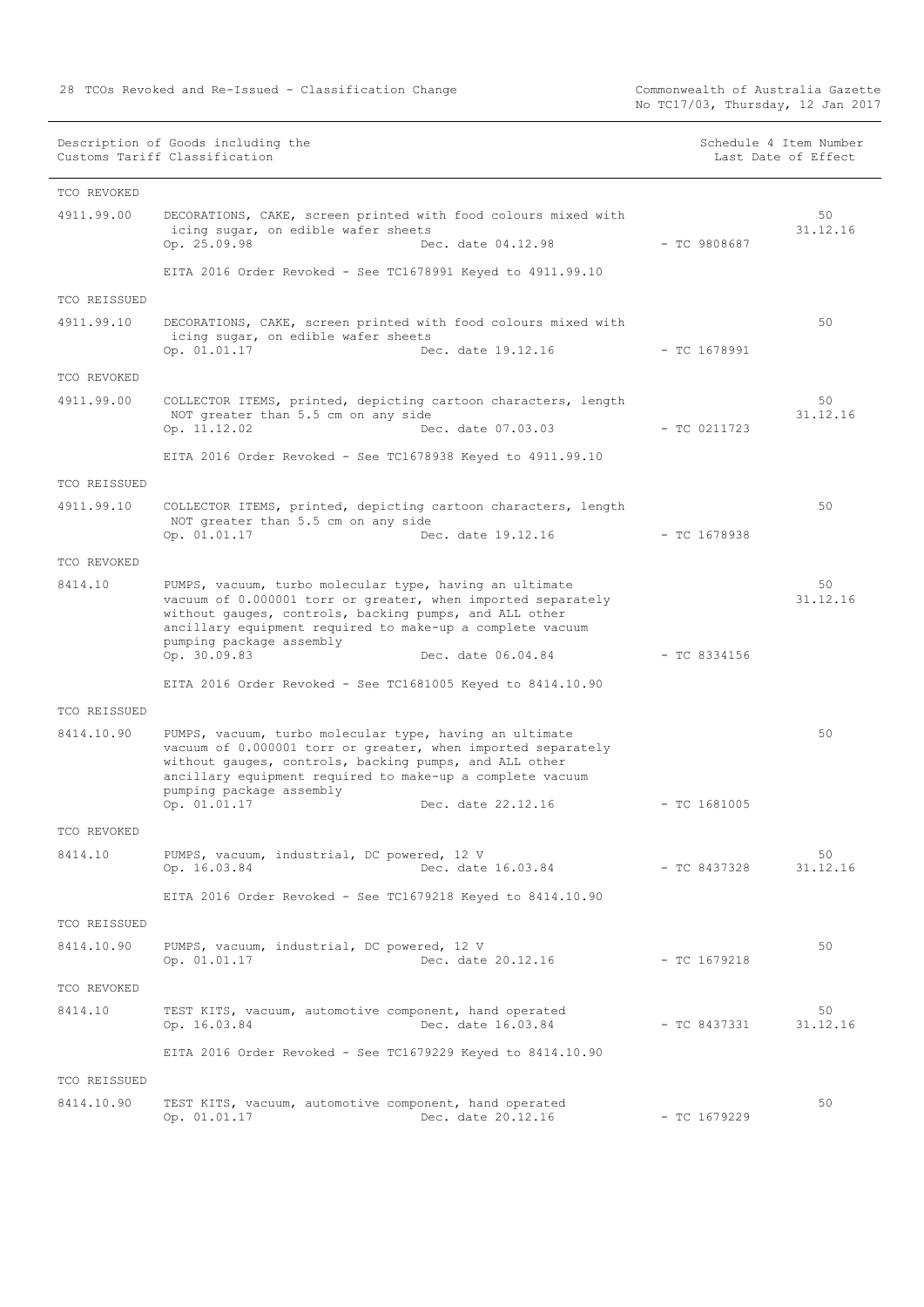No TC17/03, Thursday, 12 Jan 2017

Description of Goods including the Schedule 4 Item Number (Schedule 4 Item Number Customs Tariff Classification and the control of the control of the control of Effect Date of Effect

| TCO REVOKED  |                                                                                              |                    |                |                |
|--------------|----------------------------------------------------------------------------------------------|--------------------|----------------|----------------|
| 8414.10      | PUMPS, vacuum, compressed air operated, multi-chamber venturi                                |                    |                | 50             |
|              | units<br>Op. 13.07.88                                                                        | Dec. date 01.10.91 | $-$ TC 8807017 | 31.12.16       |
|              | EITA 2016 Order Revoked - See TC1680995 Keyed to 8414.10.90                                  |                    |                |                |
| TCO REISSUED |                                                                                              |                    |                |                |
| 8414.10.90   | PUMPS, vacuum, compressed air operated, multi-chamber venturi                                |                    |                | 50             |
|              | units<br>Op. 01.01.17                                                                        | Dec. date 22.12.16 | $-$ TC 1680995 |                |
| TCO REVOKED  |                                                                                              |                    |                |                |
| 8414.10.00   | PUMPS, VACUUM, VAPOUR RECOVERY, piston driven, reciprocating                                 |                    |                | 50             |
|              | positive displacement<br>Op. 10.03.10                                                        | Dec. date 28.05.10 | $-$ TC 1012195 | 31.12.16       |
|              | EITA 2016 Order Revoked - See TC1679208 Keyed to 8414.10.90                                  |                    |                |                |
| TCO REISSUED |                                                                                              |                    |                |                |
| 8414.10.90   | PUMPS, VACUUM, VAPOUR RECOVERY, piston driven, reciprocating                                 |                    |                | 50             |
|              | positive displacement<br>Op. 01.01.17                                                        | Dec. date 19.12.16 | $-$ TC 1679208 |                |
| TCO REVOKED  |                                                                                              |                    |                |                |
| 8414.10.00   | VACUUM PUMPS, 12 V DC                                                                        |                    |                | 50             |
|              | Op. 25.10.10                                                                                 | Dec. date 10.01.11 | $-$ TC 1047642 | 31.12.16       |
|              | EITA 2016 Order Revoked - See TC1679210 Keyed to 8414.10.90                                  |                    |                |                |
| TCO REISSUED |                                                                                              |                    |                |                |
| 8414.10.90   | VACUUM PUMPS, 12 V DC                                                                        |                    |                | 50             |
|              | Op. 01.01.17                                                                                 | Dec. date 19.12.16 | $-$ TC 1679210 |                |
| TCO REVOKED  |                                                                                              |                    |                |                |
| 8414.10.00   | PUMPS, VACUUM, having BOTH of the following:<br>(a) power consumption NOT greater than 80 W; |                    |                | 50<br>31.12.16 |
|              | (b) final vacuum pressure NOT greater than 40 mbar<br>Op. 18.06.12                           | Dec. date 12.09.12 | $-$ TC 1220650 |                |
|              |                                                                                              |                    |                |                |
|              | EITA 2016 Order Revoked - See TC1679212 Keyed to 8414.10.90                                  |                    |                |                |
| TCO REISSUED |                                                                                              |                    |                |                |
| 8414.10.90   | PUMPS, VACUUM, having BOTH of the following:<br>(a) power consumption NOT greater than 80 W; |                    |                | 50             |
|              | (b) final vacuum pressure NOT greater than 40 mbar<br>Op. 01.01.17                           | Dec. date 20.12.16 | $-$ TC 1679212 |                |
|              |                                                                                              |                    |                |                |
| TCO REVOKED  |                                                                                              |                    |                |                |
| 8414.10.00   | VACUUM PUMPS, hand operated, with OR without sealable plastic<br>containers                  |                    |                | 50<br>31.12.16 |
|              | Op. 18.07.12                                                                                 | Dec. date 03.10.12 | $-$ TC 1225646 |                |
|              | EITA 2016 Order Revoked - See TC1679214 Keyed to 8414.10.90                                  |                    |                |                |
| TCO REISSUED |                                                                                              |                    |                |                |
| 8414.10.90   | VACUUM PUMPS, hand operated, with OR without sealable plastic<br>containers                  |                    |                | 50             |
|              | Op. 01.01.17                                                                                 | Dec. date 20.12.16 | $-$ TC 1679214 |                |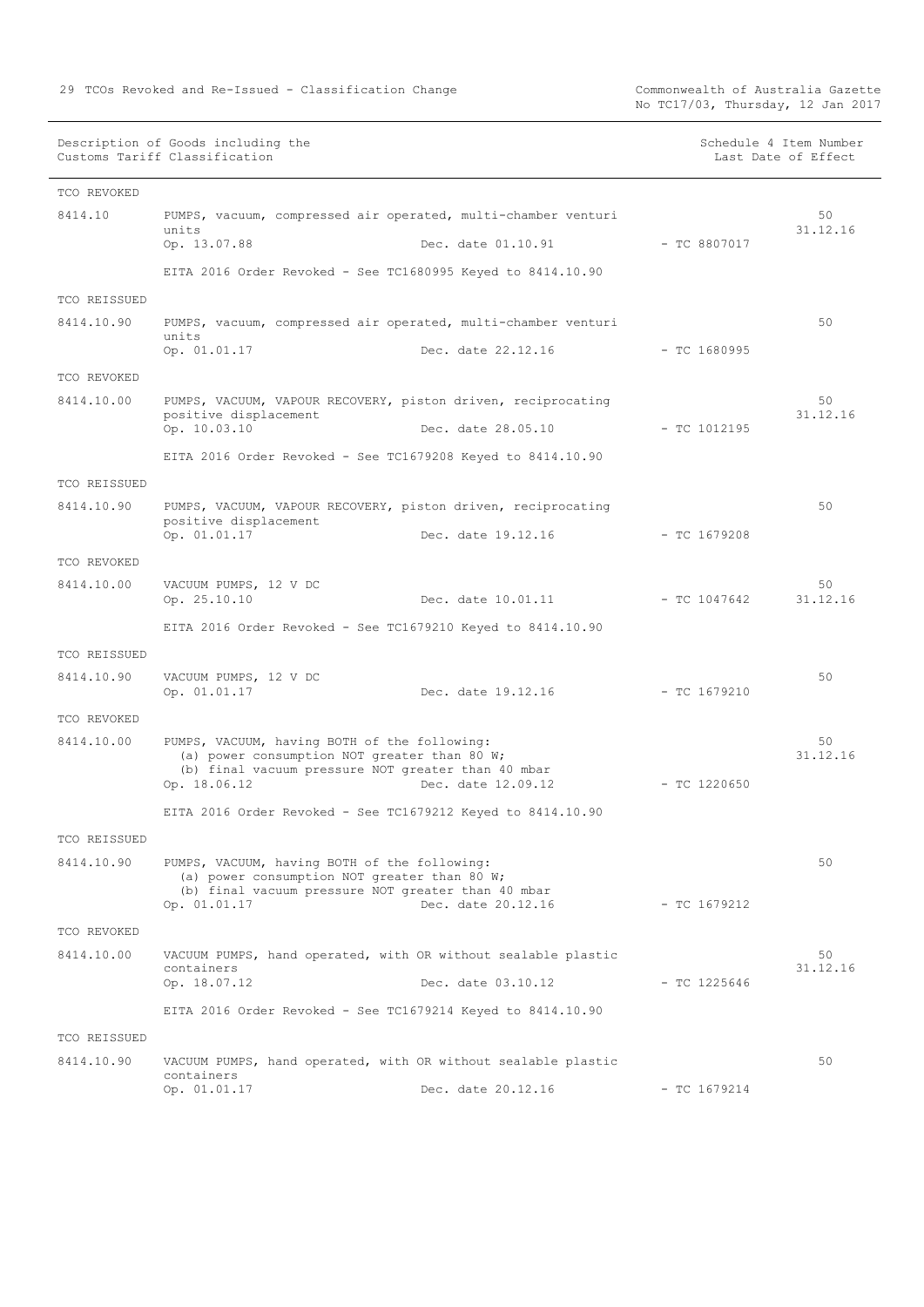Commonwealth of Australia Gazette<br>No TC17/03, Thursday, 12 Jan 2017

| Description of Goods including the | Schedule 4 Item Number |
|------------------------------------|------------------------|
| Customs Tariff Classification      | Last Date of Effect    |
|                                    |                        |

| TCO REVOKED  |                                                                                                                                                                                                                                                                                                                          |                                      |                |
|--------------|--------------------------------------------------------------------------------------------------------------------------------------------------------------------------------------------------------------------------------------------------------------------------------------------------------------------------|--------------------------------------|----------------|
| 8414.10.00   | VACUUM PUMPS, hand operated, including EITHER of the following:<br>(a) bottle stoppers;<br>(b) bottle stoppers AND bottle pourers<br>Dec. date 03.10.12<br>Op. 18.07.12                                                                                                                                                  | $-$ TC 1225690                       | 50<br>31.12.16 |
|              | EITA 2016 Order Revoked - See TC1679215 Keyed to 8414.10.90                                                                                                                                                                                                                                                              |                                      |                |
| TCO REISSUED |                                                                                                                                                                                                                                                                                                                          |                                      |                |
| 8414.10.90   | VACUUM PUMPS, hand operated, including EITHER of the following:<br>(a) bottle stoppers;<br>(b) bottle stoppers AND bottle pourers<br>Dec. date 20.12.16<br>Op. 01.01.17                                                                                                                                                  | $-$ TC 1679215                       | 50             |
| TCO REVOKED  |                                                                                                                                                                                                                                                                                                                          |                                      |                |
| 8414.10.00   | VACUUM PUMPS, screw type, having a capacity NOT less than 60<br>cubic metres per hour<br>Op. 21.09.12<br>Dec. date 17.12.12                                                                                                                                                                                              | $-$ TC 1236105                       | 50<br>31.12.16 |
|              | EITA 2016 Order Revoked - See TC16792156Keyed to 8414.10.90                                                                                                                                                                                                                                                              |                                      |                |
| TCO REISSUED |                                                                                                                                                                                                                                                                                                                          |                                      |                |
| 8414.10.90   | VACUUM PUMPS, screw type, having a capacity NOT less than 60<br>cubic metres per hour<br>Op. 01.01.17<br>Dec. date 20.12.16                                                                                                                                                                                              | $-$ TC 1679216                       | 50             |
| TCO REVOKED  |                                                                                                                                                                                                                                                                                                                          |                                      |                |
| 8414.10.00   | PUMPING STATIONS, VACUUM, having ALL the following:<br>(a) turbo-molecular pump with integrated drive;<br>(b) backing pump;<br>(c) pumping station control;<br>(d) control cables                                                                                                                                        |                                      | 50<br>31.12.16 |
|              | Op. 22.04.13                                                                                                                                                                                                                                                                                                             | Dec. date 15.07.13<br>$-$ TC 1313538 |                |
|              | EITA 2016 Order Revoked - See TC1679217 Keyed to 8414.10.90                                                                                                                                                                                                                                                              |                                      |                |
| TCO REISSUED |                                                                                                                                                                                                                                                                                                                          |                                      |                |
| 8414.10.90   | PUMPING STATIONS, VACUUM, having ALL the following:<br>(a) turbo-molecular pump with integrated drive;<br>(b) backing pump;<br>(c) pumping station control;<br>(d) control cables<br>Op. 01.01.17<br>Dec. date 20.12.16                                                                                                  | $-$ TC 1679217                       | 50             |
| TCO REVOKED  |                                                                                                                                                                                                                                                                                                                          |                                      |                |
| 8414.10.00   | VACUUM PUMPS, DIAPHRAGM, having EITHER of the following:<br>(a) structure OR zone diaphragm;<br>(b) polytetrafluoroethylene OR polyphenylene sulfide cylinder<br>head,<br>with OR without ANY of the following:<br>(i) base plate;<br>(ii) inlet catch pot;<br>(iii) glass emission condenser;<br>(iv) vacuum controller |                                      | 50<br>31.12.16 |
|              | Op. 22.04.13<br>Dec. date 15.07.13                                                                                                                                                                                                                                                                                       | $-$ TC 1313539                       |                |
|              | EITA 2016 Order Revoked - See TC1681000 Keyed to 8414.10.90                                                                                                                                                                                                                                                              |                                      |                |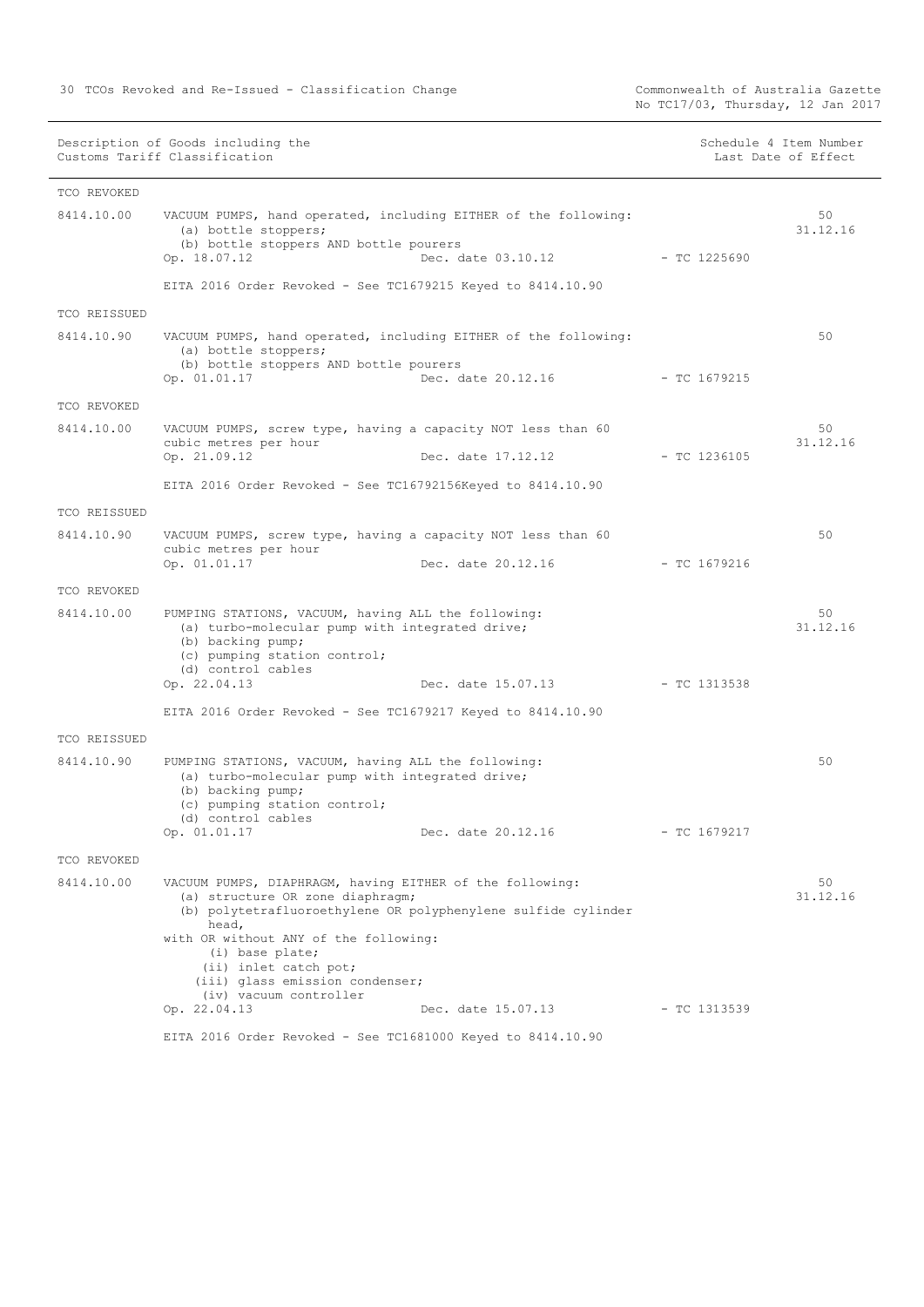No TC17/03, Thursday, 12 Jan 2017

| TCO REISSUED |                                                                                                                                                                                 |                                 |                |                |
|--------------|---------------------------------------------------------------------------------------------------------------------------------------------------------------------------------|---------------------------------|----------------|----------------|
| 8414.10.90   | VACUUM PUMPS, DIAPHRAGM, having EITHER of the following:<br>(a) structure OR zone diaphragm;<br>(b) polytetrafluoroethylene OR polyphenylene sulfide cylinder<br>head,          |                                 |                | 50             |
|              | with OR without ANY of the following:<br>(i) base plate;<br>(ii) inlet catch pot;<br>(iii) glass emission condenser;<br>(iv) vacuum controller<br>Op. 01.01.17                  | Dec. date 22.12.16 - TC 1681000 |                |                |
| TCO REVOKED  |                                                                                                                                                                                 |                                 |                |                |
| 8414.10.00   | VACUUM PUMPS, SANDWICH DIAPHRAGM, with OR without ANY of the<br>following:<br>(a) base plate;<br>(b) inlet catch pot;<br>(c) glass emission condenser;<br>(d) vacuum controller |                                 |                | 50<br>31.12.16 |
|              | Op. 10.03.15                                                                                                                                                                    | Dec. date 07.06.15              | $-$ TC 1509602 |                |
|              | EITA 2016 Order Revoked - See TC1681003 Keyed to 8414.10.90                                                                                                                     |                                 |                |                |
| TCO REISSUED |                                                                                                                                                                                 |                                 |                |                |
| 8414.10.90   | VACUUM PUMPS, SANDWICH DIAPHRAGM, with OR without ANY of the<br>following:<br>(a) base plate;<br>(b) inlet catch pot;<br>(c) glass emission condenser;<br>(d) vacuum controller |                                 |                | 50             |
|              | Op. 01.01.17                                                                                                                                                                    | Dec. date 22.12.16              | $-$ TC 1681003 |                |
| TCO REVOKED  |                                                                                                                                                                                 |                                 |                |                |
| 8414.10.00   | VACUUM PUMPS, being dry running positive displacement rotary<br>pumps incorporating multiple claw-type stages and at least one<br>rotary lobe (roots) stage<br>Op. 28.04.94     | Dec. date 16.08.94              | $-$ TC 9404415 | 50<br>31.12.16 |
|              | EITA 2016 Order Revoked - See TC1679230 Keyed to 8414.10.90                                                                                                                     |                                 |                |                |
| TCO REISSUED |                                                                                                                                                                                 |                                 |                |                |
| 8414.10.90   | VACUUM PUMPS, being dry running positive displacement rotary<br>pumps incorporating multiple claw-type stages and at least one<br>rotary lobe (roots) stage<br>Op. 01.01.17     | Dec. date 19.12.16              | - TC 1679230   | 50             |
| TCO REVOKED  |                                                                                                                                                                                 |                                 |                |                |
| 8414.10.00   | PUMPS, vacuum, turbo molecular type, having an ultimate vacuum                                                                                                                  |                                 |                | 50             |
|              | of 0.000001 torr OR greater<br>Op. 18.08.94                                                                                                                                     | Dec. date 18.11.94              | $-$ TC 9406884 | 31.12.16       |
|              | EITA 2016 Order Revoked - See TC1680996 Keyed to 8414.10.90                                                                                                                     |                                 |                |                |
| TCO REISSUED |                                                                                                                                                                                 |                                 |                |                |
| 8414.10.90   | PUMPS, vacuum, turbo molecular type, having an ultimate vacuum<br>of 0.000001 torr OR greater<br>Op. 01.01.17                                                                   | Dec. date 22.12.16              | - TC 1680996   | 50             |
| TCO REVOKED  |                                                                                                                                                                                 |                                 |                |                |
| 8414.10.00   | PUMPS, vacuum, being oil vapour diffusion, or cryopumps having an<br>ultimate vacuum of 0.001 torr OR greater                                                                   |                                 |                | 50<br>31.12.16 |
|              | Op. 18.08.94<br>EITA 2016 Order Revoked - See TC1680998 Keyed to 8414.10.90                                                                                                     | Dec. date 18.11.94              | $-$ TC 9406886 |                |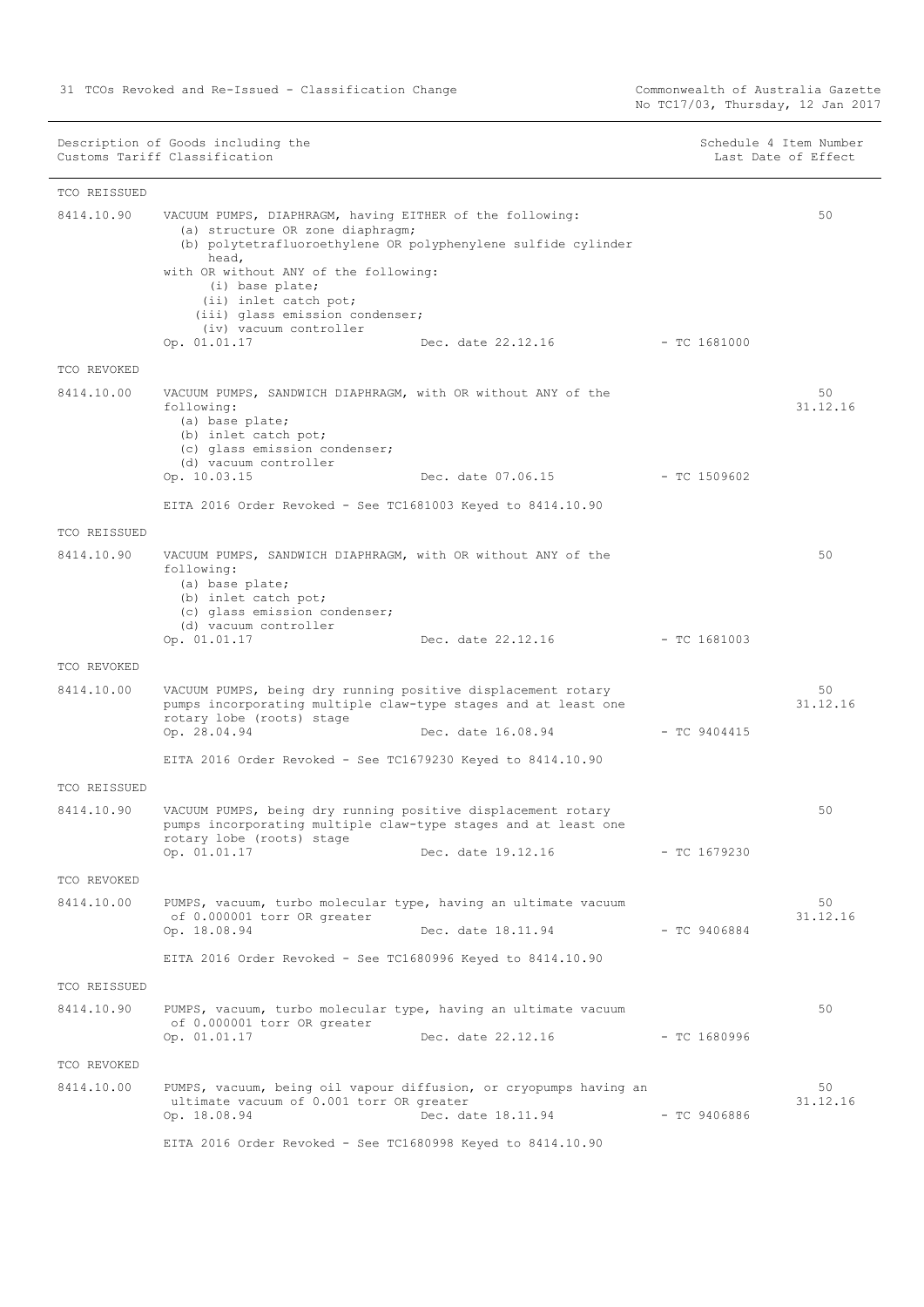Commonwealth of Australia Gazette<br>No TC17/03, Thursday, 12 Jan 2017

| Description of Goods including the | Schedule 4 Item Numbe |
|------------------------------------|-----------------------|
| Customs Tariff Classification      | Last Date of Effect   |

| Schedule 4 Item Number |  |                     |
|------------------------|--|---------------------|
|                        |  | Last Date of Effect |

<u> 1980 - Johann Barbara, martxa alemaniar a</u>

| TCO REISSUED |                                                                                                                                                                                                                                                                                                                                                                                                                                                               |                |                |
|--------------|---------------------------------------------------------------------------------------------------------------------------------------------------------------------------------------------------------------------------------------------------------------------------------------------------------------------------------------------------------------------------------------------------------------------------------------------------------------|----------------|----------------|
| 8414.10.90   | PUMPS, vacuum, being oil vapour diffusion, or cryopumps having an<br>ultimate vacuum of 0.001 torr OR greater<br>Dec. date 22.12.16 - TC 1680998<br>Op. 01.01.17                                                                                                                                                                                                                                                                                              |                | 50             |
| TCO REVOKED  |                                                                                                                                                                                                                                                                                                                                                                                                                                                               |                |                |
| 8414.10.00   | VACUUM PUMPS, linear motor driven, free piston operation<br>Dec. date 02.06.95<br>Op. 13.02.95                                                                                                                                                                                                                                                                                                                                                                |                | 50<br>31.12.16 |
|              | EITA 2016 Order Revoked - See TC1679232 Keyed to 8414.10.90 - TC 9501722                                                                                                                                                                                                                                                                                                                                                                                      |                |                |
| TCO REISSUED |                                                                                                                                                                                                                                                                                                                                                                                                                                                               |                |                |
| 8414.10.90   | VACUUM PUMPS, linear motor driven, free piston operation<br>Op. 01.01.17<br>Dec. date 19.12.16                                                                                                                                                                                                                                                                                                                                                                | $-$ TC 1679232 | 50             |
| TCO REVOKED  |                                                                                                                                                                                                                                                                                                                                                                                                                                                               |                |                |
| 8414.10.00   | VACUUM PUMP SETS, FOOD CONTAINER AIR EXTRACTION, DOMESTIC,<br>comprising ALL of the following:<br>(a) hand operated vacuum pump, having ALL of the following<br>features:<br>(i) maximum outside diameter of pump 45 mm;<br>(ii) pump plunger stroke between 70 mm and 100 mm;<br>(iii) does not utilise a mechanical valve in the pump<br>mechanism;<br>(b) plastic food containers with integrally fitted vacuum<br>valves;<br>(c) flexible bottle stoppers |                | 50<br>31.12.16 |
|              | Dec. date 19.01.96<br>Op. 13.10.95                                                                                                                                                                                                                                                                                                                                                                                                                            | $-$ TC 9511246 |                |
|              | EITA 2016 Order Revoked - See TC1679233 Keyed to 8414.10.90                                                                                                                                                                                                                                                                                                                                                                                                   |                |                |
| TCO REISSUED |                                                                                                                                                                                                                                                                                                                                                                                                                                                               |                |                |
| 8414.10.90   | VACUUM PUMP SETS, FOOD CONTAINER AIR EXTRACTION, DOMESTIC,<br>comprising ALL of the following:<br>(a) hand operated vacuum pump, having ALL of the following<br>features:<br>(i) maximum outside diameter of pump 45 mm;<br>(ii) pump plunger stroke between 70 mm and 100 mm;<br>(iii) does not utilise a mechanical valve in the pump<br>mechanism;<br>(b) plastic food containers with integrally fitted vacuum<br>valves:<br>(c) flexible bottle stoppers |                | 50             |
|              | Op. 01.01.17<br>Dec. date 19.12.16                                                                                                                                                                                                                                                                                                                                                                                                                            | $-$ TC 1679233 |                |
| TCO REVOKED  |                                                                                                                                                                                                                                                                                                                                                                                                                                                               |                |                |
| 8414.10.00   | PUMPS, vacuum, liquid ring<br>Op. 15.08.97<br>Dec. date 24.10.97                                                                                                                                                                                                                                                                                                                                                                                              | $-$ TC 9707244 | 50<br>31.12.16 |
|              | EITA 2016 Order Revoked - See TC1680999 Keyed to 8414.10.90                                                                                                                                                                                                                                                                                                                                                                                                   |                |                |
| TCO REISSUED |                                                                                                                                                                                                                                                                                                                                                                                                                                                               |                |                |
| 8414.10.90   | PUMPS, vacuum, liquid ring<br>Op. 01.01.17<br>Dec. date 22.12.16                                                                                                                                                                                                                                                                                                                                                                                              | $-$ TC 1680999 | 50             |
| TCO REVOKED  |                                                                                                                                                                                                                                                                                                                                                                                                                                                               |                |                |
| 8414.10.00   | PUMPS, ROTARY VACUUM, oil free, having ALL of the following:<br>(a) vacuum range from 33 mbar $(1"$ Hg) to 982 mbar $(29.6"$ Hg);<br>(b) motor driven<br>Op. 21.05.98<br>Dec. date 31.07.98                                                                                                                                                                                                                                                                   | $-$ TC 9804360 | 50<br>31.12.16 |
|              | EITA 2016 Order Revoked - See TC1679234 Keyed to 8414.10.90                                                                                                                                                                                                                                                                                                                                                                                                   |                |                |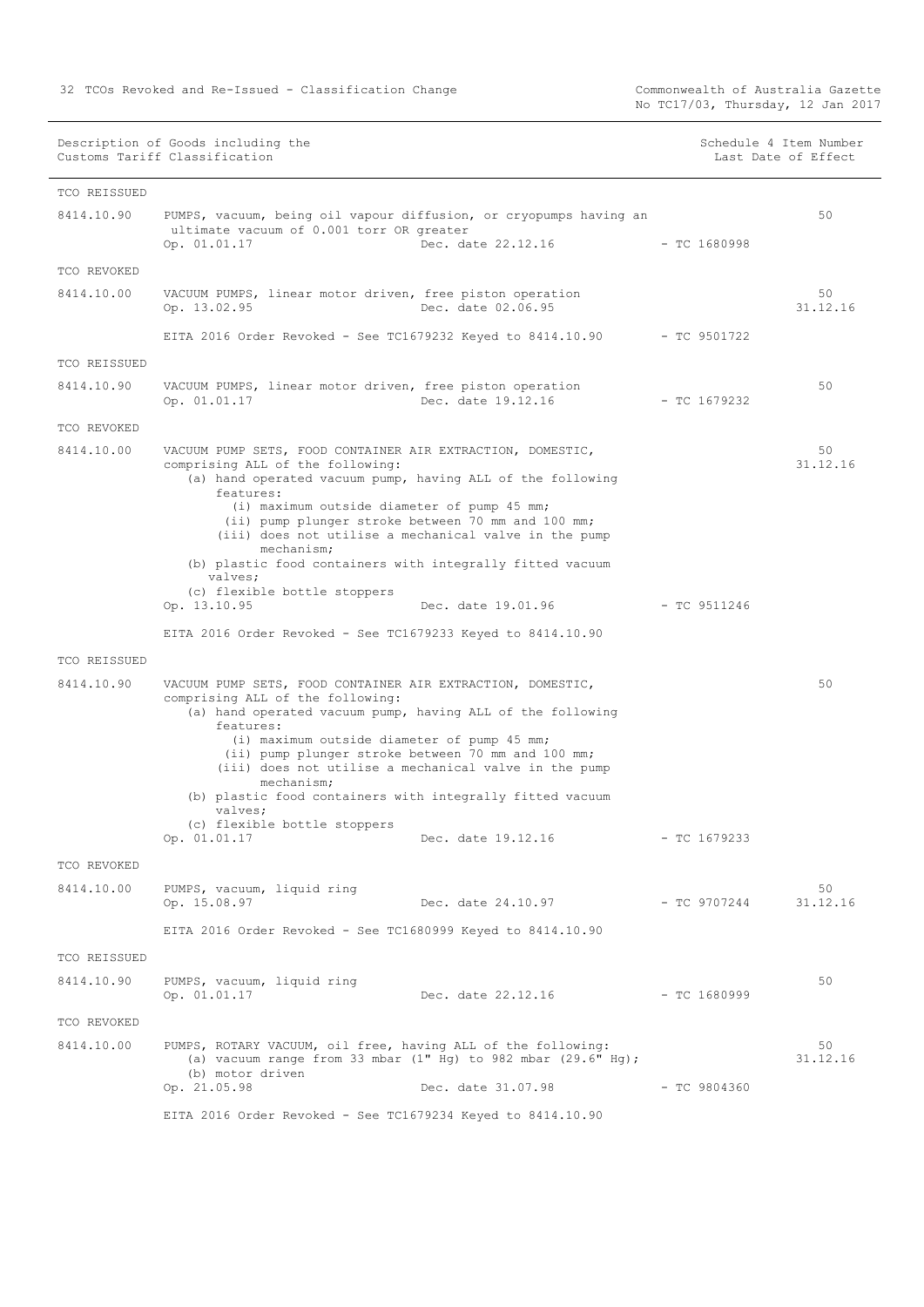Commonwealth of Australia Gazette<br>No TC17/03, Thursday, 12 Jan 2017

| TCO REISSUED              |                                                                                                                                                                            |                                 |                |                |
|---------------------------|----------------------------------------------------------------------------------------------------------------------------------------------------------------------------|---------------------------------|----------------|----------------|
| 8414.10.90                | PUMPS, ROTARY VACUUM, oil free, having ALL of the following:<br>(a) vacuum range from 33 mbar $(1"$ Hg) to 982 mbar $(29.6"$ Hg);<br>(b) motor driven<br>Op. 01.01.17      | Dec. date 19.12.16              | - TC 1679234   | 50             |
| TCO REVOKED               |                                                                                                                                                                            |                                 |                |                |
| 8414.59.90                | COOLERS, OPTOELECTRIC CIRCUIT BOARD EQUIPMENT RACK, fan forced<br>Op. 20.12.05                                                                                             | Dec. date 10.03.06              | - TC 0516812   | 50<br>31.12.16 |
|                           | EITA 2016 Order Revoked - See TC1679668 Keyed to 8414.59.20                                                                                                                |                                 |                |                |
| TCO REISSUED              |                                                                                                                                                                            |                                 |                |                |
| 8414.59.20                | COOLERS, OPTOELECTRIC CIRCUIT BOARD EQUIPMENT RACK, fan forced<br>Op. 01.01.17                                                                                             | Dec. date 19.12.16              | - TC 1679688   | 50             |
| TCO REVOKED               |                                                                                                                                                                            |                                 |                |                |
| 8414.59.90                | VENTILATORS, Ingress Protection 44 compliant, having a noise<br>level NOT greater than 75 dB (A)                                                                           |                                 |                | 50<br>31.12.16 |
|                           | Op. 10.05.07                                                                                                                                                               | Dec. date 20.07.07 - TC 0707036 |                |                |
|                           | EITA 2016 Order Revoked - See TC1681140 Keyed to 8414.59.20                                                                                                                |                                 |                |                |
| TCO REISSUED              |                                                                                                                                                                            |                                 |                |                |
| 8414.59.20                | VENTILATORS, Ingress Protection 44 compliant, having a noise                                                                                                               |                                 |                | 50             |
|                           | level NOT greater than 75 dB (A)<br>Op. 01.01.17                                                                                                                           | Dec. date 22.12.16 - TC 1681140 |                |                |
| TCO REVOKED               |                                                                                                                                                                            |                                 |                |                |
| 8414.59.90                | COOLERS, COMPUTER SEMICONDUCTOR CHIP, comprising ALL of the<br>following:<br>(a) metal base plate;<br>(b) cooling fins;<br>(c) mounting clips;<br>(d) fans<br>Op. 11.08.09 | Dec. date 30.10.09              | - TC 0929402   | 50<br>31.12.16 |
|                           | EITA 2016 Order Revoked - See TC1679674 Keyed to 8414.59.20                                                                                                                |                                 |                |                |
| TCO REISSUED              |                                                                                                                                                                            |                                 |                |                |
| 8414.59.20                | COOLERS, COMPUTER SEMICONDUCTOR CHIP, comprising ALL of the<br>following:<br>(a) metal base plate;<br>(b) cooling fins;<br>(c) mounting clips;<br>(d) fans<br>Op. 01.01.17 | Dec. date 19.12.16 - TC 1679674 |                | 50             |
|                           |                                                                                                                                                                            |                                 |                |                |
| TCO REVOKED<br>8414.59.90 | FANS, COMPUTER, cooling, having a width NOT greater than 140 mm<br>Op. 28.09.09                                                                                            | Dec. date 04.12.09              | - TC 0936636   | 50<br>31.12.16 |
|                           | EITA 2016 Order Revoked - See TC1679677 Keyed to 8414.59.20                                                                                                                |                                 |                |                |
| TCO REISSUED              |                                                                                                                                                                            |                                 |                |                |
| 8414.59.20                | FANS, COMPUTER, cooling, having a width NOT greater than 140 mm<br>Op. 01.01.17                                                                                            | Dec. date 19.12.16              | $-$ TC 1679677 | 50             |
|                           |                                                                                                                                                                            |                                 |                |                |
| TCO REVOKED               |                                                                                                                                                                            |                                 |                | 50             |
| 8414.59.90                | FANS, COMPUTER OR PROGRAMMABLE LOGIC CONTROLLER OR MOTOR<br>CONTROLLER OR CONTROLLER CUBICLE<br>Op. 22.10.09                                                               | Dec. date 08.01.10              | $-$ TC 0939784 | 31.12.16       |